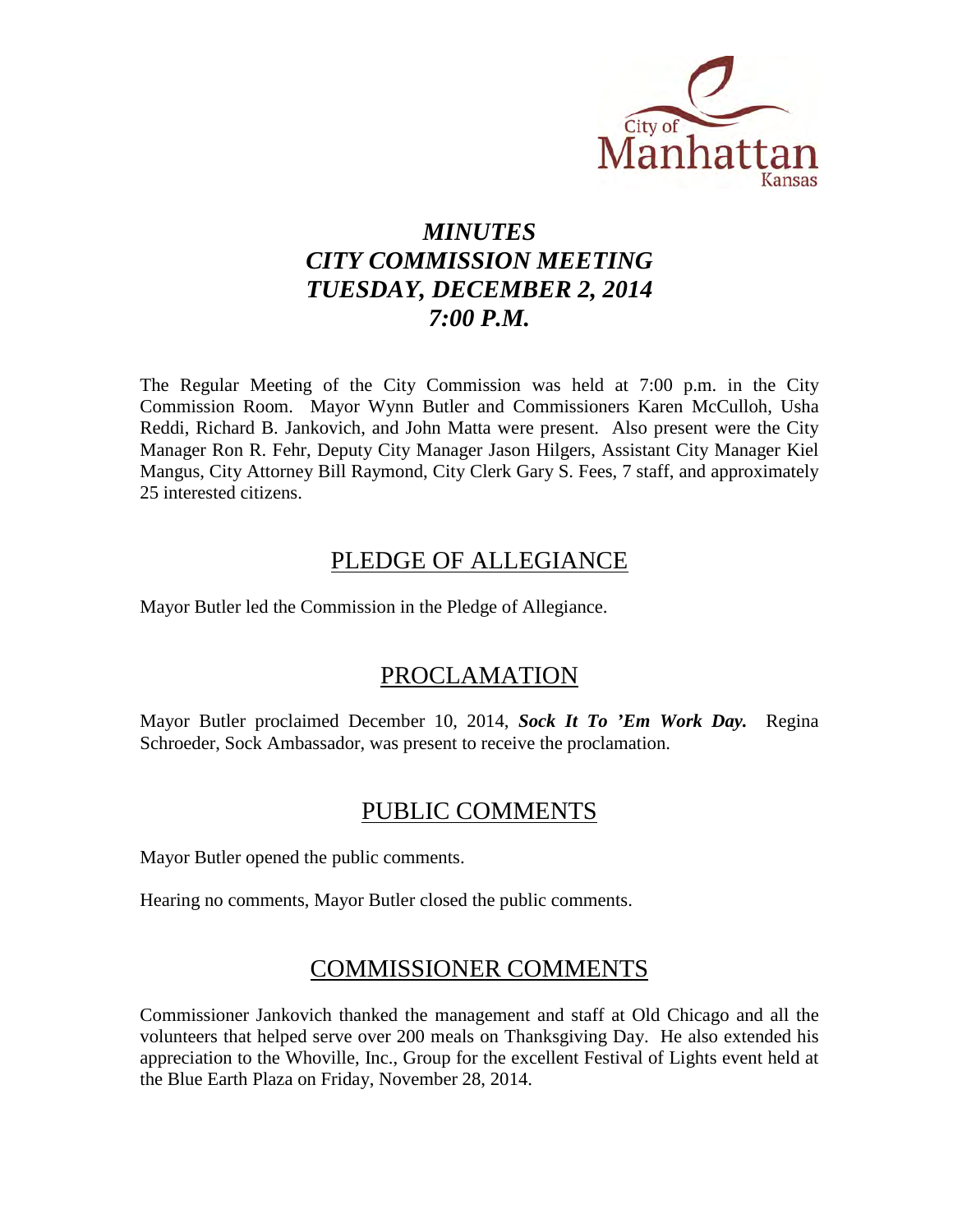## COMMISSIONER COMMENTS *(CONTINUED)*

Commissioner Reddi voiced her support for the proclamation and the importance for young school children to have socks and warm clothes for the winter. She also reminded citizens to shop locally and enjoy the fantastic shops that Manhattan offers.

Commissioner McCulloh stated that she was out of town for the holidays, but drove by the Whoville Festival of Lights and said it looked great. She also encouraged citizens to shop locally and support smaller businesses and to have a safe December.

Mayor Butler reminded the community to join the fun on Friday, December 5, 2014, for the Mayor's Christmas Spirit of the Holidays Lighted Parade, starting at 5:30 p.m., beginning at the Town Center Mall and concluding in Aggievile at Triangle Park for the lighting of the tree. He encouraged everyone to attend the event and to remember the Flint Hills Breadbasket with your food and monetary donations.

## CONSENT AGENDA

(\* denotes those items discussed)

## **MINUTES**

The Commission approved the minutes of the Regular City Commission Meeting held Tuesday, November 18, 2014.

## **CLAIMS REGISTER NO. 2775**

The Commission approved Claims Register No. 2775 authorizing and approving the payment of claims from November 11, 2014, to November 25, 2014, in the amount of \$2,195,937.69.

## **LICENSES**

The Commission approved a **Merchant Guard Agency License** for calendar year 2015 for G4S Secure Solutions (USA) Inc., 1100 Main Street, Suite 1340, Kansas City, Missouri; and VendTech Enterprise, LLC, 250 N Rock Road, Suite 360, Wichita, Kansas; a **Tree Maintenance License** for calendar year 2015 for Asplundh Tree Expert Company, 10575 Widmer Road, Lenexa, Kansas; Brinker Tree Care, Inc., 2907 Jacque Circle; Don's Stump Removal & Tree Service, 3761 South 33rd Street; KCAT LLC, 22420 Overland Road, Onaga, Kansas; and Wright Tree Service, Inc., 5930 Grand Avenue, West Des Moines, Iowa; and an annual **Cereal Malt Beverages Off-Premises License** for Dillons #15, 130 Sarber Lane; Hop-N-Skip Convenience, 2233 Tuttle Creek Boulevard; Kwik Shop #733, 1337 Anderson Avenue; Shop Quik #11, 3108 Anderson Avenue; Shop Quik #12, 430 Fort Riley Boulevard; Shop Quik #14, 529 Richards Drive; and Shop Quik #16, 1127 Bluemont Avenue.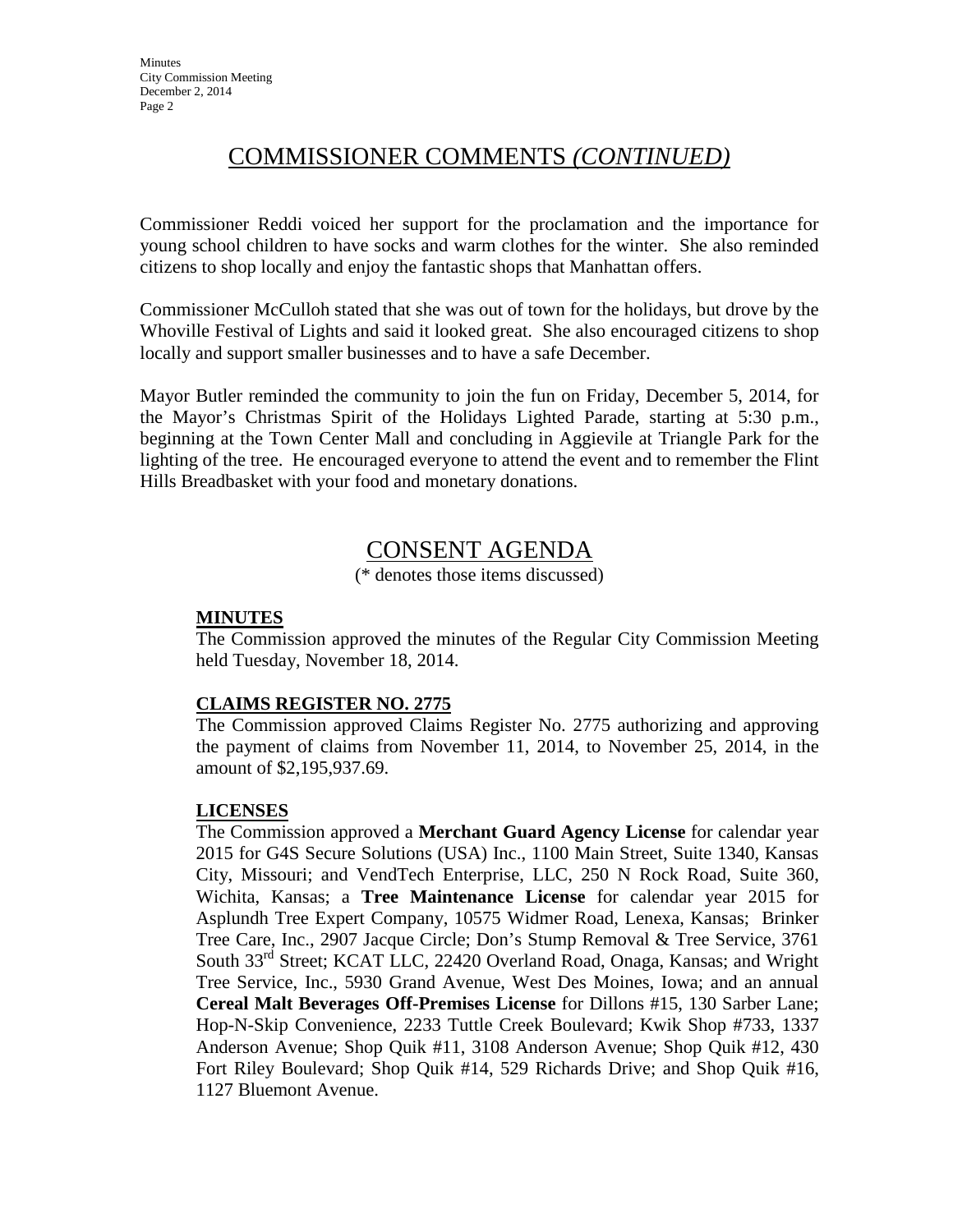## **ORDINANCE NO. 7108 – MUNICIPAL FACILITY REVIEW – CITY HALL EXPANSION (SP1206)**

The Commission found by a preponderance of the evidence that the public interests to be served by the proposed City Hall expansion (SP1206) outweigh the impacts upon legitimate community interests, and approved Ordinance No. 7108 authorizing the proposed Municipal Facility City Hall expansion, located at 1101 Poyntz Avenue, based on the findings in the Staff Report *(See Attachment No. 1)*, with the one condition of approval.

## **ORDINANCE NO. 7109 – AMEND – WATER RATES**

The Commission approved Ordinance No. 7109 amending applicable sections of Chapter 32 of the Code of Ordinances to increase water rates by 5% as recommended, and adopting water rates for the Blue Township Water District, effective January 1, 2015.

### **ORDINANCE NO. 7110 – AMEND – SANITARY SEWER RATES**

The Commission approved Ordinance No. 7110 amending applicable sections of Chapter 32 of the Code of Ordinances to increase sewer rates by 3% as recommended, effective January 1, 2015.

## **ORDINANCE NO. 7111 – AMEND – MANHATTAN MEDICAL CENTER COMMERCIAL PUD**

The Commission approved Ordinance No. 7111 amending Ordinance No. 6451 and the Preliminary Development Plan of the Manhattan Medical Center Commercial PUD, generally located southwest of the intersection of College Avenue and Claflin Road, to allow the proposed signage, based on the findings in the Staff Report *(See Attachment No. 2)* with the one condition.

### **ORDINANCE NO. 7112 – NO PARKING ZONE – NORTH DELAWARE AVENUE**

The Commission approved Ordinance No. 7112 designating a "No Parking Zone" from the south side of North Delaware Avenue beginning 500 feet east of the center of Sunset Avenue, proceeding 80 feet east, then 80 feet south on the west side of North Delaware Avenue.

### **ORDINANCE NO. 7113 – ADOPT – 2014 STANDARD TRAFFIC ORDINANCE**

The Commission approved Ordinance No. 7113 incorporating by reference the Standard Traffic Ordinance for Kansas Cities, Edition of 2014.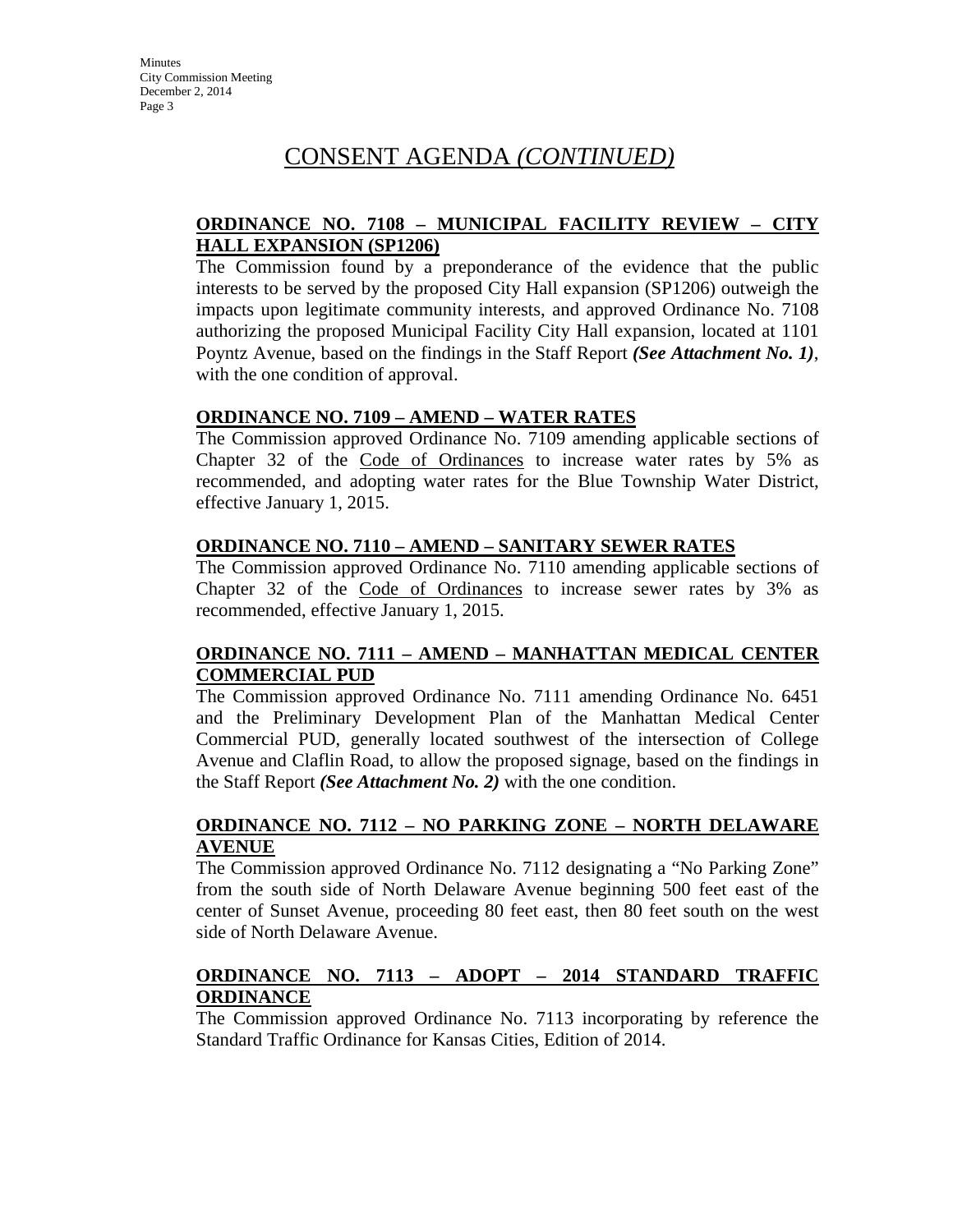## **ORDINANCE NO. 7114 – AMEND – MANHATTAN ZONING REGULATIONS ARTICLE VI - SIGNS**

The Commission approved Ordinance No. 7114, amending Article VI **–** Signs of the Manhattan Zoning Regulations, as proposed, based on the findings in the Staff Memorandum *(See Attachment No. 3)* and the recommendation of the Planning Board.

## **ORDINANCE NO. 7115 – AMEND – SIGN PERMIT FEES**

The Commission approved Ordinance No. 7115 amending Section 8-271 of the Code of Ordinances, relating to the fees for issuance of sign permits required by the Manhattan Zoning Regulations.

## **ORDINANCE NO. 7116 – AMEND – SIDEWALK AND PUBLIC PLAZA - TEMPORARY SIGN PERMIT**

The Commission approved Ordinance No. 7116 amending Sections 30-110 through 30-113 of the Code of Ordinances, relating to the issuance of a permit for the temporary use of a city sidewalk or public plaza for the placement of a sidewalk sign.

## **ORDINANCE NO. 7117 – ADOPT – SUBDIVISION AND DEVELOPMENT SIGN PERMIT**

The Commission approved Ordinance No. 7117 adding Article X to Chapter 30 of the Code of Ordinances, relating to the issuance of a permit for the installation and maintenance of subdivision and development signs in the city rights-of-way.

## **RESOLUTION NO. 120214-A – POLICY – STREET BANNER SIGNS**

The Commission approved Resolution No. 120214-A establishing a policy concerning street banner signs in the public rights-of-way to promote communitywide special events.

### **CONTRACT AMENDMENT NO. 1 – ENGINEERING SERVICES – CENTRAL BASIN SANITARY SEWER IMPROVEMENTS (SS1113, CIP #WW010P)**

The Commission authorized the Mayor and City Clerk to execute Contract Amendment No. 1 to the Professional Engineering Service Contract in an amount not to exceed \$39,992.00 with Bartlett & West Engineers, Inc., of Manhattan, Kansas, for the Central Basin Sanitary Sewer Improvements project (SS1113, CIP #WW010P).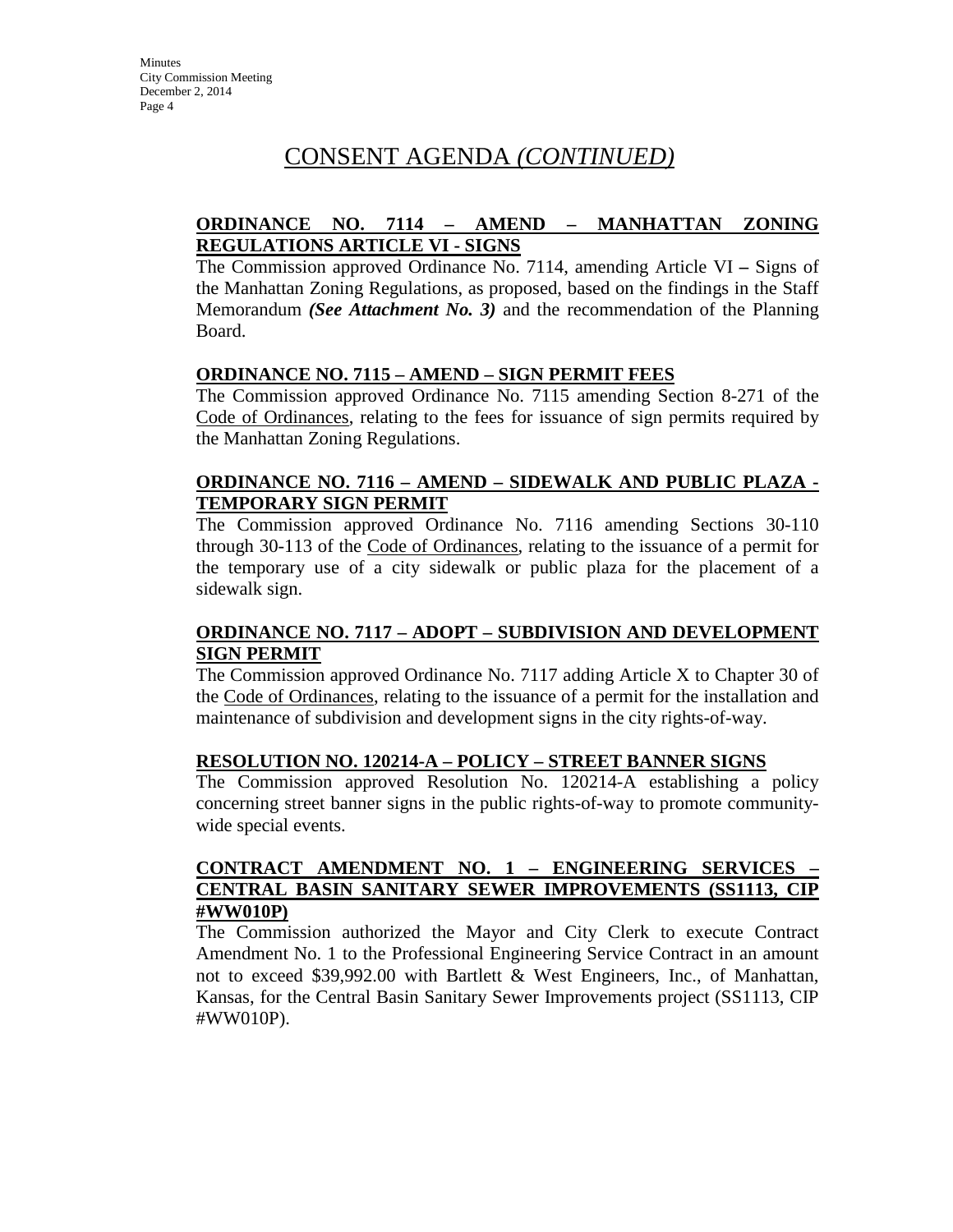## **AGREEMENT – ENGINEERING SERVICES – EUREKA VALLEY TRANSMISSION WATER MAIN, PHASE II (WA1406, CIP #WA125P)**

The Commission authorized the Mayor and City Clerk to execute an agreement for professional engineering services in an amount not to exceed \$452,244.00, with BG Consultants, Inc., of Manhattan, Kansas, for the Eureka Valley Transmission Water Main, Phase II (WA1406, CIP #WA125P) project.

## **AWARD CONTRACT – CICO PARK STORMWATER DETENTION BASIN (SM1305)**

The Commission accepted the Engineer's Opinion of Probable Cost in the amount of \$1,181,485.00; awarded a construction contract in the amount of \$803,377.60 to Bayer Construction Co., Inc., of Manhattan, Kansas; authorized the Mayor and City Clerk to execute the contract; and approved first reading of an ordinance authorizing and providing payment for the CiCo Park Stormwater Detention Basin project (SM1305).

## **AWARD CONTRACT – 17TH STREET AND YUMA STREET INTERSECTION IMPROVEMENT (CD1313, ST1322)**

The Commission accepted the Engineer's Opinion of Probable Cost in the amount of \$197,893.00; awarded a construction contract in the amount of \$163,611.60 to T&M Concrete Construction, of Junction City, Kansas; and authorized the Mayor and City Clerk to execute the construction contract for the  $17<sup>th</sup>$  and Yuma Streets Intersection Improvement project (CD1313, ST1322).

### **\* WESTAR ENERGY GRANT AGREEMENT – PHOTOVOLTAIC SYSTEM – SUNSET ZOO NATURE EXPLORATION CENTER** Commissioner McCulloh highlighted the item and stated that she was pleased to see a grant from Westar Energy for a photovoltaic unit at the Sunset Zoo's Nature Exploration Center.

The Commission accepted and authorized the Mayor to execute a grant agreement in the amount of \$87,231.00 from Westar Energy, of Topeka, Kansas, for installation and maintenance of a photovoltaic unit at the Sunset Zoo's Nature Exploration Center.

**\* CONTRACT - INSTALLATION/MAINTENANCE - PHOTOVOLTAIC SYSTEM - SUNSET ZOO NATURE EXPLORATION CENTER** The Commission authorized the Mayor to execute a contract in the amount of \$84,731.00 with Good Energy, of Lawrence, Kansas, for the installation and maintenance of a 10.46KW photovoltaic system.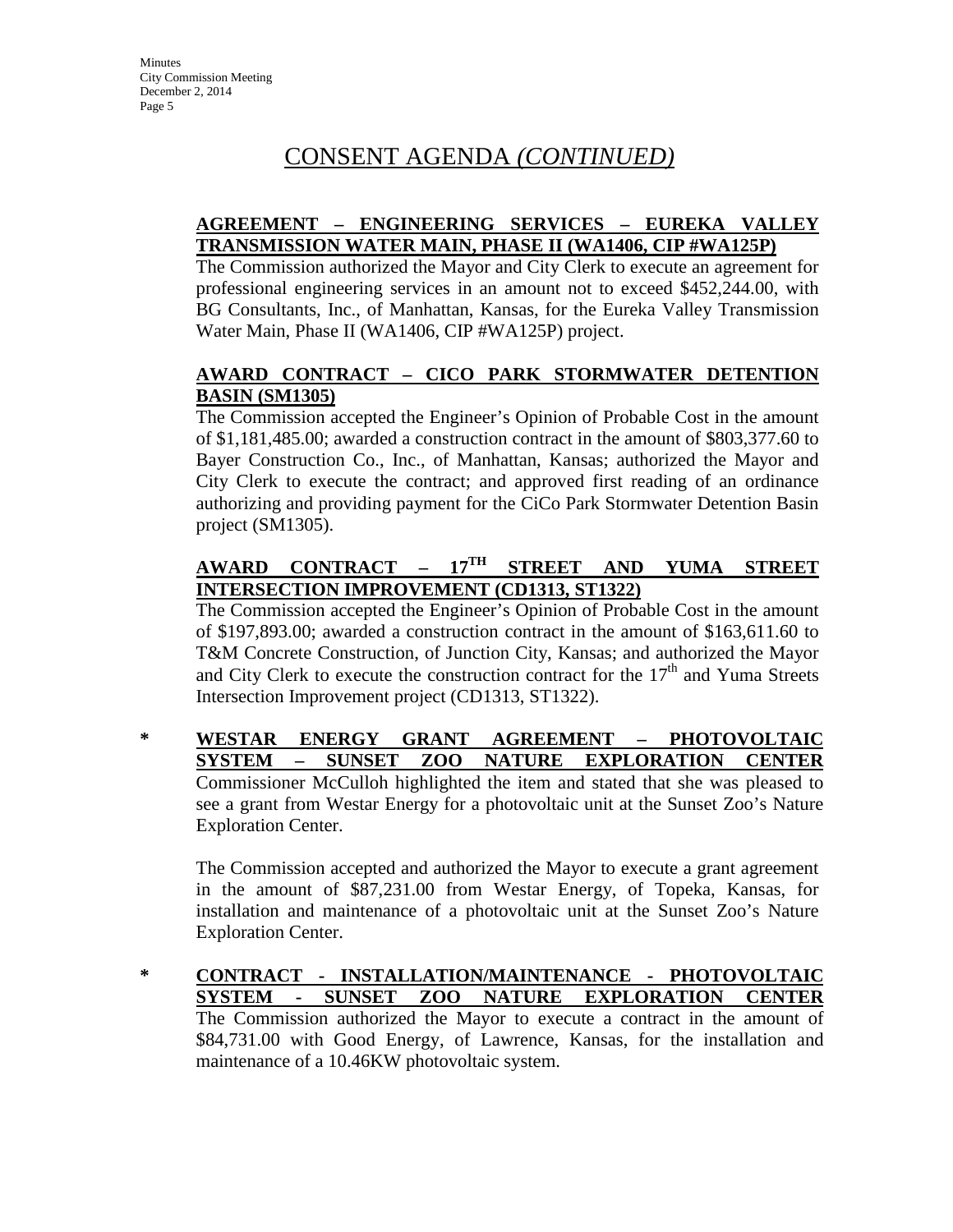## **AGREEMENT – LIDAR DATA ACQUISITION SERVICES (CIP #EN040E)**

The Commission authorized the Mayor and City Clerk to execute an agreement with Riley County and the vendor selected by the selection committee through the Request for Proposals process for LiDAR data acquisition services (CIP #EN040E).

## **SECOND AMENDMENT – ECONOMIC DEVELOPMENT – MANHATTAN AREA TECHNICAL COLLEGE**

The Commission approved the request from the Manhattan Area Technical College (MATC) to recalculate the workforce development target to exclude the Medical Laboratory Equipment Technician program, and authorized the Mayor and City Clerk to execute a Second Amendment to the MATC economic development agreement.

## **PURCHASE – EXTRICATION TOOLS AND EQUIPMENT (CIP #FR006E)**

The Commission authorized the purchase in the amount of \$27,495.00 of extrication tools and related equipment (CIP #FR006E) for the Fire Department from Okie Extrication, of El Reno, Oklahoma, to be paid from the Fire Equipment Reserve Fund.

After discussion, Commissioner Jankovich moved to approve the consent agenda. Commissioner Reddi seconded the motion. On a roll call vote, motion carried 5-0.

## GENERAL AGENDA

## **FIRST READING - AMEND DEVELOPMENT PLAN - PROFESSIONAL PLACE PLANNED UNIT DEVELOPMENT**

Eric Cattell, Assistant Director for Planning, presented an overview of the item. He then responded to questions from the Commission regarding signage and compliance with the new sign ordinance.

Mayor Butler opened the public comments.

Hearing no comments, Mayor Butler closed the public comments.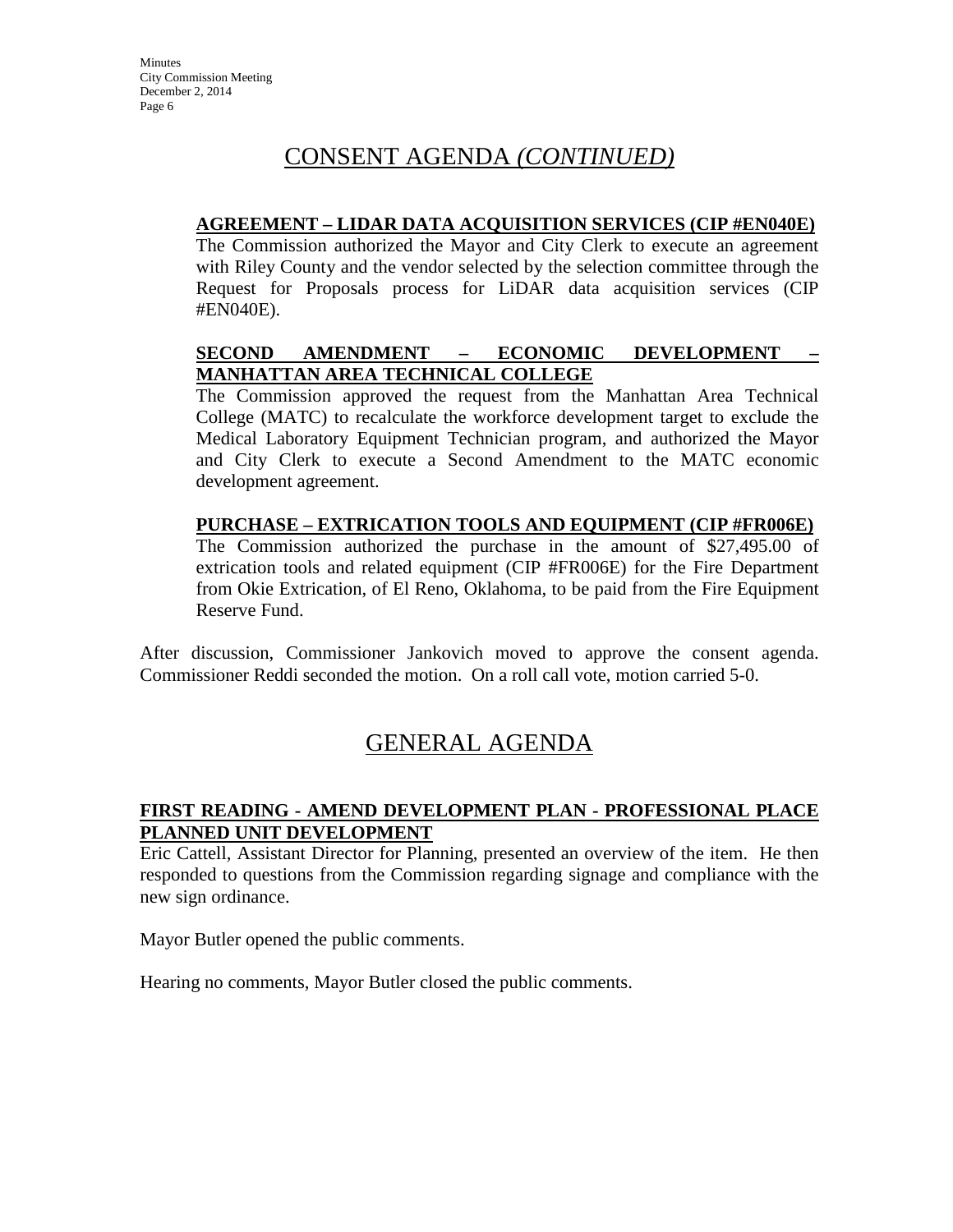## **FIRST READING - AMEND DEVELOPMENT PLAN - PROFESSIONAL PLACE PLANNED UNIT DEVELOPMENT** *(CONTINUED)*

After discussion, Commissioner Jankovich moved to approve first reading of an ordinance amending Ordinance No. 6145 and the Final Development Plan of the Professional Place PUD, generally located at 2308 – 2316 Anderson Avenue, to allow the proposed pylon sign, based on the findings in the Staff Report *(See Attachment No. 4)* with the one condition of approval. Commissioner Reddi seconded the motion. On a roll call vote, motion carried 5-0.

## **FIRST READING - REZONE - NOOR RESIDENCE PUD**

Commissioner Jankovich stated that he had a conflict of interest and recused himself from the item due to a business relationship.

Eric Cattell, Assistant Director for Planning, presented an overview of the item. He highlighted the applicants proposed uses; proposed building and structure; Planned Unit Development (PUD) signage; lighting; landscaping and screening; drainage; circulation and parking; neighborhood character and compatibility; conformance with the Comprehensive Plan; and adequacy of public facilities and services. He stated that the Planning Board recommended approval by 7-0 of the proposed rezoning of Noor Residences PUD from R, Single-Family Residential District, to PUD, Mixed-Use Planned Unit Development District, based on the findings in the Staff Report with the ten conditions of approval recommended by City Administration and with two additional conditions as outlined in the Staff memorandum.

Mayor Butler opened the public comments.

Richard Hill, 3513 Stagecoach Circle, voiced concerns with the proposed rezoning. He asked questions about the number of current and proposed parking spaces, the property line between the mosque and the proposed apartment building, and the possibility that if the apartment building was sold in the future if the additional parking would be available for the mosque.

Eric Cattell, Assistant Director for Planning, and Bill Raymond, City Attorney, responded to questions and provided additional information on the proposed rezoning.

Richard Hill, 3513 Stagecoach Circle, voiced concern with the proposed coffee shop not having a bathroom and the potential for the coffee shop area to change its use. He also voiced concern with the size of the proposed apartment building, the number of apartment units, parking on the street and overflow to adjacent private parking lots, and the impact on the neighborhood with single-family homes.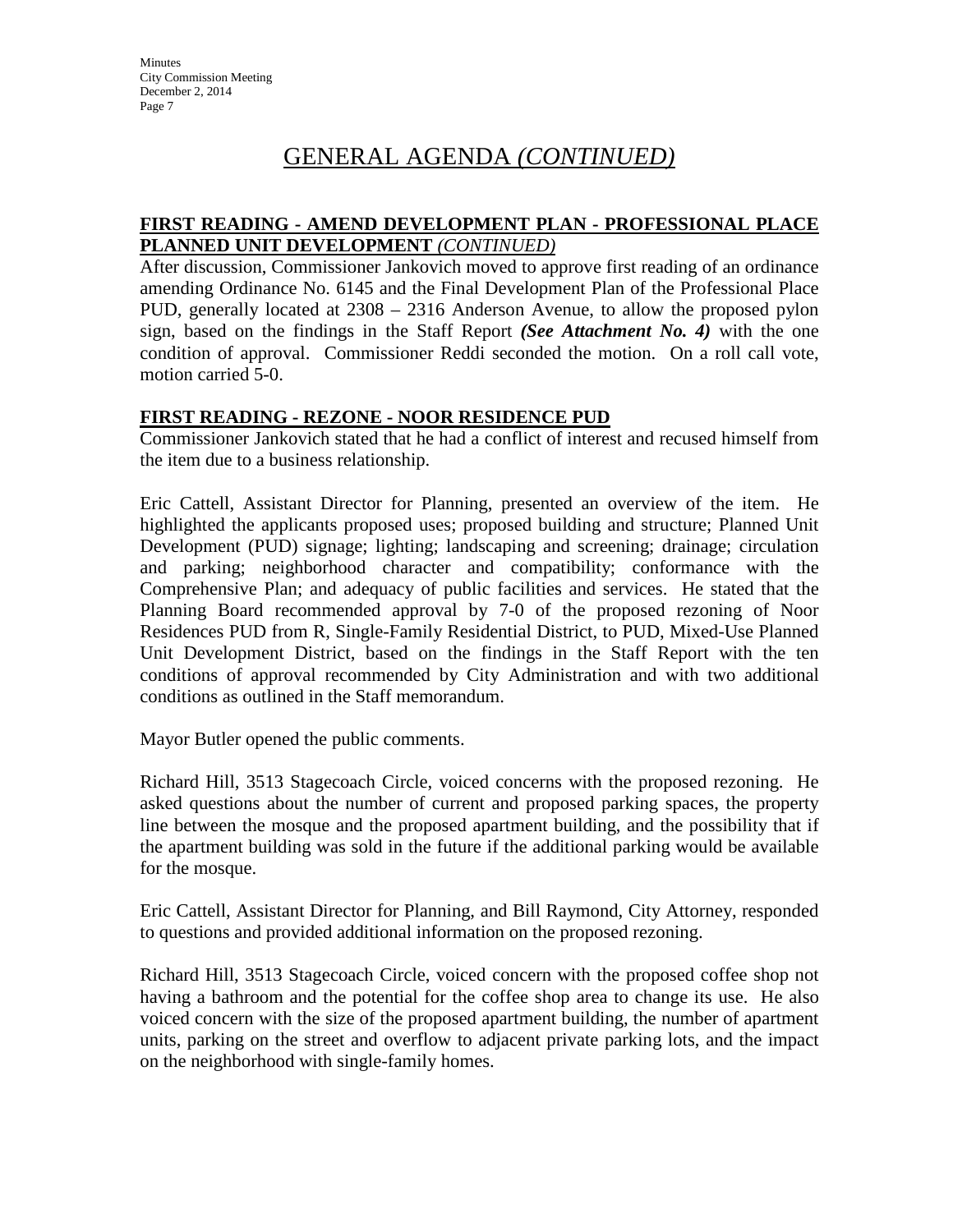## **FIRST READING - REZONE - NOOR RESIDENCE PUD** *(CONTINUED)*

Eric Cattell, Assistant Director for Planning, responded to additional questions and provided clarification on the PUD process.

Mary Molt, 1122 Hylton Heights Road, expressed concerns with additional traffic and parking on Hylton Heights Road. She also voiced concerns that the proposed project does not fit with the single-family neighborhood and that parking spaces on the site are being pooled on both lots and is less than what Code would require. She asked about the intent of the coffee shop.

Ben Eckart, 1121 Hylton Heights Road, provided information from the discussion of the item at the Manhattan Urban Area Planning Board meeting and encouraged the Planning Board members and the City Commission to look at the property before making a decision. He voiced concerns with lack of parking along Hylton Heights Road and with the proposed coffee shop. He also stated that KinderCare is not providing off-street parking for their employees and employees are parking along the street.

Eric Cattell, Assistant Director for Planning, responded to questions from the Commission and provided clarification on the parking requirements and number of parking stalls for the proposed uses on the site.

Ben Eckart, 1121 Hylton Heights Road, voiced additional concerns about parking availability, especially on Friday's when the mosque meets.

Dolly Anderson, Owner, G&A Real Estate, 1213 Hylton Heights Road, Suite 113, informed the Commission that the mosque has grown in numbers and they are continuing to park in their private parking lot. She also asked if the coffee shop requires a handicap bathroom.

Ian Reekie, Schwab-Eaton, consultant for the applicant, provided additional information on the proposal. He responded to questions from the Commission regarding the proposed number of parking stalls and shared use; occupancy numbers, regulations, and capacity of the mosque; and discussed the concerns raised about a bathroom in the coffee shop. He then showed a site map highlighting the current and proposed parking stalls for the mosque and residential units.

Dolly Anderson, Owner, G&A Real Estate, 1213 Hylton Heights Road, Suite 113, informed the Commission that the applicant has added more parking spaces on the gravel area; however, their patrons continue to use their private parking lot in which they are responsible for maintenance, mowing, and snow removal.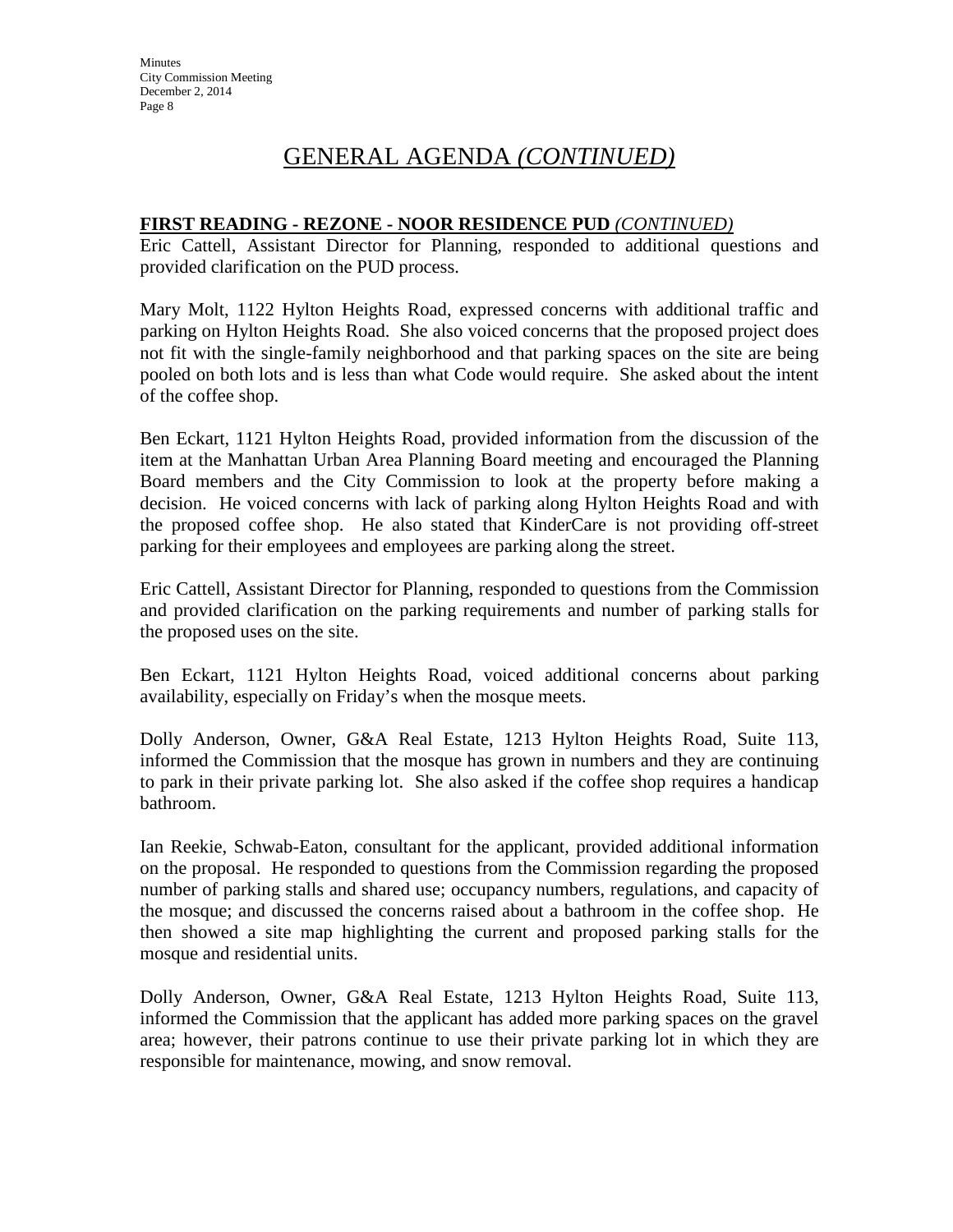### **FIRST READING - REZONE - NOOR RESIDENCE PUD** *(CONTINUED)*

Dr. Hayder Rashee, North American Islamic Trust, Inc., Applicant, provided additional information on the item. He informed the Commission that they have made extensive efforts to resolve the parking issues and have provided additional parking to those attending the mosque.

Mary Molt, 1122 Hylton Heights Road, informed the Commission that this is a singlefamily neighborhood and not the appropriate place for the proposed development.

Ben Eckart, 1121 Hylton Heights Road, asked the Commission to consider the current parking situation and stated the additional apartment units will only make the parking issues worse.

Mohamad Altamimi, Board of Directors, Islamic Center of Manhattan, provided additional information on the project. He stated the intention is for the good of the community and we are an integral part of the Manhattan community. He informed the Commission that the neighborhood concerns with parking have been considered and that they are working with Schwab-Eaton to do what it takes for this project to be successful.

Hearing no other comments, Mayor Butler closed the public comments.

After discussion and comments from the Commission, Ron Fehr, City Manager, responded to questions from the Commission regarding the building permit process and the assessment of property taxes to be determined by Riley County Appraiser and potentially, the Kansas Board of Tax Appeals.

After additional discussion and comments from the Commission regarding the proposed rezoning, Commissioner Matta moved to table the issue. Mayor Butler seconded the motion.

Bill Raymond, City Attorney, provided clarification on the proposed motion and alternatives for the Commission to consider.

After further discussion and clarification, Commissioner Matta amended his motion to table the item to do additional research and to receive further information from the neighbors. Mayor Butler concurred and seconded the amended motion. On a roll call vote, motion failed 2-2, with Commissioners McCulloh and Reddi voting against the motion.

After further discussion and comments from the Commission, Bill Raymond, City Attorney, provided additional clarification on the alternatives for the City Commission. He then responded to questions from the Commission regarding the item.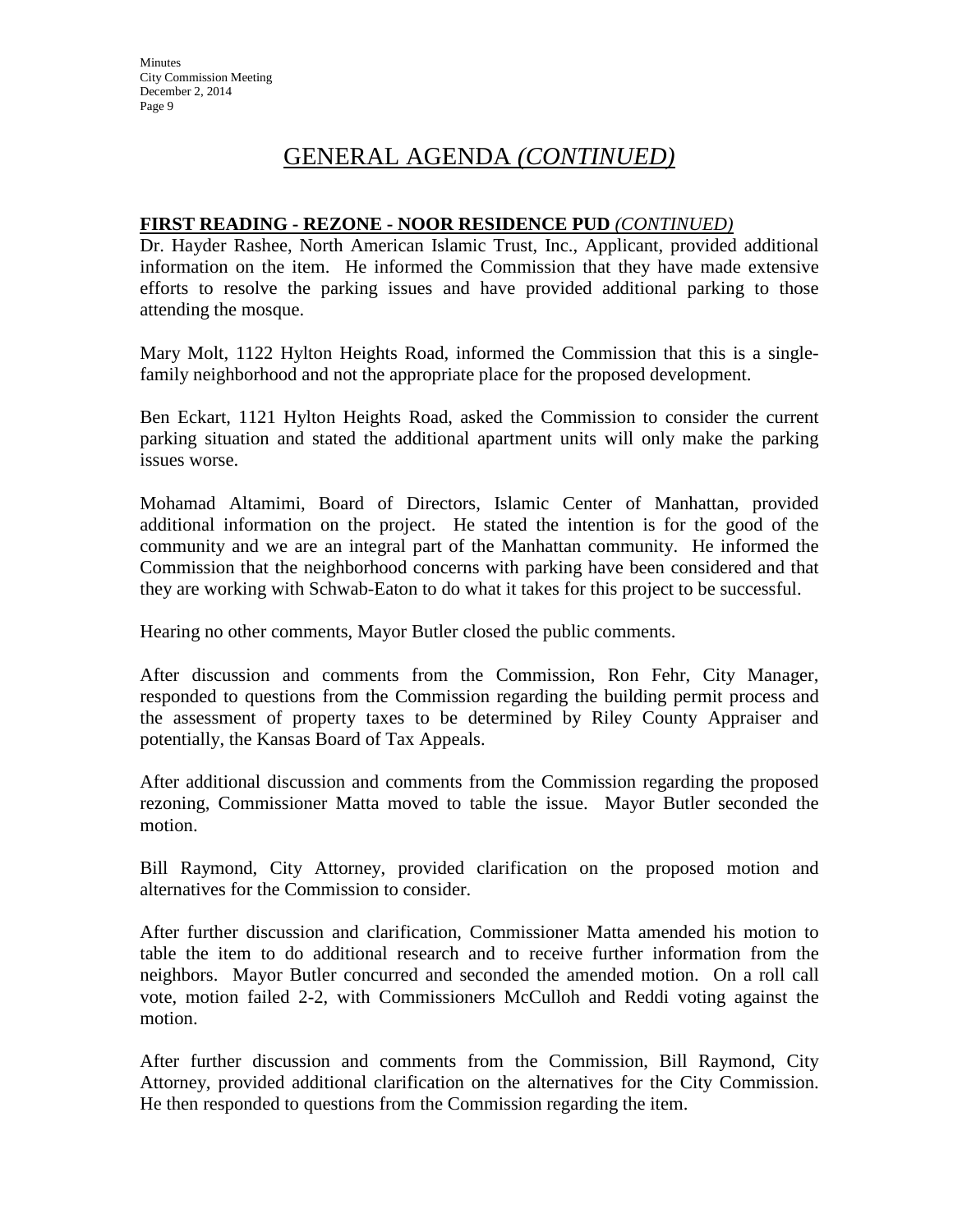## **FIRST READING - REZONE - NOOR RESIDENCE PUD** *(CONTINUED)*

After additional discussion from the Commission, Commissioner McCulloh moved to approve first reading of an ordinance rezoning the Noor Residences PUD, generally located southeast of the intersection of Claflin Road and Hylton Heights Road, from R, Single-Family Residential District, to PUD, Mixed-Use Planned Unit Development District, based on the findings in the Staff Report *(See Attachment No. 5)* with the 12 conditions of approval recommended by the Manhattan Urban Area Planning Board. Commissioner Reddi seconded the motion. On a roll call vote, motion failed 2-2, with Mayor Butler and Commissioner Matta voting against the motion.

Ron Fehr, City Manager, provided additional information on the item and the process in which to return the item back to the Manhattan Urban Area Planning Board.

After additional discussion and comments from the Commission, Mayor Butler moved to return the item back to the Manhattan Urban Area Planning Board for further consideration to 1) review the size of the residence, which is currently three stories, and to reduce the size of the residence, 2) relook at the parking and come up with a plan that meets the current Code, and 3) to refine the PUD use so that future expansion for a Phase 2 or modification is severely restricted. Commissioner Matta seconded the motion. On a roll call vote, motion carried 4-0.

At 8:45 p.m., the Commission took a brief recess.

Commissioner Jankovich returned to the dais.

## **DISCUSSION - WEST ANDERSON AVENUE TRANSPORTATION PROJECT (CIP #ST702P)**

Rob Ott, Director of Public Works, presented an overview and background information on the item from discussions with the Commission on October 21, 2014. He presented roundabout options at Scenic Drive and Anderson Avenue intersections, discussed a proposed benefit district for the improvements, presented an interchange concept at Scenic Drive and Anderson Avenue intersection, discussed possible sidewalk and trail expansion, provided estimated construction costs, and discussed potential funding options for the transportation project.

Mayor Butler opened the public comments.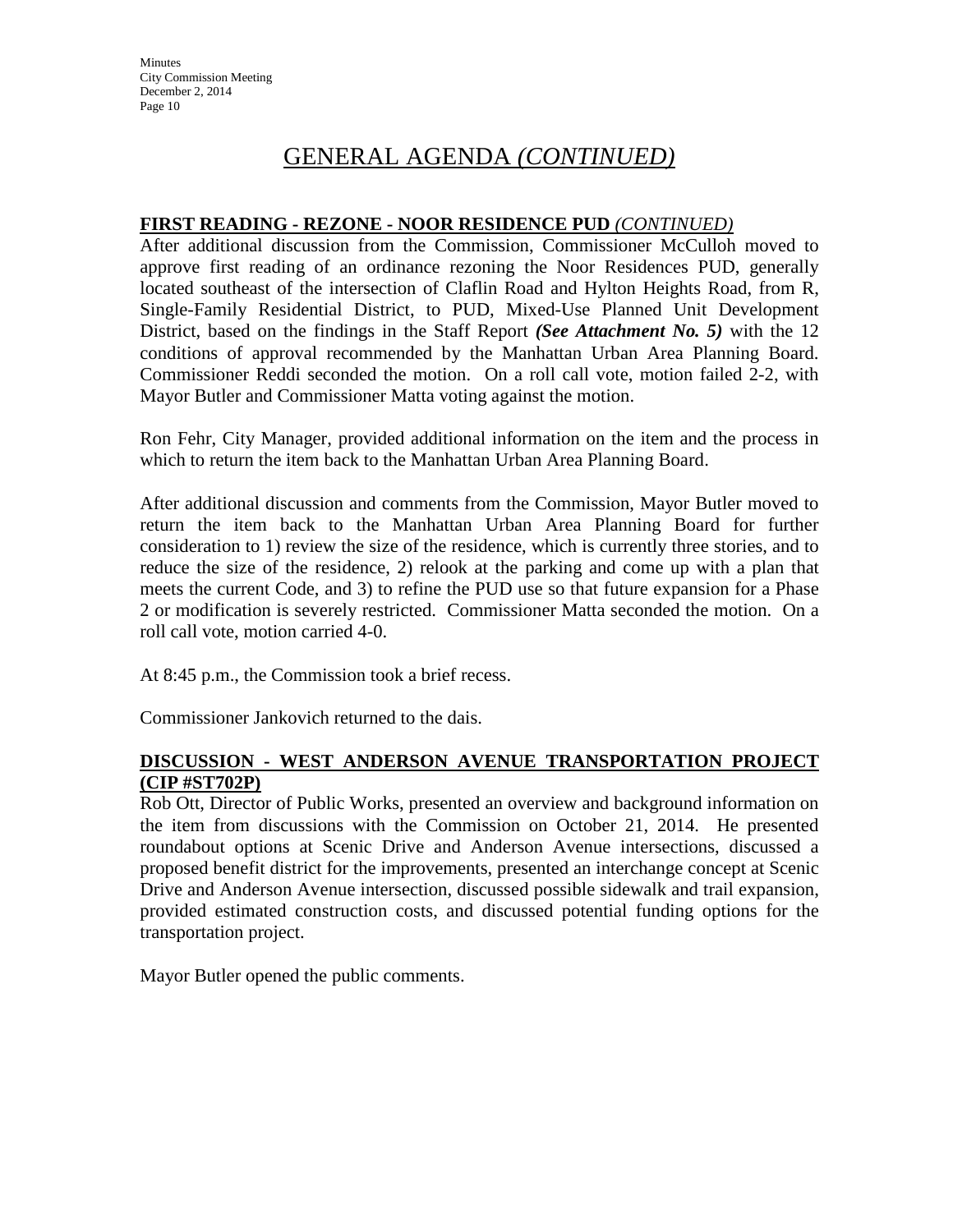### **DISCUSSION - WEST ANDERSON AVENUE TRANSPORTATION PROJECT (CIP #ST702P)** *(CONTINUED)*

Neil Horton, 3629 Vanesta Drive, Scenic Crossings, LLC, informed the Commission that he was representing two different properties for future development in the northeast and northwest quadrants of Anderson Avenue and Kimball Avenue/Scenic Drive. He responded to the proposed benefit district and stated that Anneberg Park is a significant generator of traffic for West Anderson Avenue and highlighted other areas that potentially could be included in the benefit district. He also asked the Commission to consider vacating a portion of the excess right-of-way in the northeast quadrant of the intersection at Anderson Avenue and Kimball Avenue/Scenic Drive for future development.

Doug Hinken, 1426 Sharingbrook Drive, co-owner of Stonecreek Family Physicians, informed the Commission that he wanted to see this as a cost effective project and if the roundabout was much more, his preference was a traffic signal. He stated that Anneberg Park is a significant player regarding traffic on West Anderson Avenue and needs to be included in the benefit district, if that is the approach the Commission decides to go with.

Rob Ott, Director of Public Works, provided additional information on the item and discussed cost share scenarios for consideration.

Neil Horton, 3629 Vanesta Drive, Scenic Crossings, LLC, reiterated that the City of Manhattan, specifically, Anneberg Park is a significant property owner and major player creating traffic along West Anderson Avenue.

Hearing no other comments, Mayor Butler closed the public comments.

Rob Ott, Director of Public Works, provided traffic counts conducted along West Anderson Avenue. He then responded to questions from the Commission regarding considerations for a traffic light or a roundabout and discussed the opportunity to expand the sidewalk and trail system to accommodate bicyclists and pedestrians.

After further comments from the Commission regarding the intersection options and proposed benefit district, Rob Ott, Director of Public Works, responded to questions from the Commission. He provided additional information on a roundabout or signalized intersection, provided information on maintenance and safety considerations, and clarified the proposed benefit district options to either expand the map, consider not doing the benefit district, or have the improvements all City-At-Large.

After additional discussion and comments from the Commission, Ron Fehr, City Manager, Fehr, provided clarification on the comments received from the Commission and suggested a possible combination of funding sources for the improvements.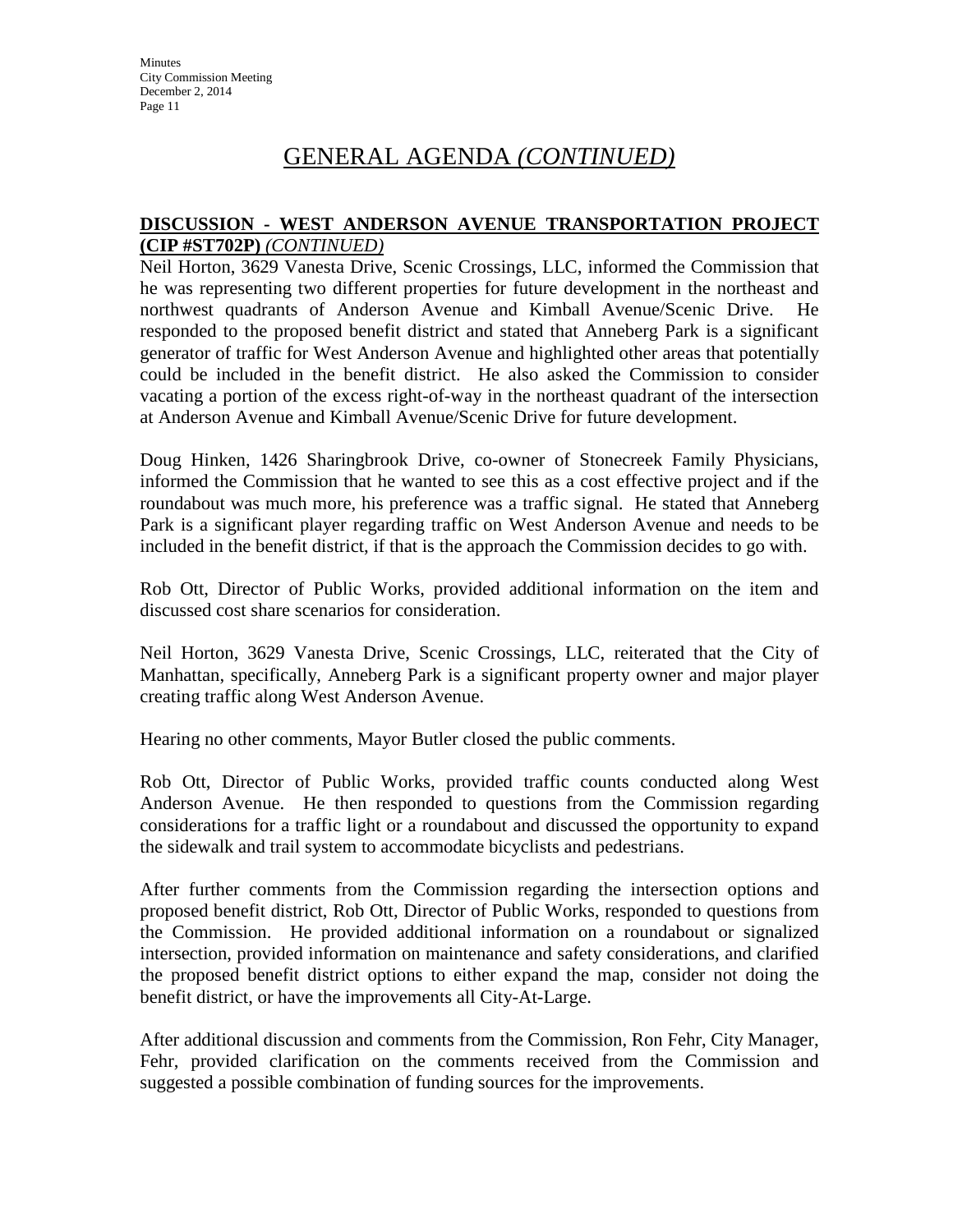### **DISCUSSION - WEST ANDERSON AVENUE TRANSPORTATION PROJECT (CIP #ST702P)** *(CONTINUED)*

Neil Horton, 3629 Vanesta Drive, Scenic Crossings, LLC, informed the Commission that the timeframe of the proposed development is still vague, but were looking at planning and zoning to occur in the first half of next year and construction beginning in the third or fourth quarter.

Rob Ott, Director of Public Works, and Ron Fehr, City Manager, provided an overview of the comments from the Commission. They stated that City staff would visit with BG Consultants about a design contract and costs for a roundabout; discuss the item further with Keith Westervelt, Chief Executive Officer and President, Blueville Nursery; evaluate potential funding sources for the project; and bring the item back to the Commission for further discussion or action.

As this was a discussion item, no formal action was taken on the item.

## **BOARD APPOINTMENTS - RILEY COUNTY LAW BOARD**

Commissioner Reddi moved to remove the item from the table. Commissioner Jankovich seconded the motion. On a roll call vote, motion carried 5-0.

Mayor Butler provided background information on the make-up of the Riley County Law Board and the appointment process used in following the State Statute. He informed the Commission that he used five criteria in the selection process for the candidates being recommended. The criteria included 1) following the State Statute; 2) selecting the best qualified applicants; 3) making certain the applicants lived in the city limits; 4) maintaining the continuity of City Commission representation; and, 5) maintaining a balance with different viewpoints. He then provided information on the candidates and his recommendations for Craig Beardsley, Joe Knopp, Commissioner Reddi, and himself.

Commissioner Jankovich provided his position on the suggested appointments. He voiced concern with someone from the legal profession on the Law Board and the potential for conflicts of interest. He stated that he could not support the appointment and preferred to appoint the four current City Commissioners, including: Mayor Butler and Commissioners Matta, McCulloh, and Reddi to serve on the Law Board. He reiterated his position to focus on the budget and the importance in having Commissioners on the Law Board that are accountable to the voters and taxpayers.

Commissioner Matta provided additional background information and qualifications in support of Joe Knopp to serve on the Law Board. He stated that Mr. Knopp is extremely qualified to serve on the Law Board and supported his recommendation by Mayor Butler.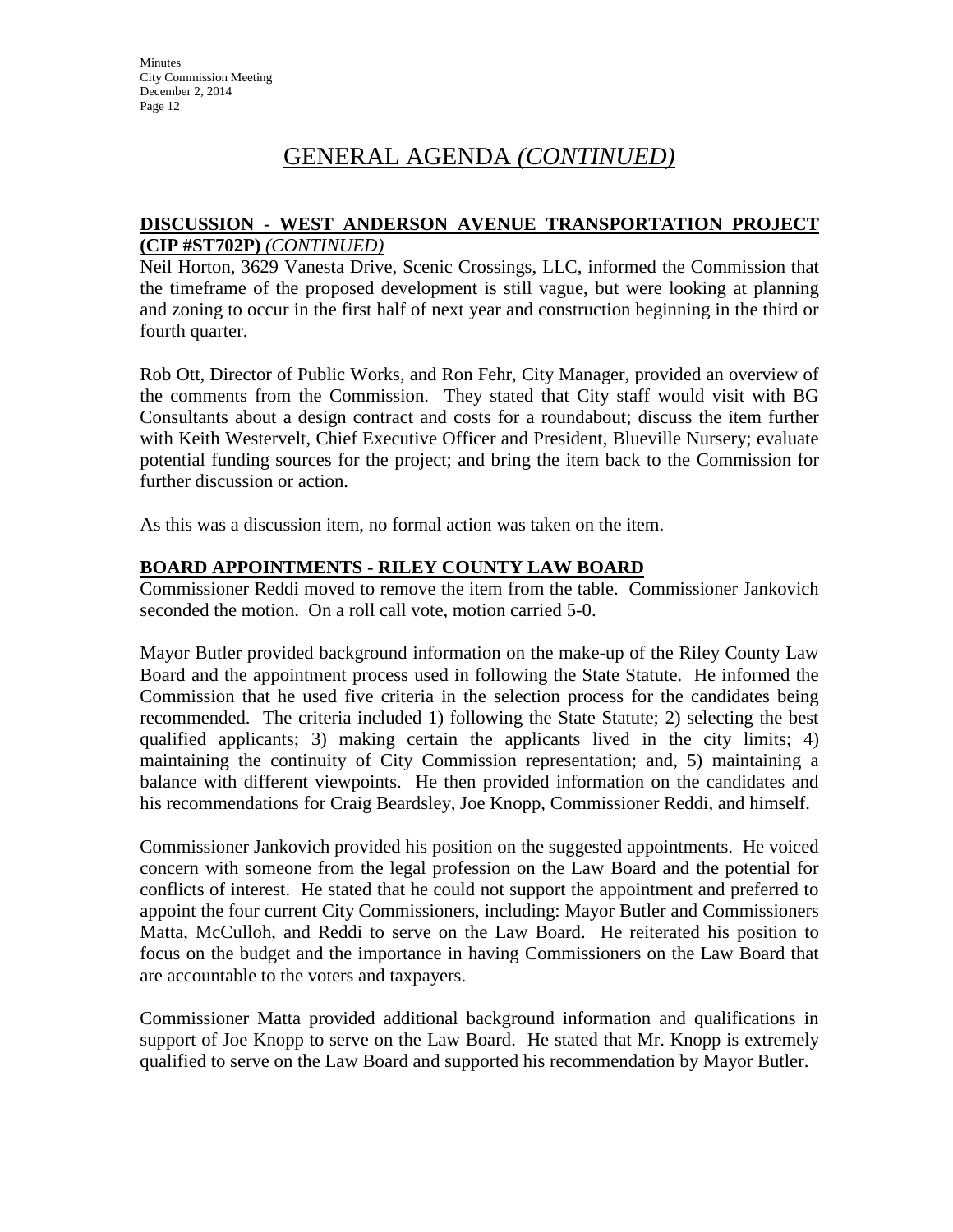## **BOARD APPOINTMENTS - RILEY COUNTY LAW BOARD** *(CONTINUED)*

Commissioner Reddi informed her fellow Commissioners that she was very disappointed that Commissioner McCulloh was not on the slate of appointments to the Law Board. She stated that Commissioner McCulloh has been on the Law Board as both a City Commissioner and as a County Commissioner and, is very well qualified to serve on the Law Board. She discussed the challenges with this being too political and requested that Commissioner McCulloh be considered for one of the Citizen-At-Large positions. She also voiced a preference to have one citizen serve on the Law Board.

Mayor Butler provided additional information and rationale on his appointment recommendations for the Law Board. He reiterated the importance to follow the State Statute regarding appointments and stressed the importance to control the Riley County Police Department's (RCPD) budget this year.

Commissioner McCulloh voiced her concerns with the recommended appointments to the Law Board and stated that this is the most important Board that the City Commissioners serve on. She stated that the appointment recommendations do not reflect the make-up of Manhattan and that greater diversity on the Law Board is needed. She discussed two citizens that have formerly served on the Law Board, stated that the budget is a consensus document, and highlighted her extensive experience on the Law Board as both a City and County Commissioner.

Commissioner Reddi provided additional information regarding the suggested Board appointments. She stated that she could not accept the recommended slate of candidates unless Commissioner McCulloh was included on the slate.

After additional discussion and comments from the Commission, Mayor Butler opened the public comments.

Jim Sherow, 617 Colorado Street, provided background information on the Riley County Law Board and budget process based on his prior experience serving on the Law Board as a City Commissioner. He stated that ultimately, the elected officials are accountable to the taxpayers and are accountable with the budget process and approval. He informed the Commission that if you want more control on the Law Board budget, you need to appoint those directly responsible to the taxpayers. He provided background information on the legal research that was conducted regarding appointments to the Law Board and stated that City Commissioners are also city residents.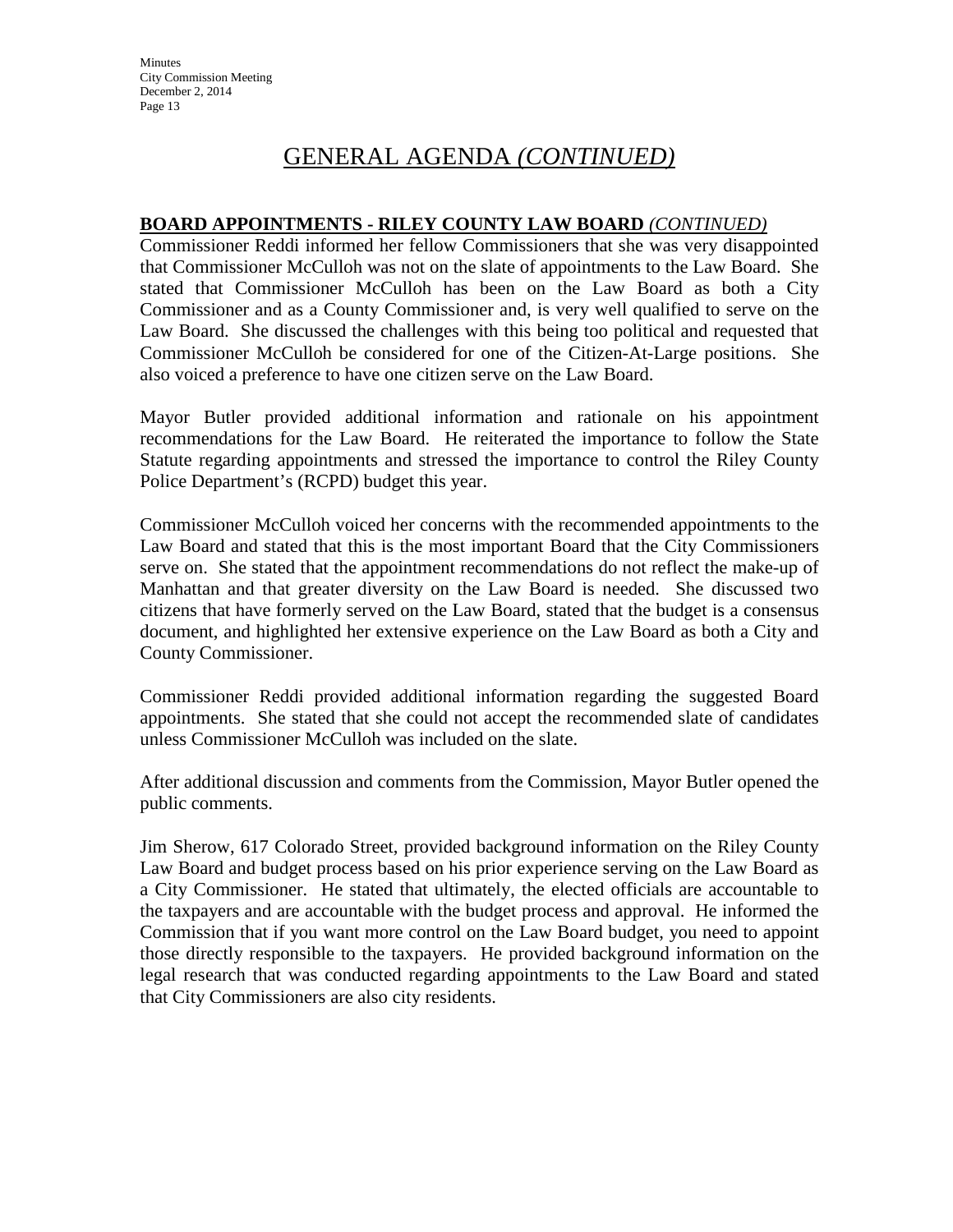## **BOARD APPOINTMENTS - RILEY COUNTY LAW BOARD** *(CONTINUED)*

Joe Knopp, 104 Oakwood Circle, informed the Commission that he was not here to lobby for the position and was willing to have his name considered. He provided additional insight in serving on the Law Board and stated that having another attorney on the Law Board would be beneficial. He stated that the Law Board members should report back to the City Commission and discuss the Riley County Police Department's budget as your representatives and reach a consensus with the City Commission.

Hearing no other comments, Mayor Butler closed the public comments.

Bill Raymond, City Attorney, responded to questions from the Commission regarding the point of order for a proposed motion that is different from the recommended motion.

After further discussion and comments from the Commission, Commissioner Jankovich moved to approve the following appointments to the Riley County Law Board:

Appointment of Wynn Butler, 3600 Windsong Court, to a two-year City Commissioner term. Commissioner Butler's term will begin January 1, 2015, and will expire December 31, 2016.

Appointment of Usha Reddi, 1801 Westbank Way, to a two-year City Commission (Rotating) term. Commissioner Reddi's term will begin January 1, 2015, and will expire December 31, 2016.

Appointment of John Matta, to a two-year Citizen At-Large term. Commissioner Matta's term will begin January 1, 2015, and will expire December 31, 2016.

Appointment of Karen McCulloh, to a two-year Citizen At-Large term. Commissioner McCulloh's term will begin January 1, 2015, and will expire December 31, 2016.

After additional comments from the Commission, Ron Fehr, City Manager, responded to questions from the Commission and provided clarification on the appointment process, specifically, for the Law Board.

Mayor Butler stated that based on all the discussion about changing the makeup of the Law Board, he wanted to see at least one qualified citizen, specifically Craig Beardsley, to serve on the Law Board and therefore he could not support the motion.

Bill Raymond, City Attorney, provided clarification of the motion and point of order on the process.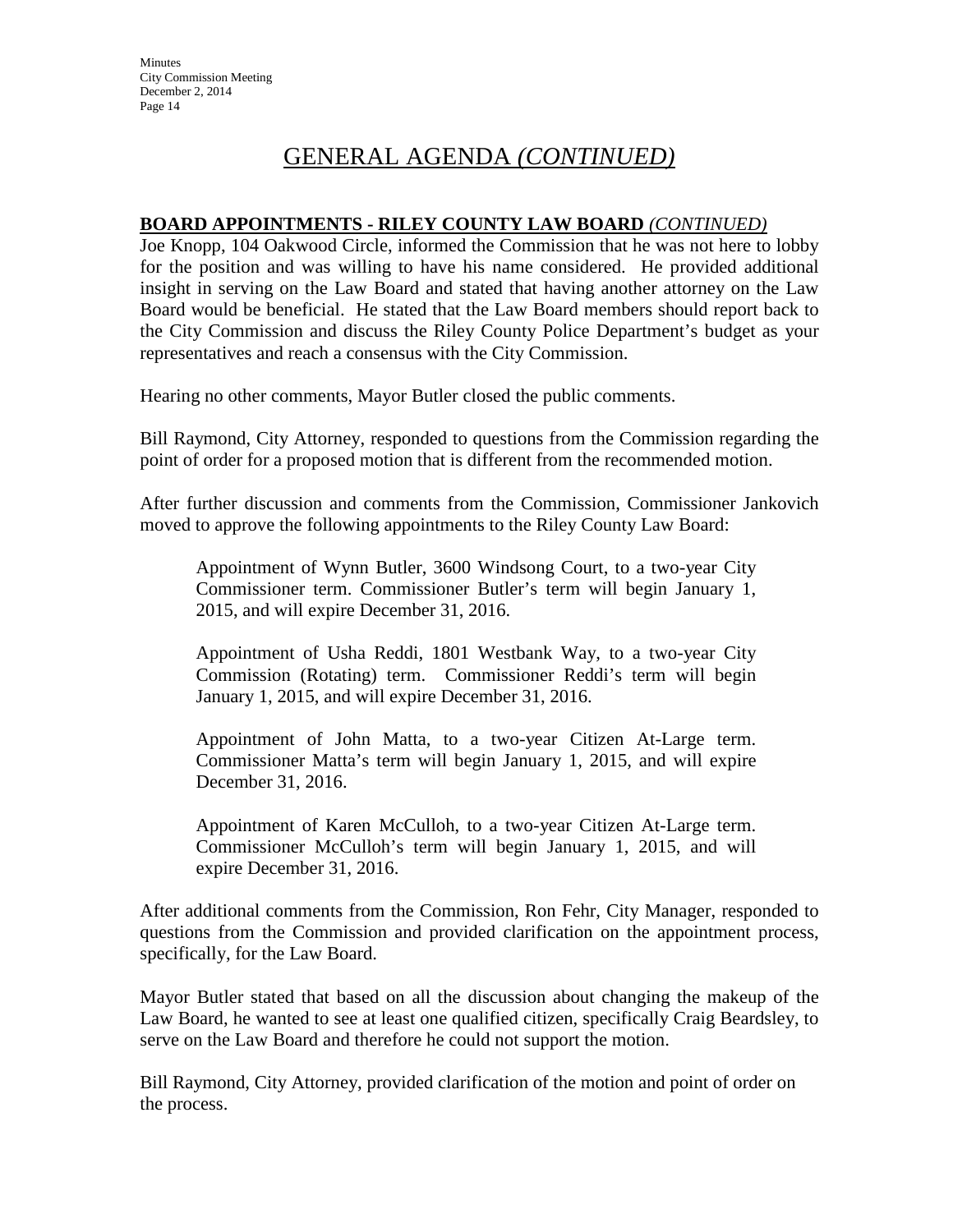## **GENERAL AGENDA (CONTINUED)**

#### **BOARD APPOINTMENTS - RILEY COUNTY LAW BOARD (CONTINUED)**

After further discussion, Commissioner Reddi seconded the motion.

After additional comments and clarification of the motion, on a roll call vote, motion carried 3-2, with Mayor Butler and Commissioner Reddi voting against the motion.

#### **ADJOURNMENT**

At 10:35 p.m., the Commission adjourned.

MMC, City Clerk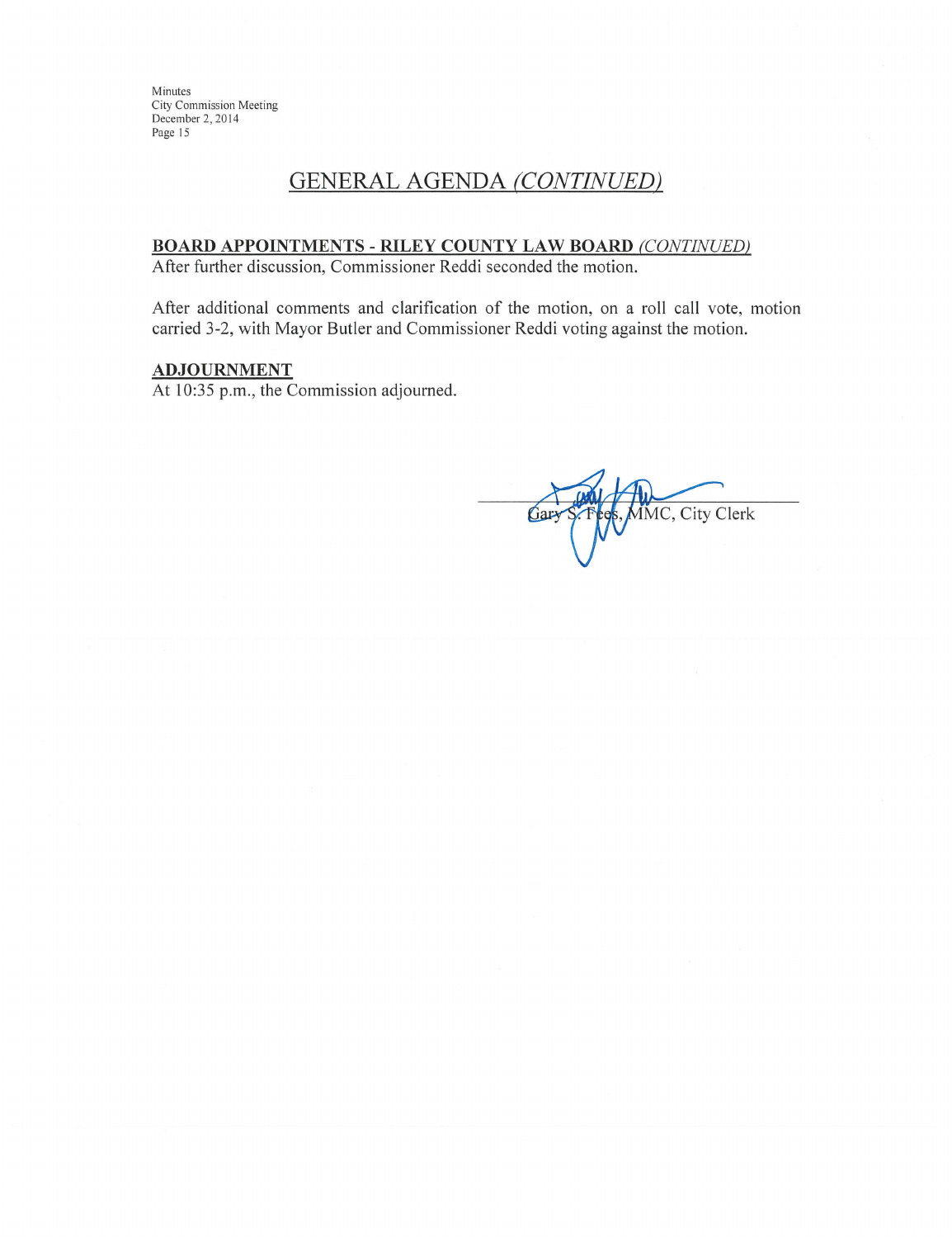## **STAFF REPORT STATE OR MUNICIPAL FACILITY REVIEW**

**APPLICANT:** City of Manhattan – Ron R. Fehr, City Manager

**ADDRESS:** City Hall, 1101 Poyntz Avenue

**LEGAL DESCRIPTION:** Lots 568 – 583, Ward 5

**LOCATION:** Manhattan City Hall, 1101 Poyntz Avenue

**AREA:** 124,581 square feet (2.86 acres)

**DATE OF NEIGHBORHOOD MEETING:** September 4, 2014

## DATE OF PUBLIC NOTICE PUBLICATION: October 13, 2014

*Note: The item was originally was advertised in the Manhattan Mercury on September 29<sup>th</sup>, but do to an error in the public notice to area property owners, the item was re-advertised on October 13th.)* 

## **DATE OF PUBLIC HEARING: PLANNING BOARD:** November 3, 2014 **CITY COMMISSION:** November 18, 2014

*At the conclusion of the hearing, the Manhattan Urban Area Planning Board shall forward its recommendation to the Governing Body. Such recommendation shall include all factors and reasons the Board relies upon to support such recommendation. In arriving at such recommendation, the Planning Board shall balance the public interests to be served by the construction or expansion of the utility or facility, as opposed to the impact upon interests intended to be protected by the Zoning Regulations. In balancing such interests, the Planning Board shall consider factors, such as:* 

## **MUNICIPAL FACILITY PROCESS:**

The Municipal Facility Review process is outlined in Section 3-412 of the Manhattan Zoning Regulations (attached), which indicates, in part, that: "Any public utility, or facility, owned and operated by either the State or a Municipality is hereby authorized as a permitted use in any zoning district, subject to the remaining provisions of this section."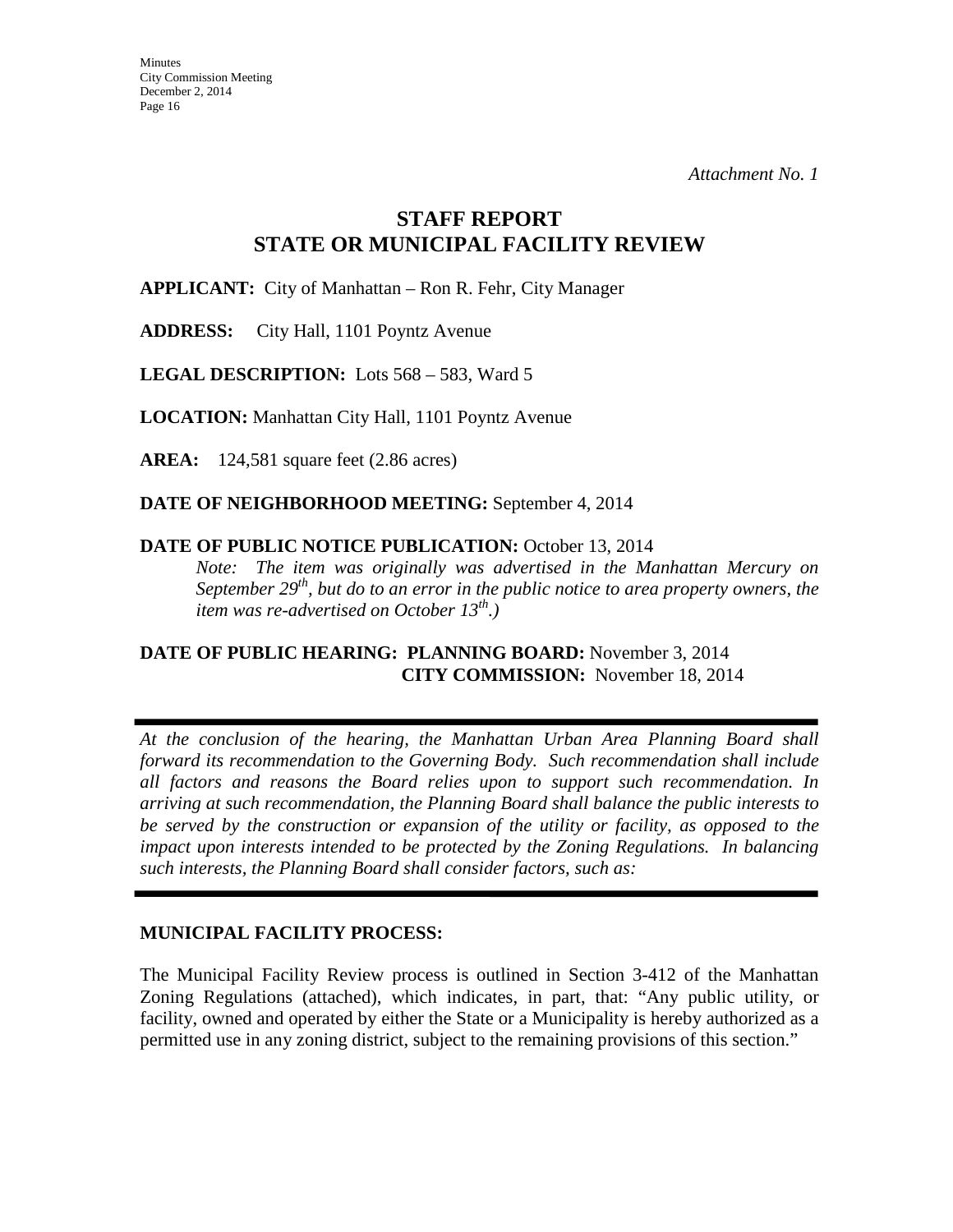*Attachment No. 1*

If a utility or facility is specifically listed in a zoning district as a permitted or conditional use, the municipality can follow the requirements set out in Article IV, District Regulations, or follow the provisions of Section 3-412. If the utility or facility is not set out in a zoning district in which it is proposed, the utility or facility must follow the provisions of Section 3-412.

The process requires that both the Manhattan Urban Area Planning Board and the City Commission hold public hearings on the proposal. This process is not a rezoning action, but a process whereby the Planning Board and the City Commission consider the proposal by balancing the public interests to be served by a proposed Municipal Utility or Facility, as opposed to the impact upon public interests intended to be protected by the Zoning Regulations. In performing this balancing test and evaluating a proposed facility, the Planning Board and City Commission must consider the factors listed under the Staff Report headings.

The City Commission is not bound by the recommendations of the Planning Board, nor is it obligated to return the matter to the Planning Board for reconsideration, unless the City Commission chooses to do so. If the City Commission approves the request, it does so by adoption of an ordinance, following a public hearing.

## **EXISTING USE:**

The existing use of the site is the Manhattan City Hall. The three-story limestone, brick, metal paneling and stucco structure is approximately 43,200 square feet in area. The original building was constructed in 1955, with a major building expansion in 1998. City Hall includes offices for various City departments, the City Commission Room, a Fire Station with living quarters and the City Auditorium, including gymnasium and stage. The basement of the structure includes various storage areas under the administrative wing and locker rooms for the gymnasium.

The setback of the existing building is as follows:

- Approximately nineteen (19) feet from the Poyntz Avenue property line.
- Twenty-four (24) feet from the S.  $11<sup>th</sup>$  Street property line.
- Forty-eight (48) feet from Houston Street property line.
- Fifty-two  $(52)$  feet from S.  $12<sup>th</sup>$  Street property line.

A total of 179 parking spaces are located at City Hall. Fifty-two (52) off-street parking spaces are found in the parking lot to the north of Houston Street. This parking lot gains access off of S.  $11<sup>th</sup>$  Street. The remaining 75 parking spaces are angled or parallel spaces located immediately around the perimeter of the City Hall property, along Houston Street, S. 12th Street and Poyntz Avenue *(see site plan).*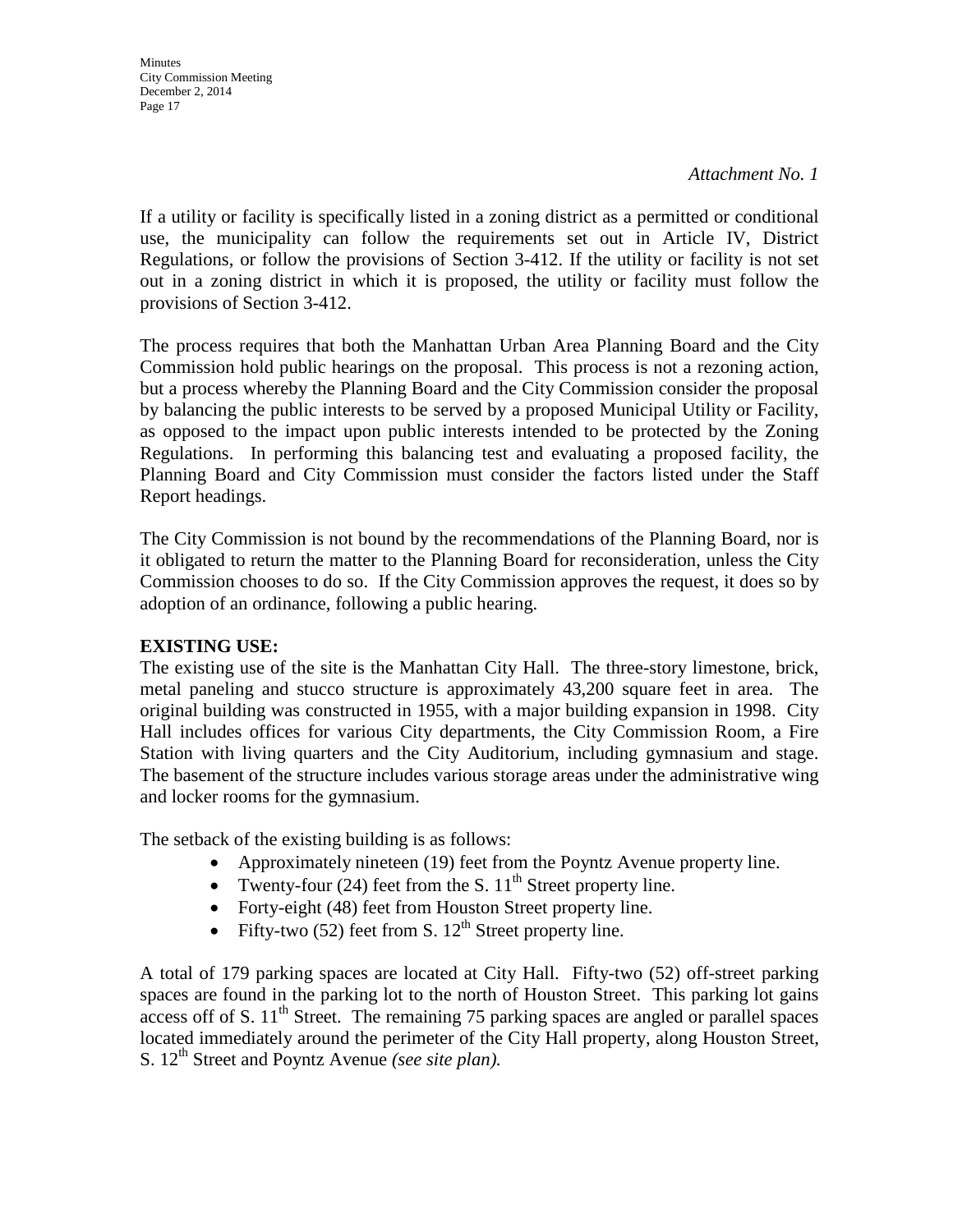#### *Attachment No. 1*

Landscaping in the form of manicured grass lawns, deciduous trees, shrubs and foundation plantings are present throughout the site. A large lawn area with mature trees is present to the south and west side of the existing building. A row of approximately 8 foot tall viburnum bushes are located along Houston Street to screen the existing off-street parking lot. Deciduous trees and bushes are located in a large landscape island in the center of the off-street parking lot.

The subject site is in two zoning districts: the C-1, Restricted Business District (northern half of the site), and the R-1/TNO Single-Family Residential District with Traditional Neighborhood Overlay District (southern half of the site). The majority of the building lies in the C-1 District, with the entire off-street parking lot in the R-1/TNO Districts. When a lot is held in one ownership in two zoning districts at the time of adoption of the current Zoning Regulations, the entire lot is construed to be in the majority district. Because the site is half and half in each zoning district, the Municipal Facility process is all the more appropriate. The last City Hall expansion was approved through the Municipal Facility Process on September 2, 1997, by Ordinance No. 5062, which authorized the expansion of City Hall as a permitted use in the zoning districts, with the following conditions of approval:

- a. The hedge used to screen the southern edge of the parking lot shall consist of a species that will provide year-round screening. The eastern 30 feet of this hedge shall be trimmed and maintained at no more than 30 inches in height to maintain the vision clearance triangle at the intersection of  $11<sup>th</sup>$  and Houston Streets. Additional low plantings along the eastern edge of the site could help buffer the parking from the neighborhood to the east; and,
- b. If possible, the existing "cobra head" parking lot lighting shall be replaced with directional lighting that will help prevent glare onto surrounding properties; and,
- c. An adequate level of storm drainage improvements shall be provided, as per the Stormwater Management Master Plan, to address the degree of identified impact.

Construction on the City Hall expansion began in 1997 and was completed on October 1, 1998.

## **PROPOSED USE:**

The City of Manhattan is proposing to construct a building expansion to increase the amount of office space in City Hall to provide permanent office space for the Parks and Recreation Department, relocate existing offices to improve the office environment, and create additional meeting rooms, storage areas and other facilities, such as restrooms and break rooms. New mechanical equipment and a screening wall are proposed on the south side of the auditorium.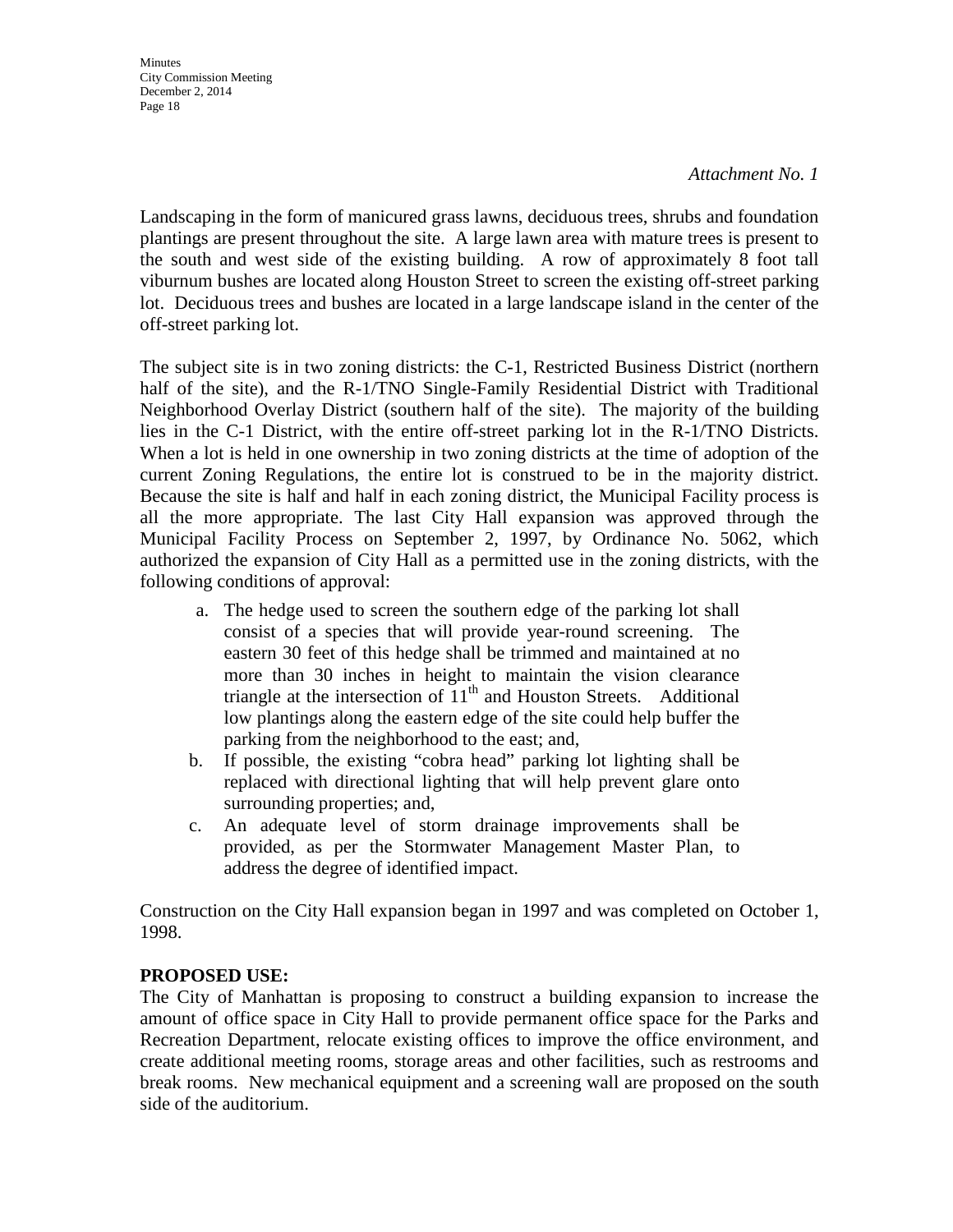**Minutes** City Commission Meeting December 2, 2014 Page 19

The Park and Recreation staff is currently located in a building in City Park. Due to limited office space and the desire to increase staff and customer service effectiveness efficiencies, the City has proposed to relocated the staff and expand City Hall.

#### *Building and Site*

The proposed expansion is a one-story, 6,789 square foot addition on the north side of the office portion of the building. The expansion will be to the east of the main pedestrian entrance to City Hall on Poyntz Avenue. The expansion will include 13 offices, 2 conference rooms, office cubicles, open work space, rest rooms and a break room. The expansion will connect to the existing lobby in City Hall. As previously mentioned, the offices will be for Park and Recreation staff and also relocation of the City Attorney's office, which is currently, located in the general area of the building expansion.

The building addition will be approximately 111 feet wide, 67 feet deep and approximately 12 feet tall. The building will be set back 4 feet, 10 inches from the front property line along Poyntz Avenue. The exterior materials for the addition will be brick that matches the existing structure and windows.

A new 15 foot tall screening wall is proposed to enclose the new HVAC system equipment to the south of the City Auditorium. The enclosure area will be approximately 33 feet wide and 37 feet deep. The new wall will be approximately 48 feet from the Houston Street property line and 76 feet from the S.  $12^{\text{th}}$  Street property line. This screening wall will match the existing screening wall that conceals existing HVAC equipment.

The fire station has a drive-thru truck bay, with an entrance to the south of the building, near the off-street parking lot, and exits onto Poyntz Avenue. The internal parking configuration is proposed to change to remove the separate curb cut leading to the fire station's truck bay, relocate five (5) off-street parking spaces to the southeast corner of the fire station and widen the driveway to the truck bay entrance. This will improve fire truck access to the fire station. The five (5) relocated parking spaces will be approximately two (2) feet from the S.  $11<sup>th</sup>$  Street property line. No other site alterations are proposed in the off-street parking lot.

#### *Landscaping*

The site consists of manicured lawn areas, mature deciduous trees, foundation plantings, bushes, shrubs and landscape beds throughout the site. A row of tall viburnum bushes is located to the south of the off-street parking lot to provide a screening barrier for adjacent residential properties.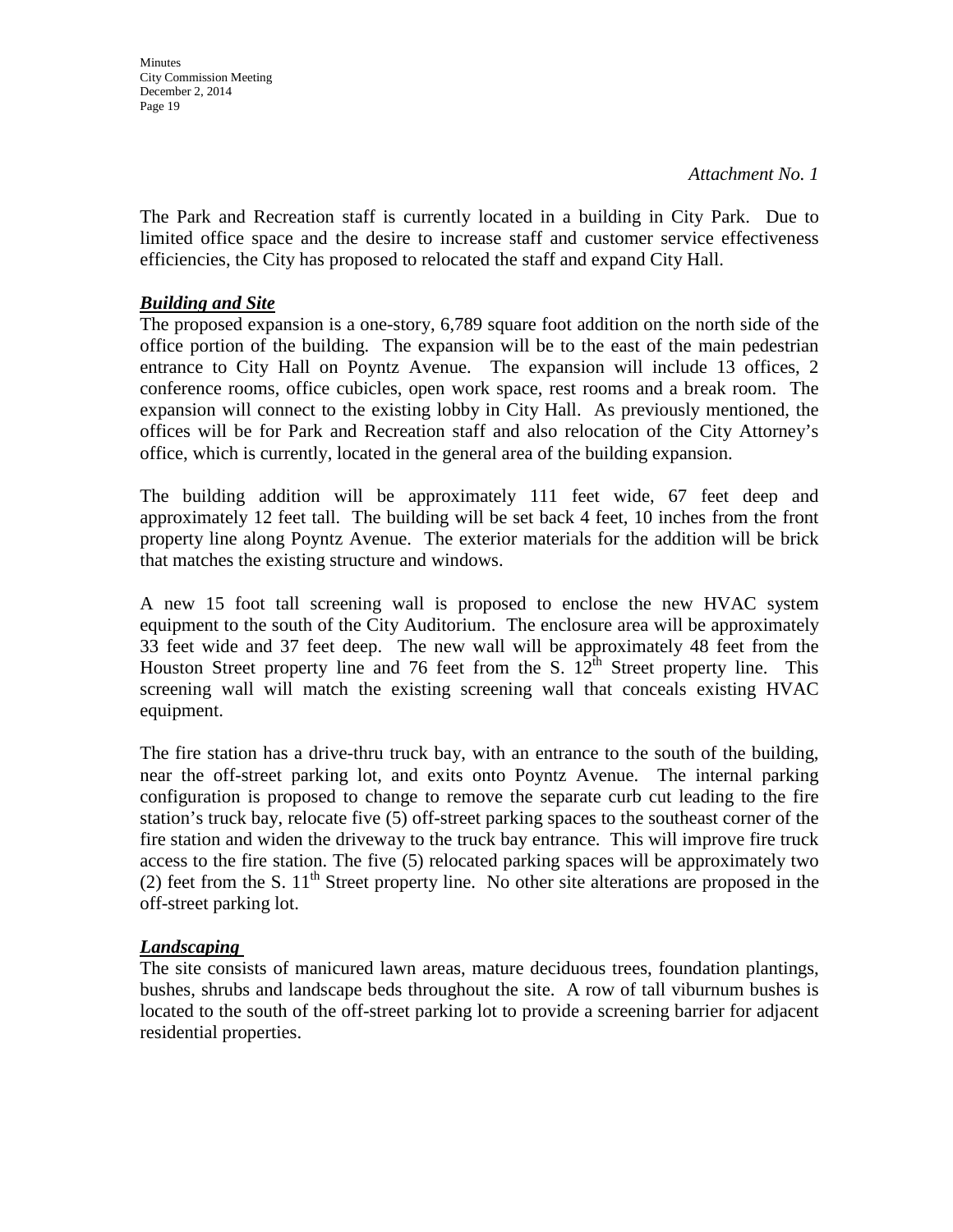**Minutes** City Commission Meeting December 2, 2014 Page 20

Approximately 46.6% of the site currently consists of landscaped areas and sidewalks (other than building, parking lot and driveway). The proposed expansion will reduce the landscape area to 42.1%. The total footprint, or maximum lot coverage, of the existing and proposed building will be approximately 57.8% of the site.

The new angled parking spaces proposed along S.  $12<sup>th</sup>$  Street will remove some existing landscape islands and mature trees *(see site plan).*

### *On-Street and Off-Street Parking*

The site currently has fifty-two (52) off-street parking spaces located in the parking lot to the rear of the building. The parking lot is used for city vehicle storage, employee parking, customer parking and handicapped parking. One-hundred and twenty-seven (127) parking spaces are located immediately adjacent to the perimeter of the site along Poyntz Avenue, S.  $12<sup>th</sup>$  Street or Houston Street. The spaces are either angled or parallel parking spaces located along the edge of the site on the streets. Other than along Poyntz Avenue, parking is available on the other side of these streets and is routinely used by visitors to City Hall, City employees and the surrounding neighborhood. There are currently a total of 179 parking spaces on the site or immediately adjacent to the site.

Based on the parking ratios in the Zoning Regulations, the facility would require approximately the following number of spaces, assuming all of the offices, commission room and the auditorium were being fully used simultaneously.

| <b>Existing Building Parking Requirements</b> |            |
|-----------------------------------------------|------------|
| Administrative/office area:                   | ~100       |
| <b>City Commission Room:</b>                  | ~62        |
| Auditorium/Gymnasium                          | ~2393      |
|                                               | ~15        |
|                                               |            |
| <b>Proposed Building Parking Requirements</b> |            |
| Administrative/office area:                   | 292        |
| <b>City Commission Room:</b>                  | ~62        |
| Auditorium/Gymnasium                          | ~2393      |
|                                               | $~1 - 547$ |

The proposed site plan shows 13 new angled, on-street parking stalls will be created (4 spaces on Houston Street and 9 spaces on S.  $12<sup>th</sup>$  Street). This would increase the available parking on the site or adjacent thereto, to 192 spaces.

Recently, the Public Works Department initiated the practice of requiring employees who have an office at City Hall and use department vehicles throughout the day, to park their personal vehicle at the Traffic Shop at S.  $11<sup>th</sup>$  and El Paso and drive the City vehicle to City Hall. This has reduced the number of vehicles parked at City Hall for employees.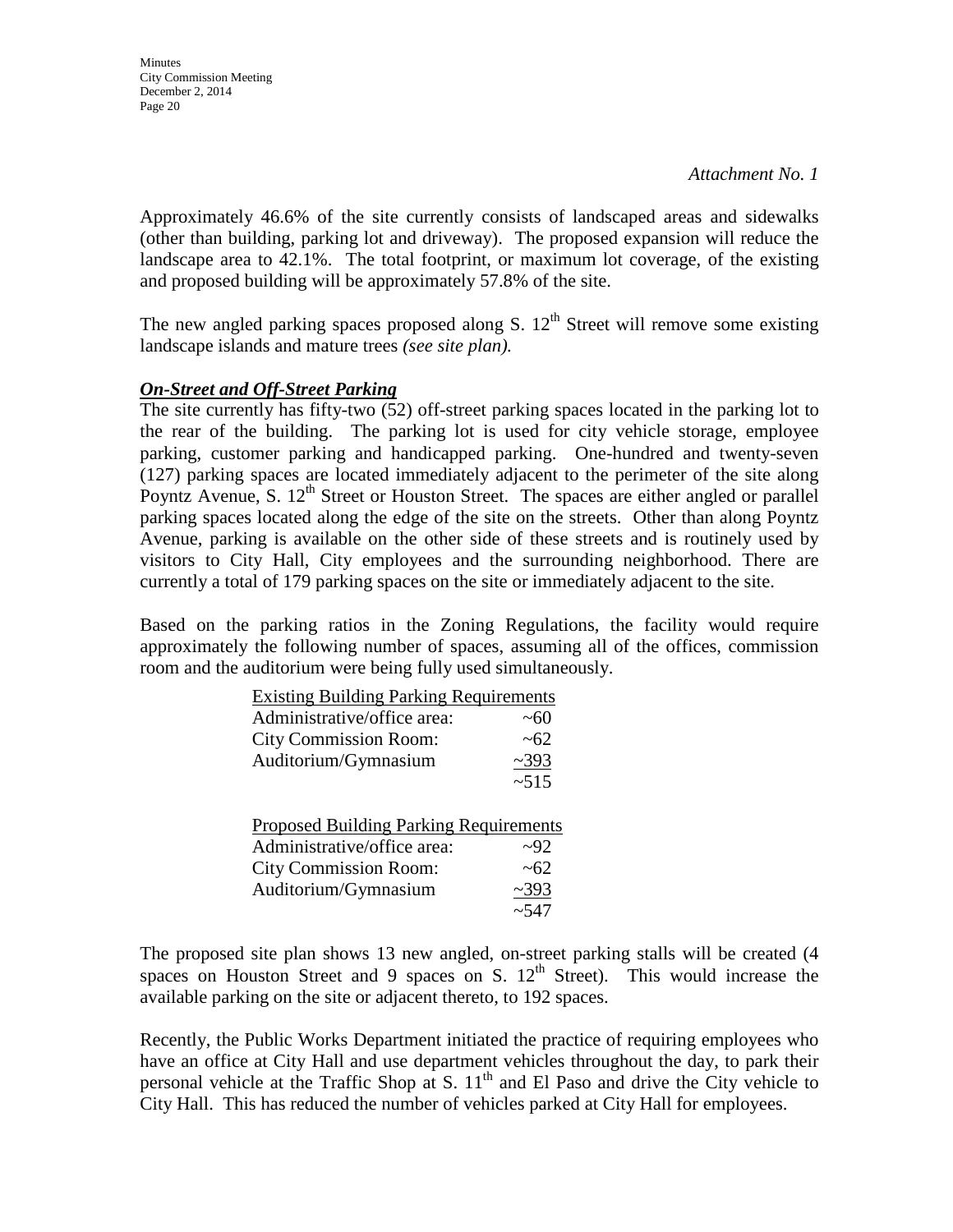*Attachment No. 1*

Eddie Eastes, Director of Parks and Recreation, submitted an Inter-office Memorandum that outlines a similar parking practice of requiring Park and Recreation staff to park offsite if a City vehicle is being used *(see attached)*. Eastes also describes how buses and vans for group trips and tours (i.e. youth camps and other functions) will park and load at alternative locations, other than City Hall, such as the City Park Pool parking lot.

Based on past parking demand and the proposed parking practices by the Parks and Recreation Department and other City Departments, there is adequate parking for daily operations at City Hall and most night time activities. On those few occasions throughout the year when large events are scheduled in the auditorium, overflow parking will occur in the neighborhood on surrounding streets and the available parking in City Park.

## *Lighting*

The off-street parking lot is illuminated by 2 existing light poles and wall mounted lights. No changes to the parking lot lighting are proposed. The rest of the building has wall mounted lights and accent lights surrounding the building. The new addition will have similar lights to illuminate entrances and for architectural features.

## **PHYSICAL AND ENVIRONMENTAL CHARACTERISTICS:**

## **Public Utilities and Services**

The site is relatively flat with existing public and private utilities servicing the site. The proposed addition will not require any public or private service lines to be relocated.

Stormwater runoff from the building addition will be directed to Poyntz Avenue, where it will be collected by the City's stormwater sewer infrastructure. Because of the size of the proposed addition and the disturbed area being less than 0.50 acres, a drainage report was not required and no detention or post-construction best management practices are necessary.

Some stormwater ponding in the gutters along Houston Street, S.  $11<sup>th</sup>$  and S.  $12<sup>th</sup>$  Street is a known issue. However, due to the significant cost, this issue is not proposed to be addressed with the building addition, which will not add to the existing condition.

## **THE NATURE AND SCOPE OF THE MUNICIPALITY OR STATE AGENCY:**

The City of Manhattan is a city of the first class with a population of approximately 56,000. The City provides a full range of municipal level services within ten (10) departments, including: the City Manager's Office, Community Development, Parks and Recreation, Finance, Airport, Public Works, Utilities, Legal Department, Fire Services and Human Resources.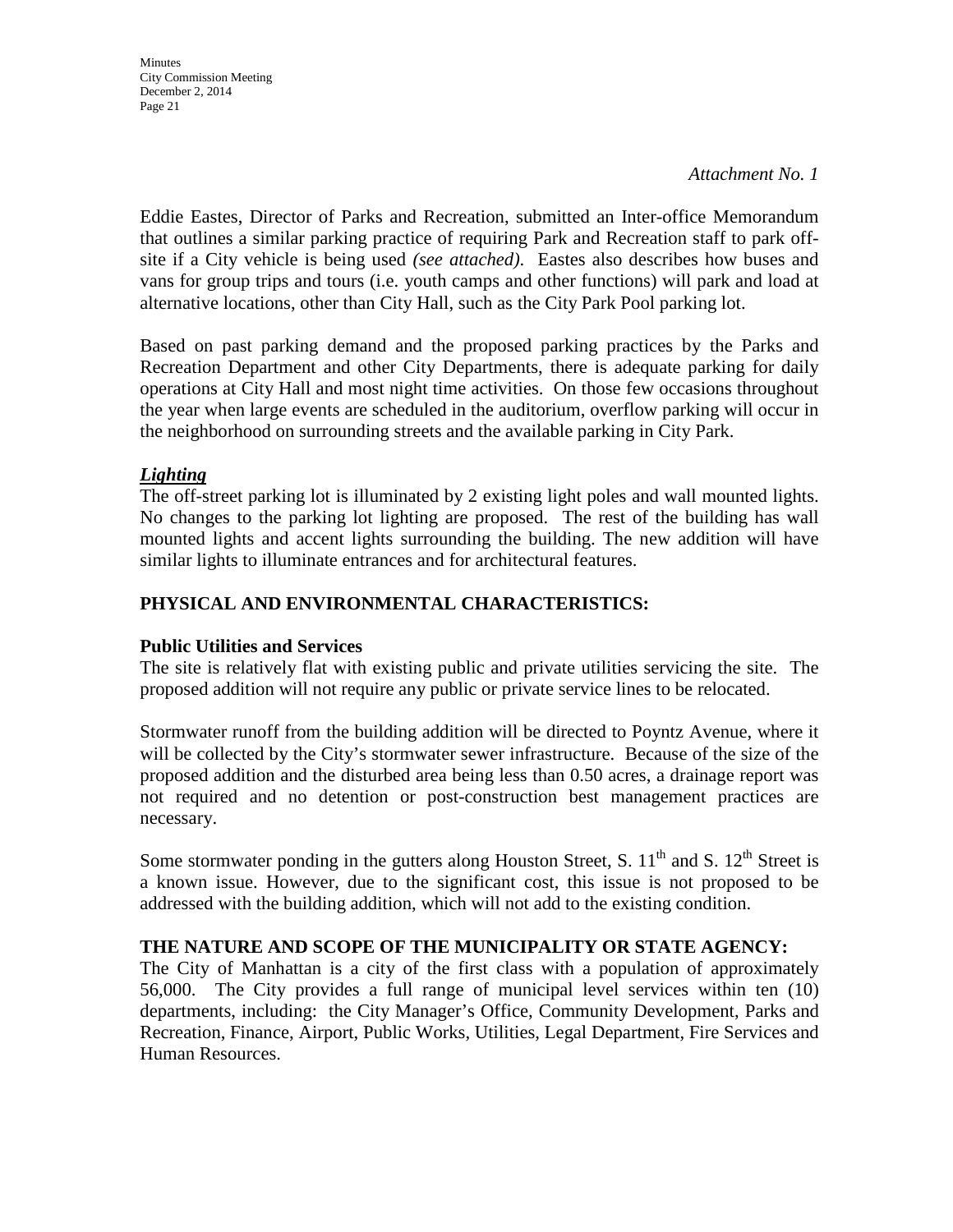*Attachment No. 1*

## **THE FUNCTION OF THE UTILITY OR FACILITY:**

The existing City Hall facility provides the overall administrative services, management and public meeting functions for Manhattan. The auditorium/gymnasium wing provides for some of the indoor recreational needs of the community and the Fire Department Substation serves the southeastern portion of the community. The proposed addition to City Hall is intended to provide improved service to the citizens of Manhattan, through expanded and more efficient and effective public meeting space and administrative office space.

The majority of Parks and Recreation staff is currently located in a building in City Park. Due to limited office space and the desire to increase staff and customer service effectiveness and efficiencies, the City has proposed to relocate the staff and expand City Hall. The proposal will increase the amount of office space in City Hall to provide permanent office space for the Parks and Recreation Department, relocate existing offices to improve the office environment, create additional meeting rooms, storage areas and other facilities, such as restrooms and break rooms.

Thirteen (13) additional diagonal on-street parking are proposed on Houston Street and S. 12<sup>th</sup> Street, which are proposed to maintain parking availability and reduce congestion on adjacent streets and in the parking lot. The proposed reconfigured parking spaces and driveway access to the rear of the fire station will provide easier access for the fire trucks to the fire station.

### **THE EXTENT OF THE PUBLIC INTEREST TO BE SERVED BY THE UTILITY OR FACILITY:**

The proposed expansion of City Hall will serve the entire population of the community, through the consolidation of administrative offices and governmental functions which will occur in the facility in order to provide the full range of municipal services and programs which touch the lives of every citizen. The proposed renovation and expansion is intended to increase the efficiency and effectiveness of both the facility and the organization in its mission to serve the needs of the community.

### **THE EFFECT THAT REGULATION OF THE CONSTRUCTION, OR EXPANSION, EITHER BY THE IMPOSITION OF REQUIREMENTS NECESSARY TO MITIGATE IMPACTS OR BY A COMPLETE DENIAL, WILL HAVE UPON THE MUNICIPALITY'S, OR STATE AGENCY'S, ABILITY TO EFFICIENTLY, ECONOMICALLY AND PRUDENTLY MEET THE PUBLIC INTERESTS THEY ARE SERVING:**

The subject site is in two zoning districts: C-1, Restricted Business District, and R-1/TNO, Single-Family Residential District with Traditional Neighborhood Overlay District. The majority of the building lies in the C-1 District, with the entire off-street parking lot in the R-1/TNO District. City Hall is a permitted use in the C-1 District as a governmental building. The off-street parking is accessory to the City Hall and on the same zoning lot and is considered a permitted accessory use to the City Hall.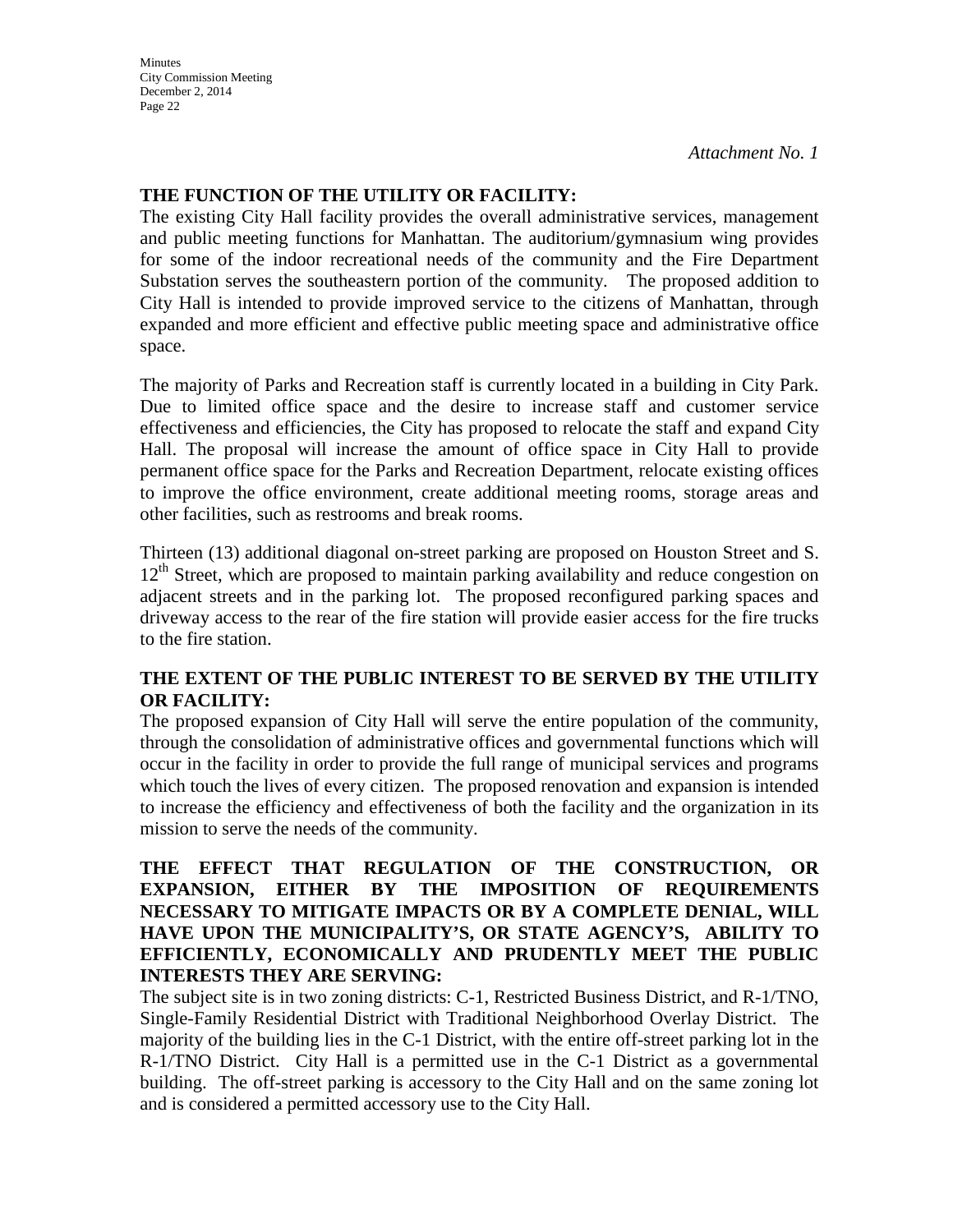#### *Attachment No. 1*

The proposed building addition on the north side of the property does not conform to the minimum required front yard setback of 25 feet from the Poyntz Avenue property line. The proposed building setback from this front property line is 4 feet, 10 inches. Denial of the request will have a negative impact on the City's public interest to improve service to the citizens of Manhattan, through expanded and more efficient and effective public meeting, customer service and administrative office space. The proposal will increase the amount of office space in City Hall to provide permanent office space for the Parks and Recreation Department, and improve customer service and staff efficiencies.

The current City Hall footprint, which was expanded in 1998, has a building setback of approximately 20 feet, measured to the roof overhang, from the front property line along Poyntz Avenue. A significant portion of the front façade of City Hall varies, with the current setback as far as 70 feet. Requiring the minimum 25 foot front yard setback for the C-1 District would not allow for adequate office space. The site does have open space to the southwest of the building that could accommodate the size of the building. However, this would remove a significant amount of open space near the existing neighborhood. Placing the building addition in this general area would also remove it from existing office spaces and customer service areas, eliminating the intent of the efficiencies of the proposed building addition.

Maximum lot coverage in the C-1 District is 30% and the proposed addition is 57.8%. The current lot coverage is 53.4%. The site is already above the maximum lot coverage of the C-1 District. The expansion is based on the need to relocate the Parks and Recreation Department and increase efficiencies in customer service, which exceed current floor space. A denial of increasing the lot coverage would prohibit the City of Manhattan from meeting the intent and purpose for the building expansion.

Based on the off-street parking requirement calculated from the 1997 Municipal Facility Review, the current layout of the building, including the administrative offices, City Commission Room and Auditorium would be required to have 515 off-street parking spaces. The proposal would be required to have 547 off-street parking spaces. The proposed site plan and a count of the existing on-street parking shows 192 parking spaces are available on the site and surrounding City Hall. Based on day-to-day operations of City Hall and taking into account the off-site employee parking requirement by Public Works and the Parks and Recreation Departments, as previously mentioned, adequate parking is available. On the few occasions where large and/or concurrent activities are occurring at City Hall, amble parking is available in the surrounding area and at City Park, across the street.

A denial of the Municipal Facility Review based on not meeting minimum required offstreet parking standards for City Hall would prohibit the City to adequately provide more efficient customer service to its citizens and visitors.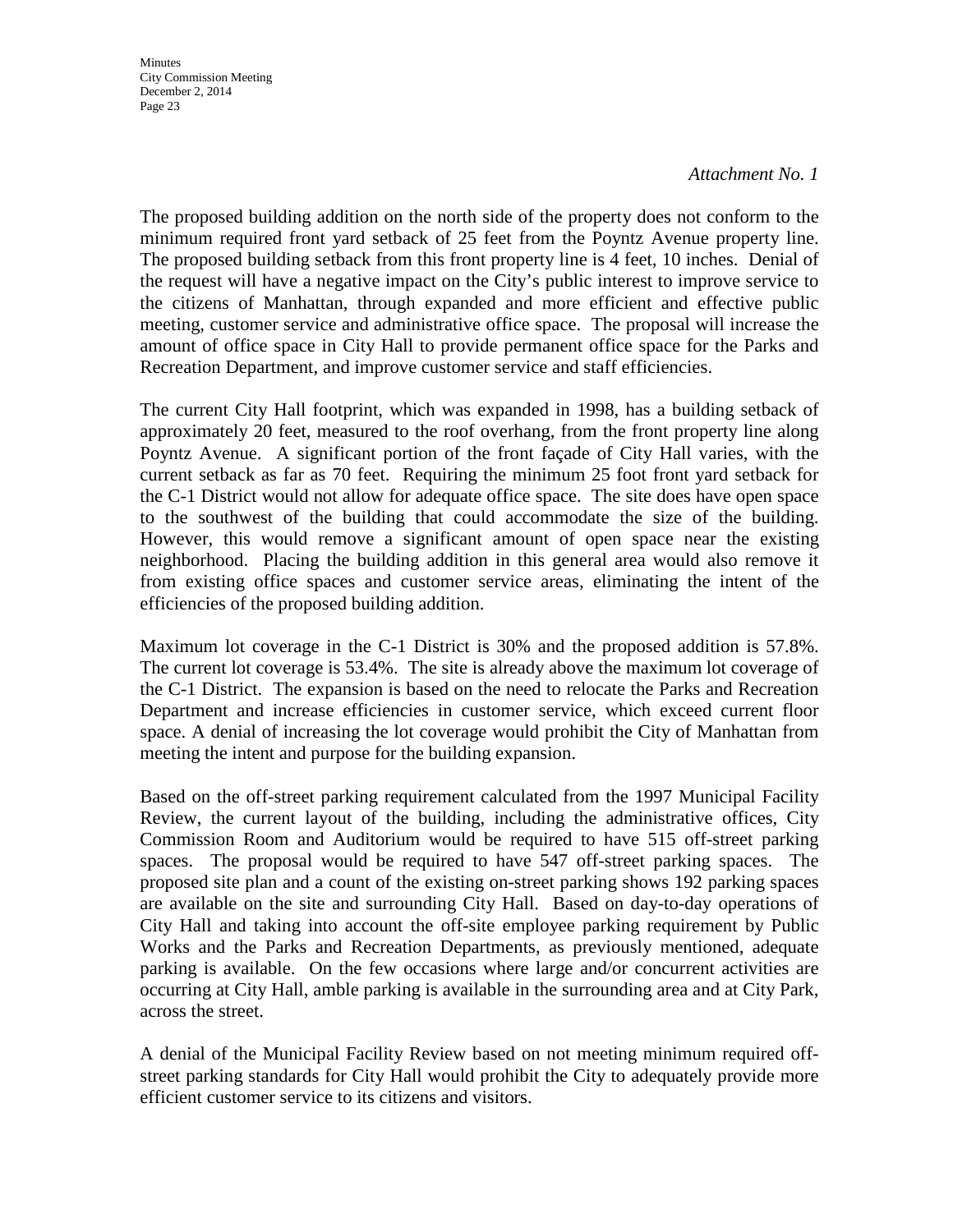## **THE IMPACT THAT CONSTRUCTION OR EXPANSION OF THE UTILITY OR FACILITY WILL HAVE UPON THE LEGITIMATE INTERESTS OF THAT PORTION OF THE COMMUNITY IN WHICH IT IS PROPOSED TO BE LOCATED:**

City Hall is located in a neighborhood with a mix of uses. Along Poyntz Avenue are commercial, residential and public uses. To the south of the site are primarily residential uses. To the west are a business and professional office, single-family, two-family and multiple-family residential uses and a church. To the north is City Park. To the east are business and professional offices, residential uses, a church and the Manhattan 9<sup>th</sup> Grade Center School.

Because the site has been utilized for the City Hall/Municipal Auditorium/Fire Substation functions for the past 42 years, it is not anticipated that the proposed improvements will have a substantial adverse impact on the interests of the surrounding neighborhood.

The reduction in the required building setback along Poyntz Avenue should not impact the adjacent properties. The building addition will generally be in the middle of the block, furthest away from the residential and commercial uses. Placing the proposed addition in other open space areas of the site would most likely adversely impact the adjacent residential properties. It would place the building closer to the established residential neighborhood and reduce the existing green space in these areas.

The relocation of five (5) off-street parking spaces to be two (2) feet from the property line along S.  $11<sup>th</sup>$  Street should not be a significant impact on adjacent properties. The area is currently a driveway for the fire station. Off-street parking spaces on the site and in the immediate area are approximately 5 to 8 feet from the S.  $11<sup>th</sup>$  Street property line. Lastly, the parking spaces will generally face an existing parking lot to the east of the site or the mid-block alley.

Not approving a reduction in off-street parking, based on the full, simultaneously used space of all of the functions of City Hall, appears to be unreasonable, given the alternative. To provide parking for 547 cars would take approximately two full city blocks. It is neither practical, nor desirable to build parking for simultaneous use of all building space to accommodate the ultimate parking demand that might occur several times per year. Full occupancy of the auditorium requires approximately 393 parking spaces and it is most heavily used in the evening, after normal business hours. Recognizing that this demand can normally be discounted, leaves a demand for 154 stalls by the administrative/office space and City Commission Room. Recognizing that most Commission and Advisory Board meetings occur at night, leaves a demand for approximately 92 parking stalls during normal business hours. The proposed site provides approximately 192 parking spaces, in and around the site, to serve parking demand during normal business hours.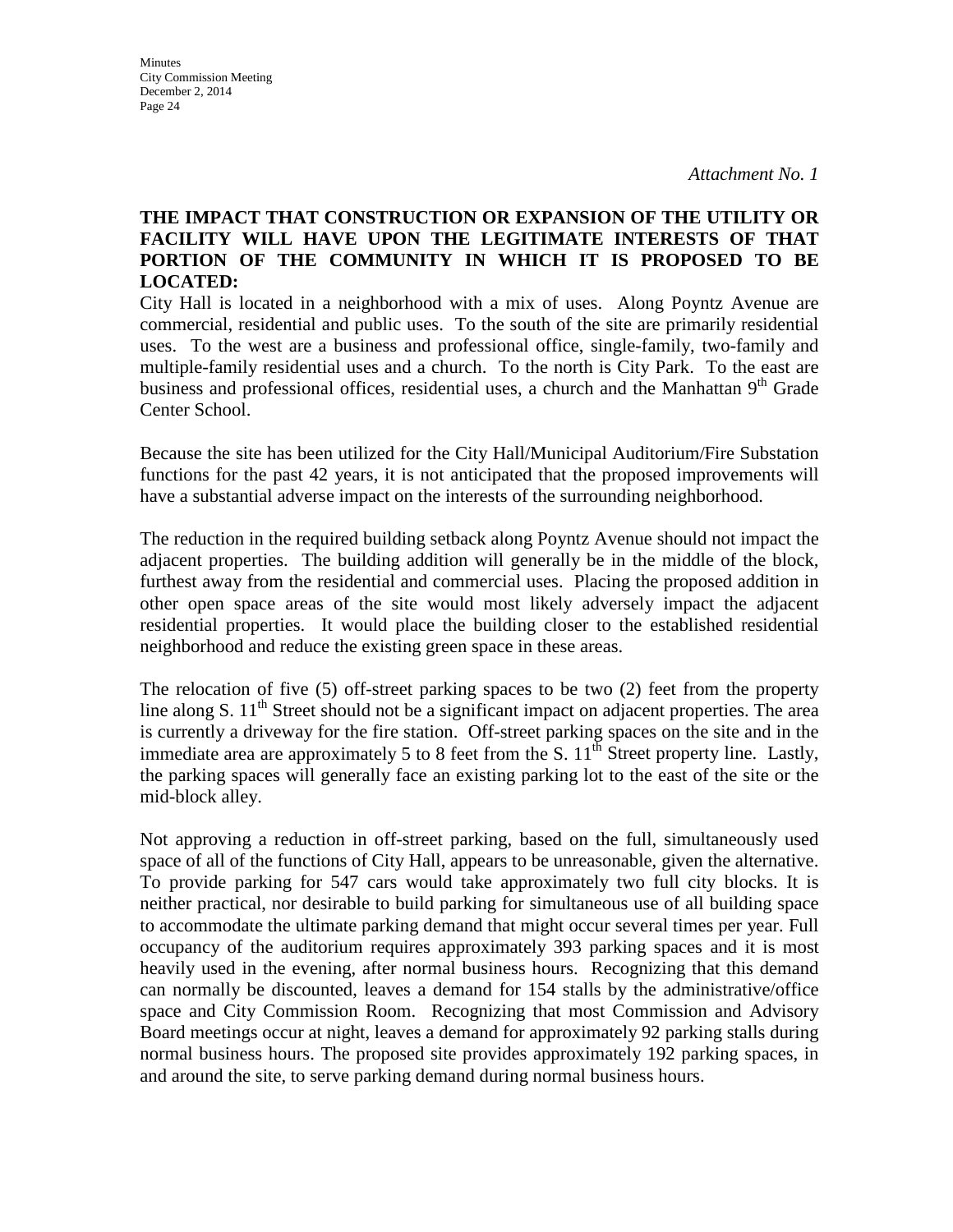*Attachment No. 1*

The proposed parking plan, combining off-street and on-street parking, provides adequate space for the daily operations of the facility and for most night time activities. City Departments have made the practice to reduce demand by two (2) vehicles per employee by requiring those who routinely drive City vehicles throughout the day to park at the Traffic Shop or other off-site locations.

On those few occasions throughout the year when large events are scheduled concurrently in the auditorium and City Commission Room, overflow parking will occur in the neighborhood on surrounding streets. This is unavoidable and is unchanged from current conditions. When large events are scheduled in the auditorium during normal business hours, it has been the practice of the City to have employees park across the street in City Park to make more parking available to the public. The addition of Parks and Recreation offices at City Hall will not add to or alter the current demand in evening hours when concurrent events are scheduled in the auditorium and the City Commission Room.

As part of the application process, a neighborhood meeting was held on September 4, 2014. According to the meeting summary, 5 neighbors were in attendance. Their concerns included preserving the current open space, parking in the area and stormwater drainage and Houston Street. It appears that the proposal addresses most of these concerns. Due to the amount of work and expense required to address the stormwater drainage issues, which includes correcting grading on the streets and underground stormwater infrastructure, it is not included with the proposal.

## *Historical Review*

City Administration sought input from the Historical Resources Board on the proposed addition on September 22, 2014. The meeting minutes are attached. Questions were raised on the noise of the proposed HVAC equipment and the screening of that equipment, and the general building design. The Historic Resource Board did not conduct a full historic review, as the site is currently not listed on the National Registry of Historic Places.

It appears that the proposed building expansion and site improvements should not adversely impact the adjacent neighbors.

## **IF THE OWNER OF THE UTILITY OR FACILITY IS THE CITY OF MANHATTAN, AND IF THE FACILITY OR UTILITY IS OF A TYPE EMBRACED WITHIN THE COMPREHENSIVE PLAN, WHETHER OR NOT IT IS IN CONFORMITY WITH THAT PLAN:**

The adopted Comprehensive Plan shows the entire block on which City Hall is located as appropriate for *Public/Semi-Public* land uses, and recognizes the block as the City Hall site *(see attached Comprehensive Plan Map)*. The proposed expansion is in conformance with the Comprehensive Plan.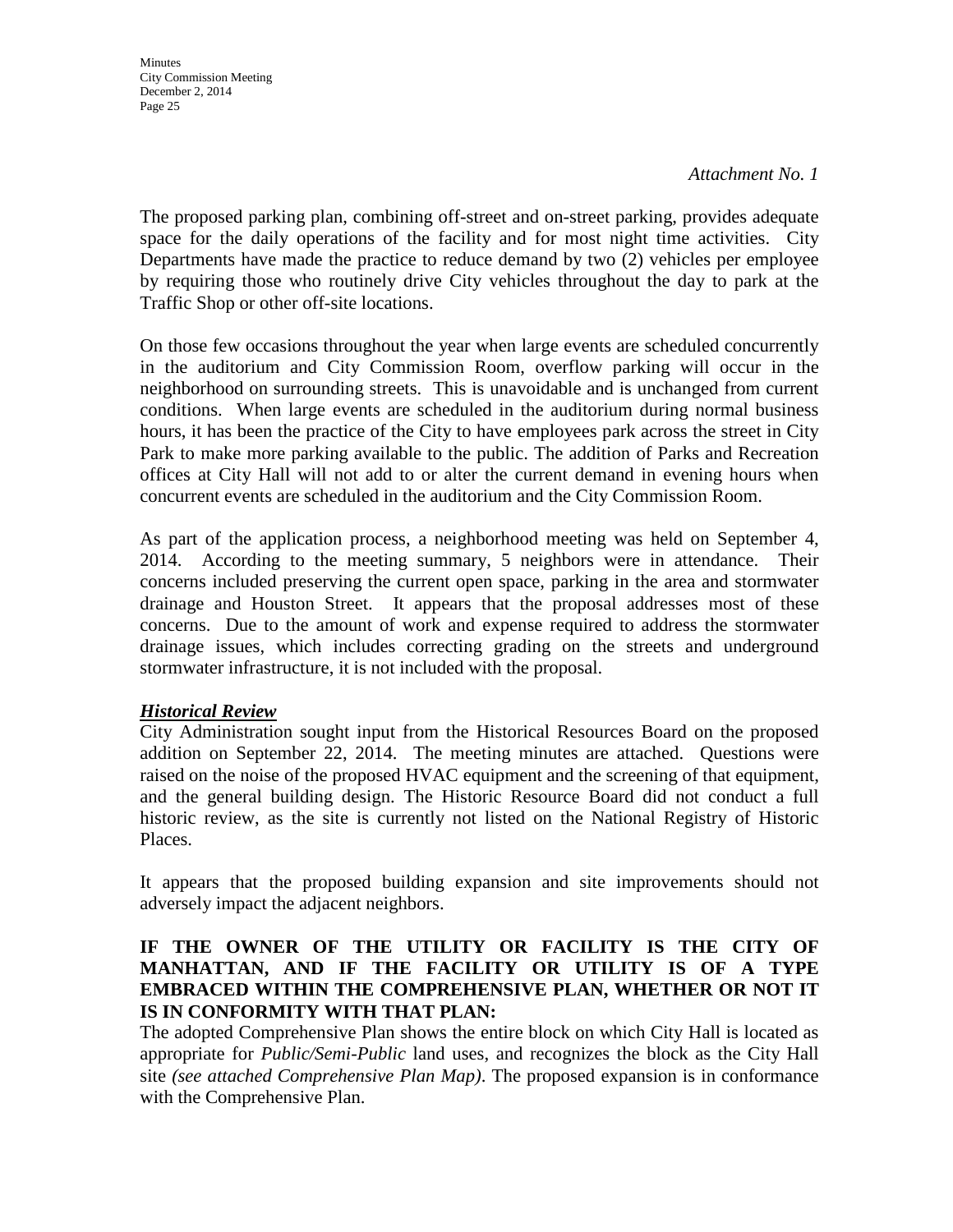## **OTHER FACTORS AS THE PLANNING BOARD DEEMS APPROPRIATE AND RELEVANT:**

In addition to the factors addressed above, the Manhattan Urban Area Planning Board may consider any other factors which it deems appropriate and relevant to its consideration of the proposed expansion of City Hall.

**STAFF RECOMMENDATION:** City Administration recommends approval of the proposed expansion of City Hall at 1101 Poyntz Avenue to provide additional office and meeting space for the Park and Recreation Department, with the following condition of approval:

1. Exterior building lighting shall be shielded to minimize glare on adjacent properties.

*The Planning Board shall not recommend approval of the request unless it determines, by a preponderance of the evidence, that the public interests to be served by the construction or expansion of the utility or facility outweigh any impact upon legitimate community interests, as such impact is mitigated by any requirements of the Planning Board.* 

*If the Planning Board recommends approval, they shall also recommend any requirements or conditions they deem necessary to mitigate impacts caused by such use. Such requirements or conditions may include, but are not limited to, any bulk, or other requirements, which would have otherwise been applicable within the zoning district in which the proposed use is to be placed.* 

# **ALTERNATIVES**

It appears the Planning Board has the following alternatives concerning the issue at hand. The Board may:

- 1. Hold a public hearing on the proposal and, following the hearing, recommend approval of a proposed expansion of City Hall, based on the findings in the staff report, with the one (1) condition of approval recommended by City Administration.
- 2. Hold a public hearing on the proposal and, following the hearing, recommend denial of the proposed expansion of City Hall, for specifically stated reasons.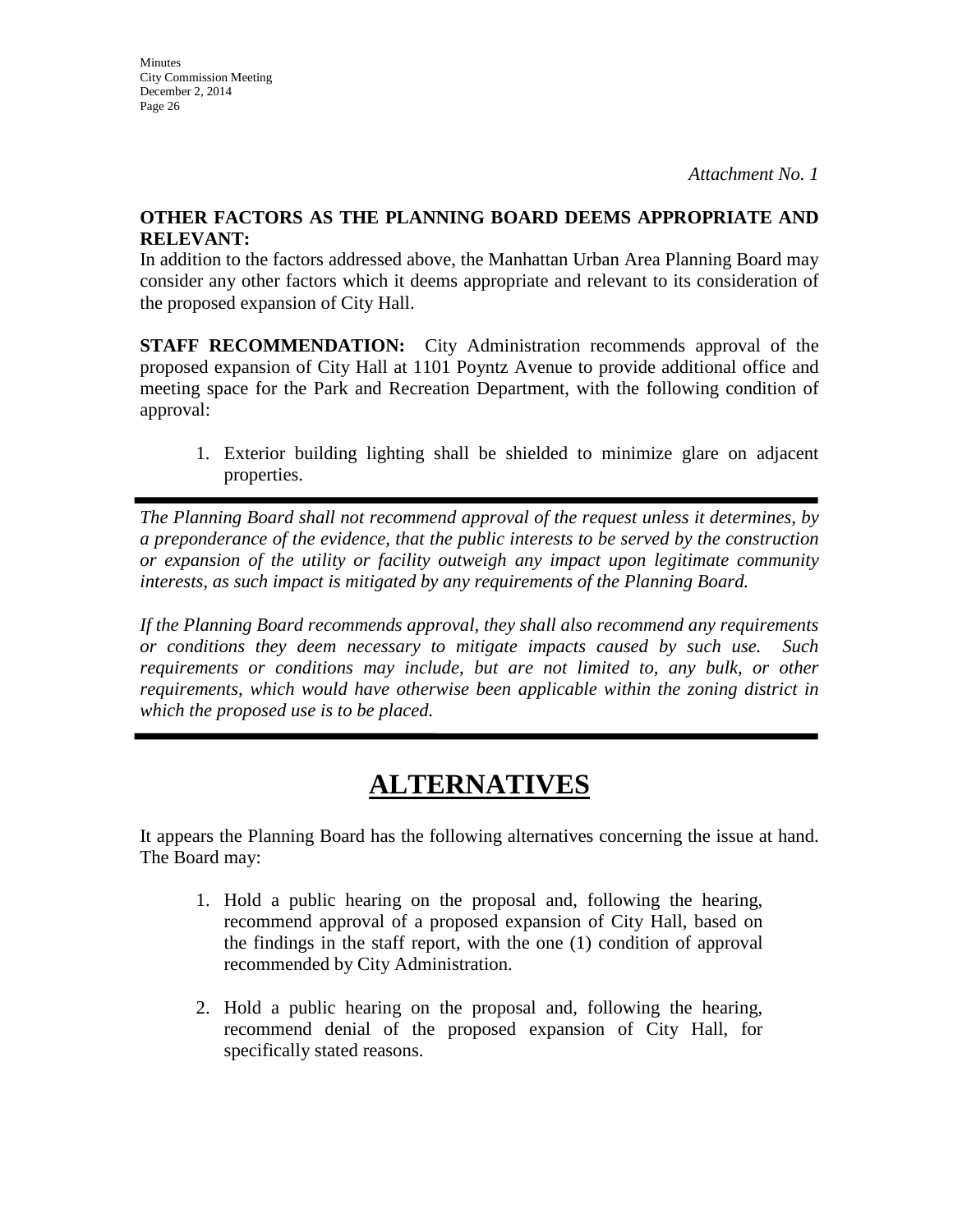- 3. Hold a public hearing on the proposal and, following the hearing, modify the site plan and/or conditions of approval, to meet the needs as perceived by the Planning Board, and establish such conditions, if any, as deemed necessary to mitigate any impacts created by the proposed expansion of City Hall.
- 4. Table the public hearing of a proposed expansion of City Hall for specifically stated reasons and provide further direction to City Administration.

# **RECOMMENDATION**

City Administration recommends that the Planning Board:

- 1. Hold a public hearing on the proposed expansion of City Hall.
- 2. Determine by a preponderance of the evidence, that the public interests to be served by the proposed expansion of City Hall, outweigh the impacts upon the legitimate community interests, as mitigated by requirements of the Planning Board; and,
- 3. Recommend approval of the proposed expansion of City Hall, with the one (1) condition of approval recommended by City Administration. This recommendation is based on the findings in the Staff Report.

# **POSSIBLE MOTION**

The Manhattan Urban Area Planning Board finds by a preponderance of the evidence that the public interests to be served by the proposed Municipal Facility, outweigh the impacts upon the legitimate community interests and recommends approval of a proposed expansion of City Hall, as proposed, based on the findings in the Staff Report, with the one (1) condition of approval recommended by City Administration.

**PREPARED BY:** Chad Bunger, AICP, CFM, Senior Planner.

**DATE:** October 22, 2014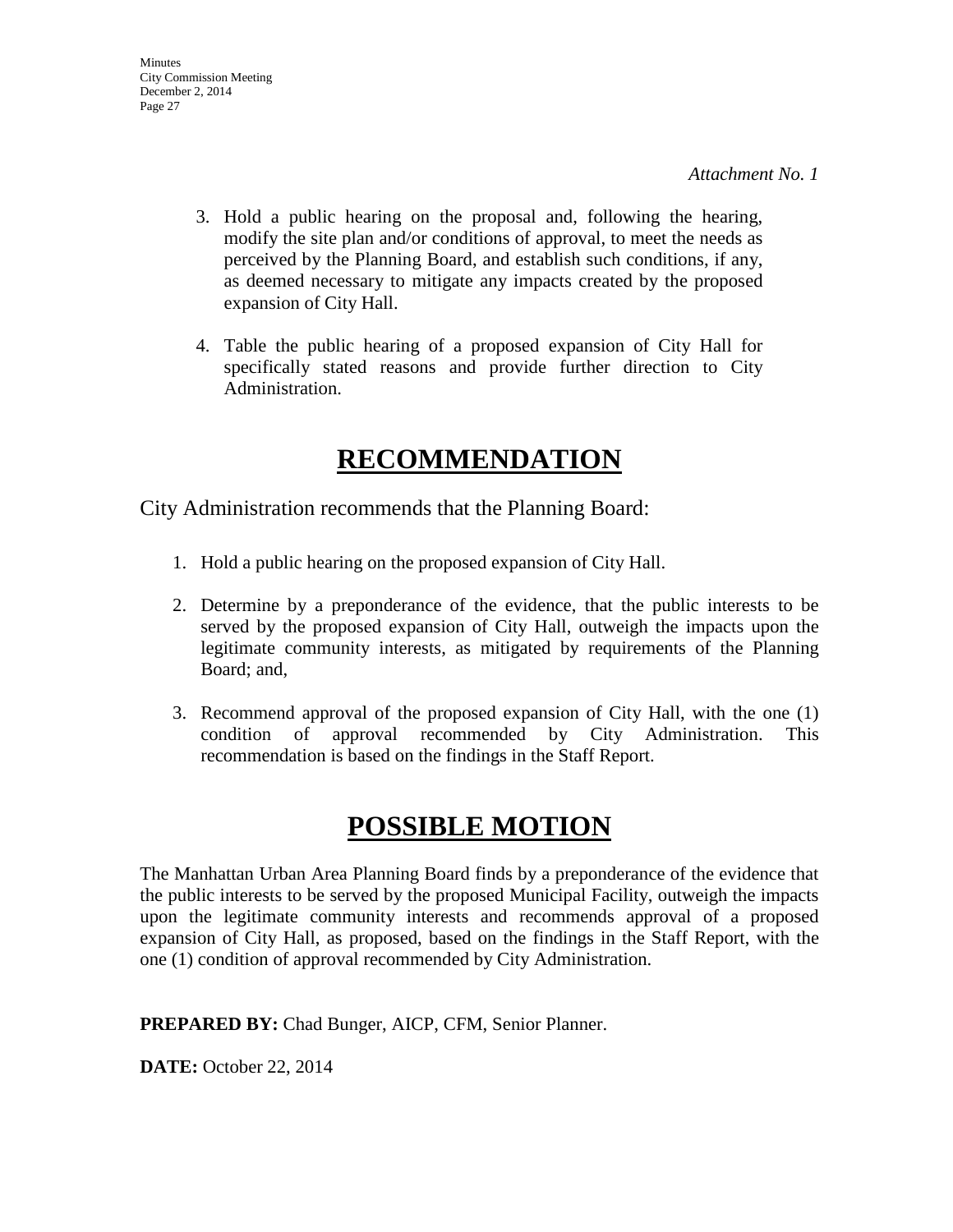#### **STAFF REPORT**

### **AN AMENDMENT OF ORDINANCE NO. 6451 AND THE APPROVED PRELIMINARY DEVELOPMENT PLAN OF THE MANHATTAN MEDICAL CENTER PLANNED UNIT DEVELOPMENT.**

**REQUEST**: The applicant/owner has requested the amendment to Ordinance No. 6451 and the Preliminary Development Plan to install new directional signs throughout the medical office development. The amendment is in the form of a Final Development Plan

## **BACKGROUND**

**APPLICANT/OWNER:** Manhattan Medical Center – Bob Dieball, Manager

**ADDRESS:** 1133 College Avenue

**LOCATION:** Lots 1, 2 and 3 Final Plat Phase 1 for Manhattan Medical Center PUD

**AREA:** 364,298 square feet (8.36 acres)

**DATE OF PUBLIC NOTICE PUBLICATION:** October 13, 2014

## **DATE OF PUBLIC HEARING: PLANNING BOARD:** November 3, 2014 **CITY COMMISSION:** November 17, 2014

## **EXISTING PUD**

### **Ordinance No. 3999 and Ordinance No. 6451, Permitted Uses and Conditions of Approval**

Ordinance No. 3999 rezoned the site from C-1, Restricted Business District to the Manhattan Medical Center PUD in August, 1982. The Ordinance references the application documents for permitted uses and development plans. The permitted uses are "medical center complex, pharmacy and optical dispensary."

Internal documents show that an amendment to Ordinance No. 3999 was initiated to allow several directional signs throughout the PUD to direct patrons to various buildings in 1984. The signs were to be approximately 4 feet tall and 4 feet wide. Eight (8) signs in total were to be installed in various locations on the site. No records of the amendment every being approved can be found. The signs have generally been installed on the site as proposed in 1984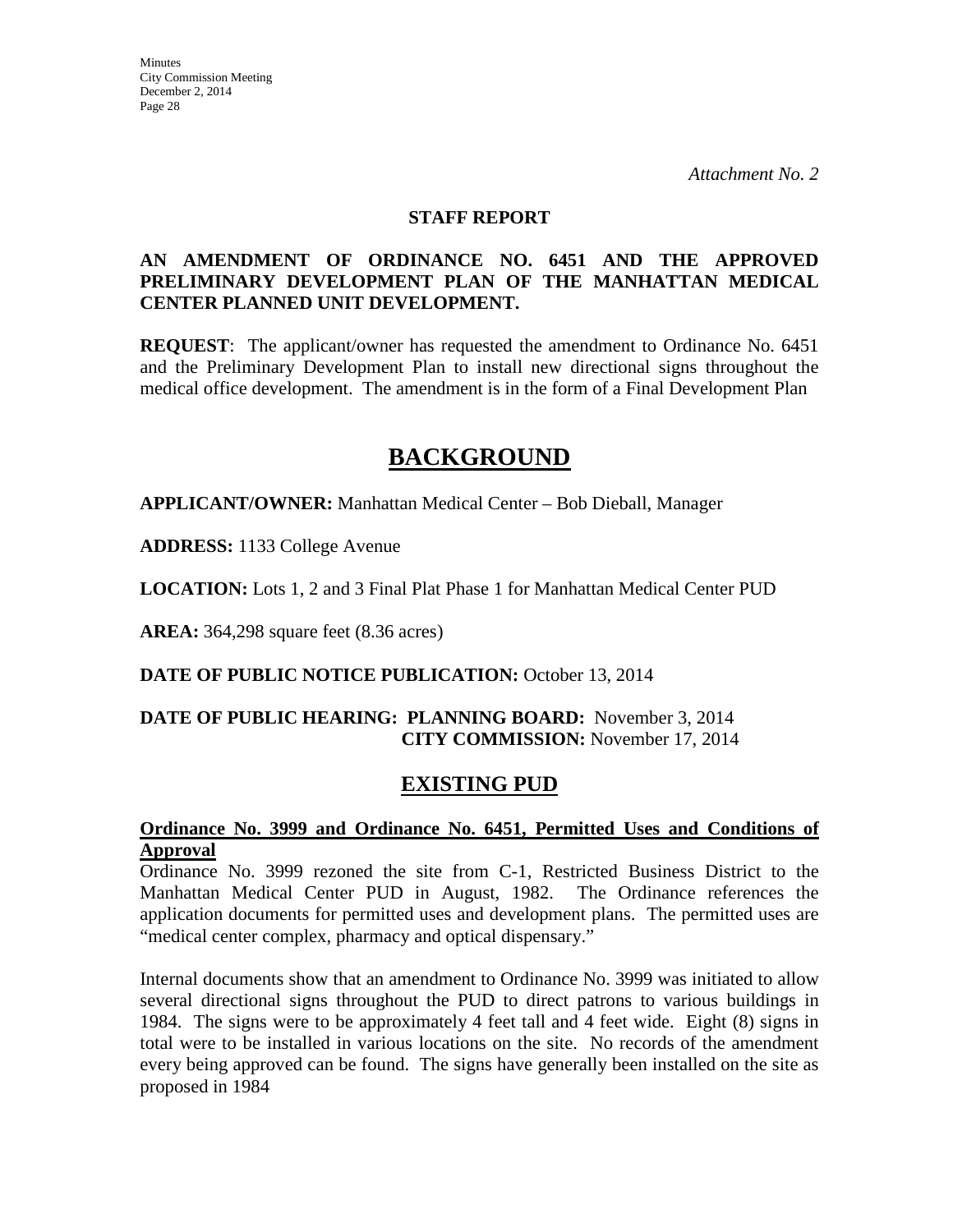In January, 2005, Ordinance No. 6451 was approved, amending Ordinance No. 3999 and the Final Development Plan was amended to allow for two (2) buildings on the site, a physical therapy clinic and a maintenance building expansion along with new parking lot areas and landscaping associated with the new development. The ordinance was approved with the following conditions of approval:

- 1. Construction shall be limited to the new physical therapy building and maintenance building expansion and modification to the off-street parking lot.
- 2. Landscaping and irrigation shall be provided pursuant to a Landscaping Performance Agreement between the City and the owner, which shall be entered into prior to issuance of a building permit.
- 3. All landscaping and irrigation shall be maintained in good condition.
- 4. The building exterior of the physical therapy building shall include at least fifty (50) percent brick.

## **PROPOSED AMENDMENT**

The applicant/owner has proposed to erect new directional signage throughout the Manhattan Medical Center. The Manhattan Medical Center is situated in 2 zoning district; the PUD, established in 1982 and the western portion, including Buildings E and G, which was rezoned to C-1, Restricted Business District in 2008.

The proposed signs will be 7 foot, 8 inches tall and 9 feet, 4 inches wide. The pylon support structures will be constructed of limestone. The 1 foot by 1 foot (1 square foot) building identification (i.e. Building E) will be placed on the support structures. The remainder of the sign will identify the various doctor offices in the building in 5 inch tall by 6 foot wide metal signs. The office identification area will be approximately 49 square feet. The signs are proposed to be externally illuminated.

A total of 10 of these signs are proposed near internal traffic ways in the PUD site (2 signs for each building within the PUD site). The location of the sign varies across the site to provide the best location to guide visitors and clients of the Manhattan Medical Center to the various doctor offices. The application site plan shows a site as close as 38 feet from the College Avenue front property line and 100 feet from the Claflin Road front property line.

The number of the signs on the C-1 District site requires approval of a Variance by the Board of Zoning Appeals. This item will be heard by the Board of Zoning Appeals on November 12, 2014.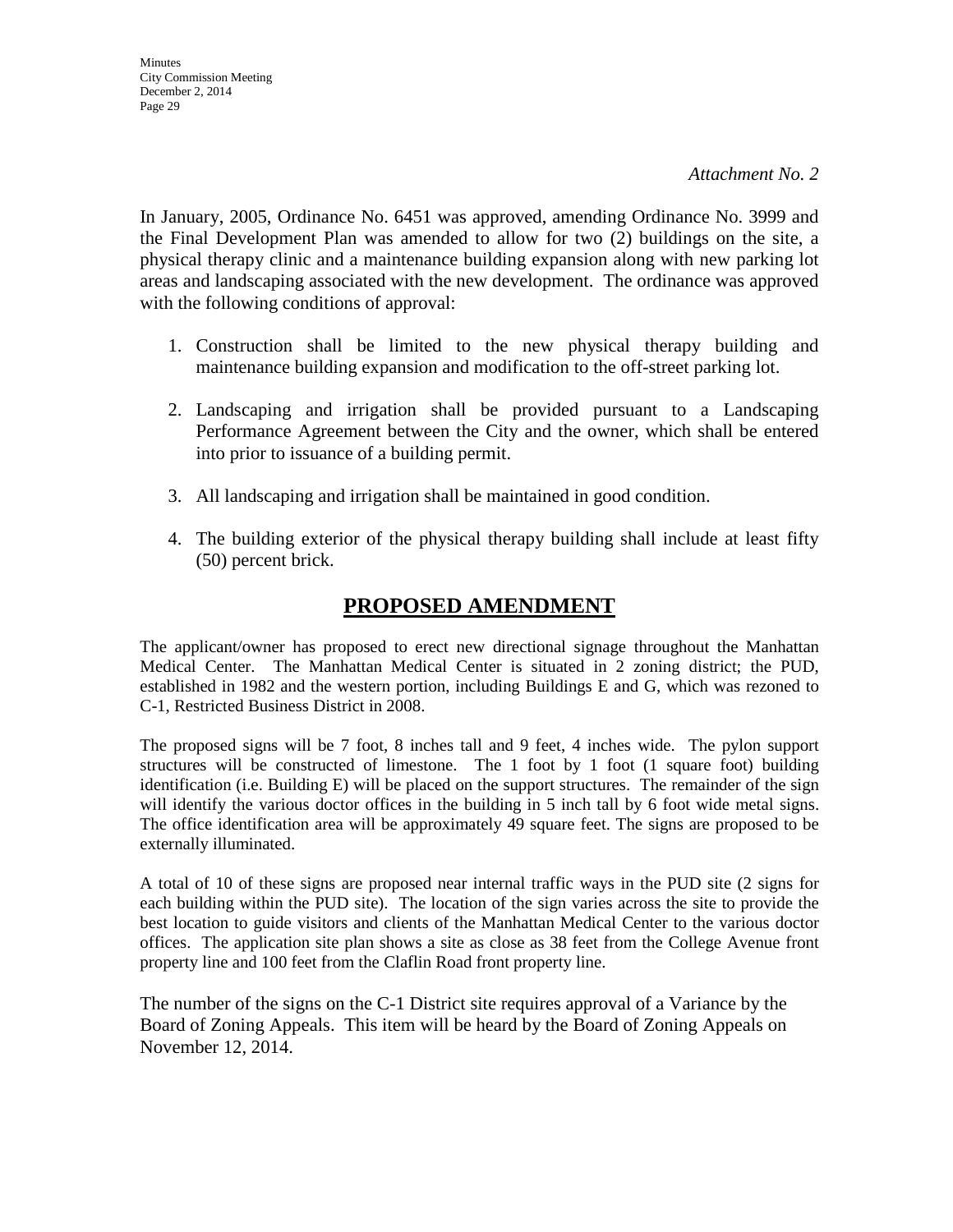In addition to the proposed identification signs, City Administration is proposing to allow the following exempt sign described in Article VI, Section 6-104  $(A)(1),(2),(3),(4),(5)$ , (7), and (9); and, Section 6-104 (B)(2) and B(5), of the Manhattan Zoning Regulations. The original PUD ordinance, nor the PUD amendment addressed these type of signs.

## **MATTERS TO BE CONSIDERED WHEN AMENDING A PLANNED UNIT DEVELOPMENT**

**1. WHETHER THE PROPOSED AMENDMENT IS CONSISTENT WITH THE INTENT AND PURPOSE OF THE APPROVED PUD, AND WILL PROMOTE THE EFFICIENT DEVELOPMENT AND PRESERVATION OF THE ENTIRE PUD:** The application documents state "The original PUD identified the development goals of the Manhattan Medical Center complex. The aforementioned proposal to incorporate new identification signs is consistent with the existing PUD's intent and purpose. The ground mounted signs will be placed throughout the site to maximize visibility and directly related to the building(s) identified. The sign size has been determined based on the interchangeable nature of the complex and maintaining architectural compatibility." The proposed amendment meets the intent and purpose of the approved PUD and promotes efficient use of the development.

**2. WHETHER THE PROPOSED AMENDMENT IS MADE NECESSARY BECAUSE OF CHANGED OR CHANGING CONDITIONS IN OR AROUND THE PUD, AND THE NATURE OF SUCH CONDITIONS:** The proposed amendment is necessary because internal documents shows that the current signs were approved through a PUD amendment process that specified the size and character of the signs. The proposed signs are substantially larger than the previously approved signs.

The need for the new signs is to better identify the various doctor offices in the medical center complex. The application documents state "The number of professional offices within the MMC is variant as its businesses relocate, grow, and change ownership. Locating specific buildings within the site can be difficult in its current state. Guests must come into the site without a knowledge of building and level location. The landscaping surrounding the Medical Center has reached its mature growth over the years and seasonally masks specific landmarks and way-finding attributes of the site."

**3. WHETHER THE PROPOSED AMENDMENT WILL RESULT IN A RELATIVE GAIN TO THE PUBLIC HEALTH, SAFETY, CONVENIENCE OR GENERAL WELFARE, AND IS NOT GRANTED SOLELY TO CONFER A SPECIAL BENEFIT UPON ANY PERSON:** The proposed amendment will improve public health, safety and convenience to the general public, as it is intended to improve the ability to find a specific doctor office within the large complex. These new signs will reduce confusion while driving through the medical center's parking lot, which would improve traffic and pedestrian safety.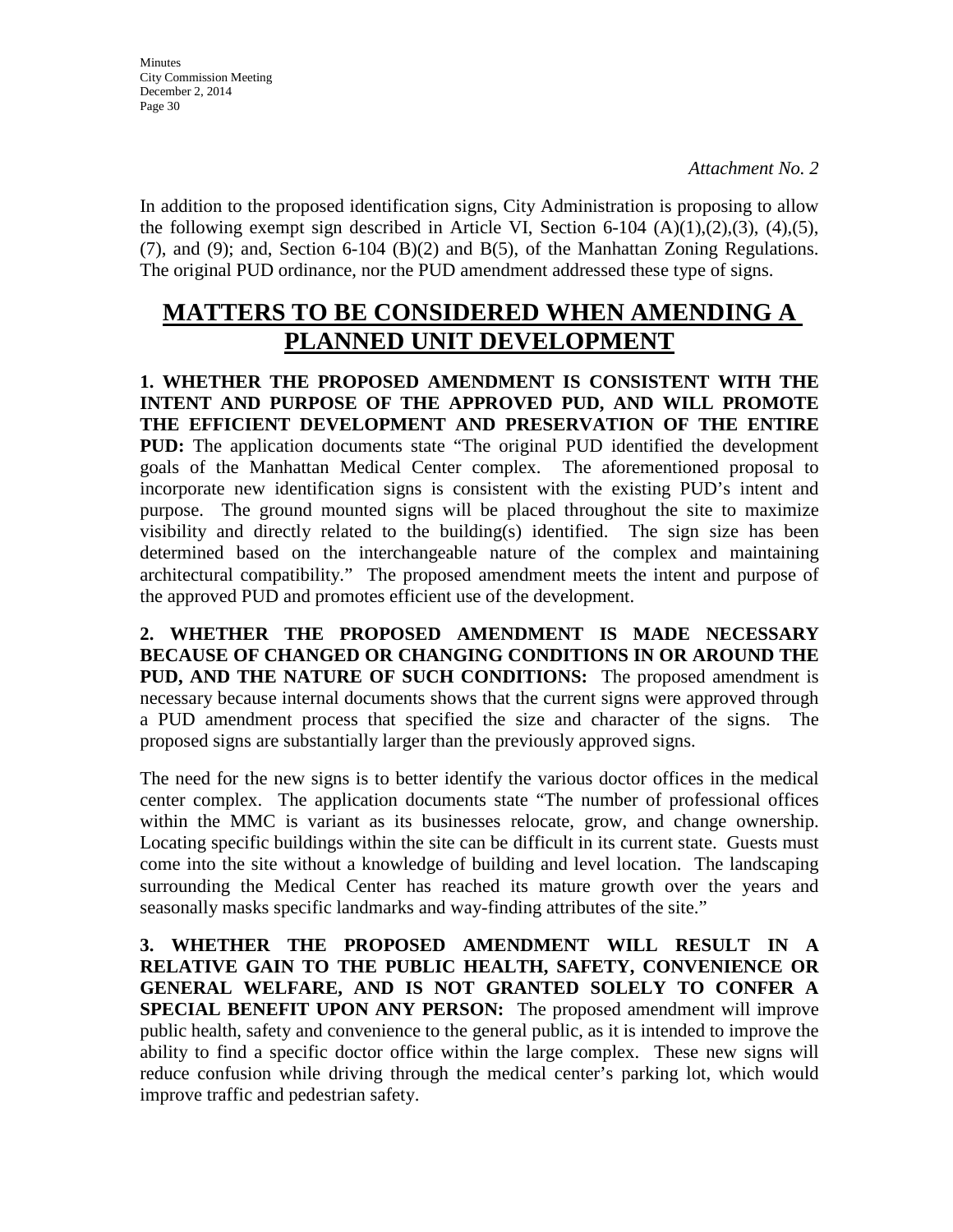# **ADDITIONAL MATTERS TO BE CONSIDERED WHEN AMENDING A PLANNED UNIT DEVELOPMENT**

**1. LANDSCAPING:** The site has mature landscaping throughout, including manicured lawns, trees, bushes and foundation plantings. No significant changes are proposed with this development.

**2. SCREENING:** The site currently screens itself from the adjacent residential property to the south by a tall row of bushes and shrubs. The vegetation is dense and adequately screens the adjacent property from the site. No changes to the screening are proposed.

**3. DRAINAGE:** The site generally drains to the southwest towards a large ravine that ultimately drains into Wildcat Creek. No changes are proposed to the site that would impact the drainage on the site or in the immediate area.

**4. CIRCULATION:** The circulation patterns throughout the Manhattan Medical Center parking lot are established. The location of the proposed signs appears to avoid visual conflicts with vehicular and pedestrian traffic. The final placement of the signs should be evaluated by the applicant to ensure that vision clearance is maintained to avoid conflicts with vehicle traffic and pedestrian traffic.

**5. OPEN SPACE/LANDSCAPED AND COMMON AREA:** No changes to the open space or commons are proposed.

**6. CHARACTER OF THE NEIGHBORHOOD:** The character of the surrounding neighborhood is a mix of residential uses to the south, east and west and multiple-family residential and offices to the north. A portion of the Manhattan Medical Center is located to the west in the C-1 District.

Single-family homes, some of which are rental units, are located to the east, south and west. The Trinity United Presbyterian Church is located to the east. To the north are several multiple-family apartment complexes, a bank with drive-thru, the Kansas Forestry Department and a professional office building.

## **MATTERS TO BE CONSIDERED WHEN REZONING**

**1. EXISTING USE:** Manhattan Medical Center, including a variety of doctor offices, health professional offices and support services.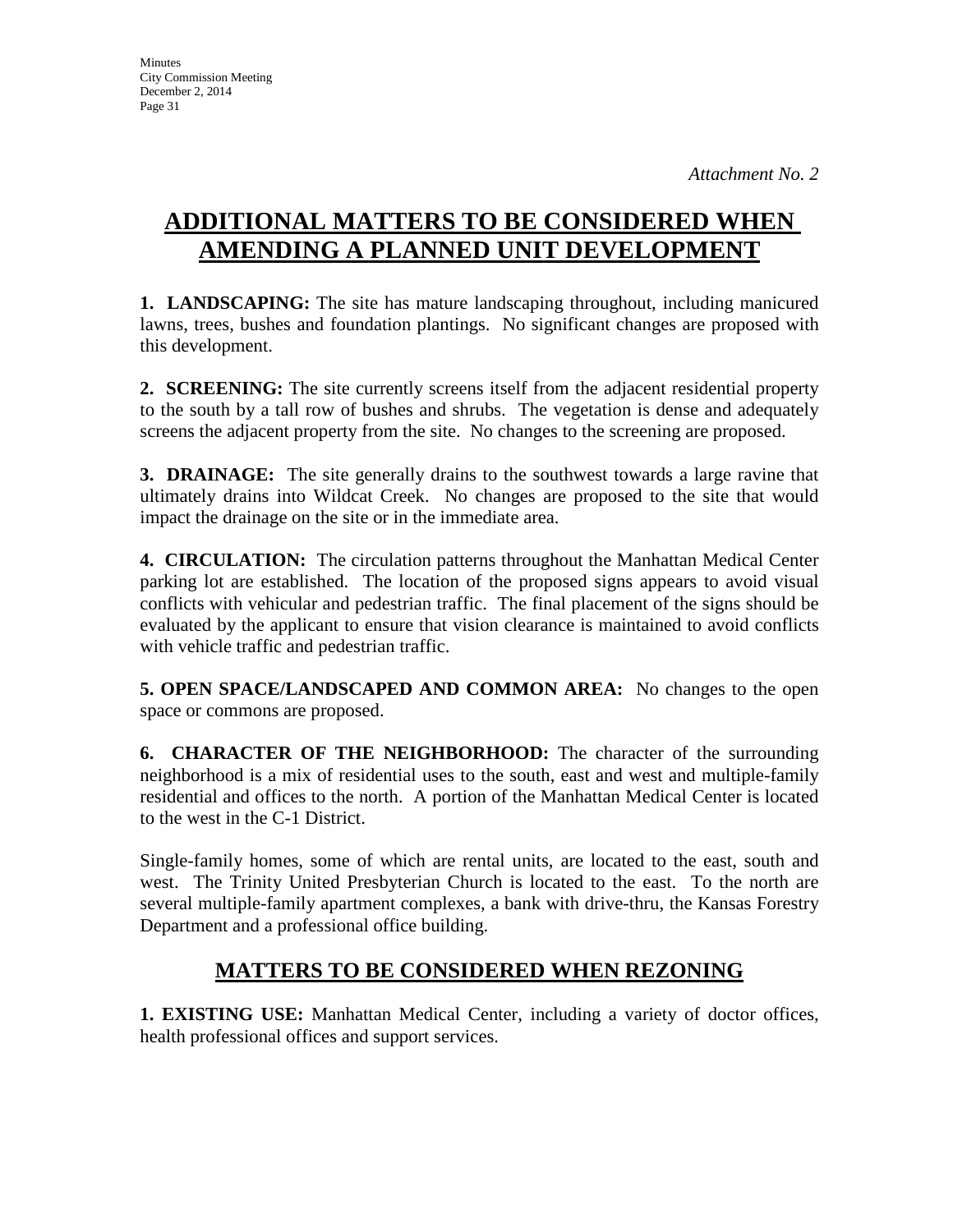**2. PHYSICAL AND ENVIRONMENTAL CHARACTERISTICS:** The site generally slopes from the north to the southwest towards a steep ravine that ultimately ends near Anderson Avenue. The steep ravine, which is heavily wooded, drains the site and adjacent properties to Wildcat Creek. The site is generally built out with structures, parking lots and mature landscaping. No significant changes are proposed with the proposed amendment.

## **3. SURROUNDING LAND USE AND ZONING:**

- **(a.) NORTH:** Multiple-family apartment complexes, bank with drive-thru, Kansas State Forestry Department; Southwind Capital PUD, Chase Manhattan PUD, University District
- **(b.) SOUTH:** Single-family homes; R, Single-Family Residential District.
- **(c.) EAST:** Single-family homes and a church; R, District and Hummel Estates PUD
- **(d.) WEST:** Manhattan Medical Center Complex, single-family homes; C-1, Restricted Business District and R District.

## **4. GENERAL NEIGHBORHOOD CHARACTER:** See above under **6, CHARACTER OF THE NEIGHBORHOOD.**

**5. SUITABILITY OF SITE FOR USES UNDER CURRENT ZONING:** The site is currently zone PUD for the Manhattan Medical Center. No changes to the permitted uses are proposed. The need for the PUD amendment is due to the number and size of the proposed identification signs. The existing use and site improvements comply with the PUD.

**6. COMPATIBILITY OF PROPOSED DISTRICT WITH NEARBY PROPERTIES AND EXTENT TO WHICH IT MAY HAVE DETRIMENTAL AFFECTS:** The proposed amendment should not adversely impact adjacent properties. The location of the signs is internal to the existing development. The closest sign to the residential property to the south is approximately 95 feet away. This area is also heavily landscaped with mature trees and bushes, which adequately buffers the site from the residential areas. The closest sign to the residential properties to the east is over 95 feet and is separated by College Avenue.

In addition to the distance of the signs to the neighboring, the signs are to be externally illuminated, which should also reduce any potential for adverse impacts.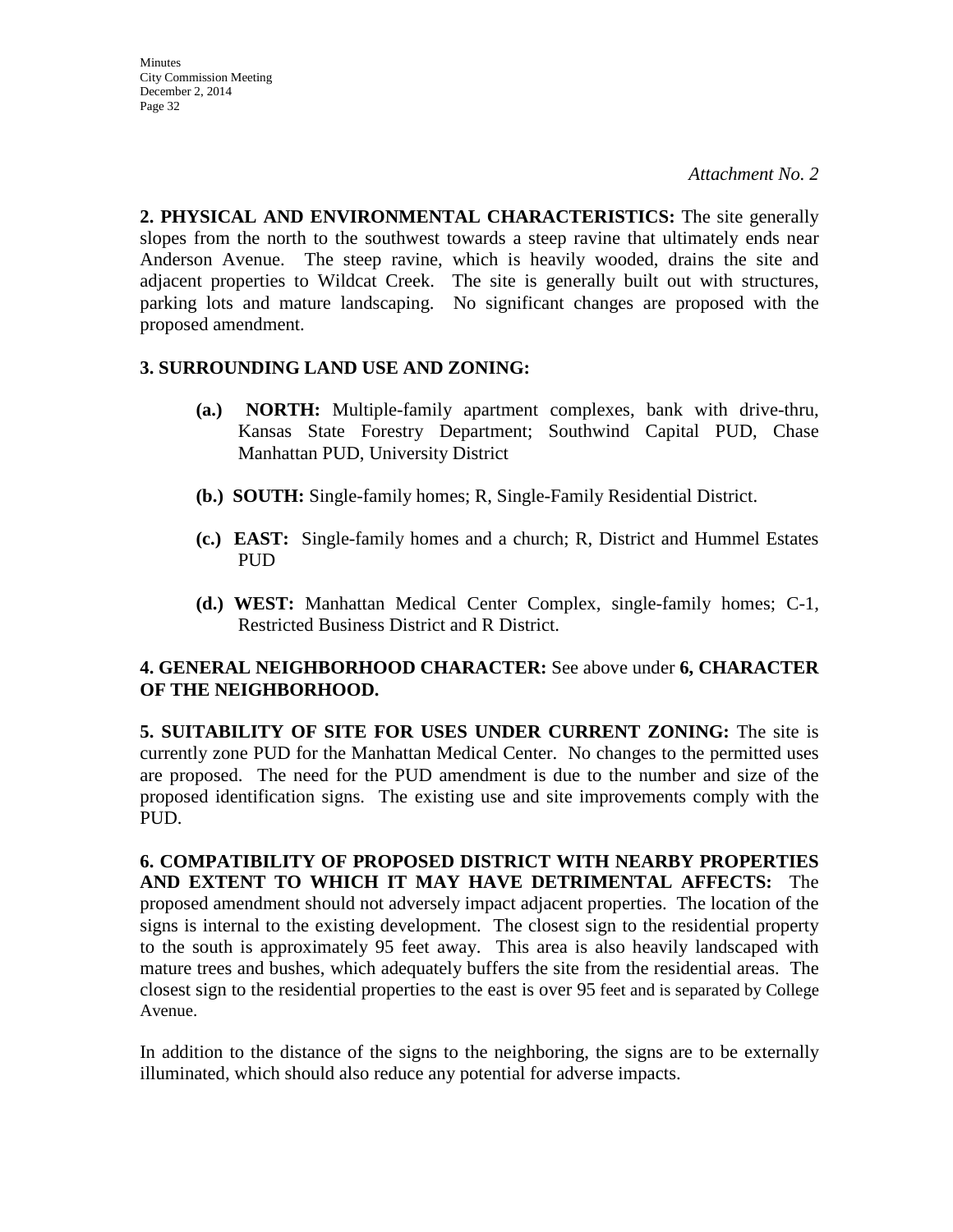As part of the application process, the applicants held a neighborhood meeting on August 28<sup>th</sup>. According to the neighborhood meeting report, no one attended the meeting. Two (2) people did contact the applicant after the meeting date to ask questions and provide feedback. The meeting report did state that the individual meetings were positive.

**7. CONFORMANCE WITH COMPREHENSIVE PLAN:** The Northwest Planning Area Future Land Use Map shows the site as Office-Research Park designation. This is compatible with the current zoning and use of the Manhattan Medical Center site. **THE PROPOSED AMENDMENT CONFORMS TO THE COMPREHENSIVE PLAN.**

## **8. ZONING HISTORY AND LENGTH OF TIME VACANT AS ZONED:**

| October 19, 1982  | City Commission approves Ordinance No. 3999 establishing the<br>Manhattan Medical Center PUD.                                                        |
|-------------------|------------------------------------------------------------------------------------------------------------------------------------------------------|
| December 6, 2004  | Manhattan Urban Area Planning Board recommends approval of an<br>amendment of the PUD on a vote of 5-0.                                              |
| December 21, 2004 | City Commission approves first reading of an amendment of the<br>PUD.                                                                                |
| January 4, 2005   | City Commission approves Ordinance No. 6451 amending the PUD<br>to add the new physical therapy building and an addition to the<br>maintenance shop. |

**9. CONSISTENCY WITH INTENT AND PURPOSE OF THE ZONING ORDINANCE:** The intent and purpose of the Zoning Regulations is to protect the public health, safety, and general welfare; regulate the use of land and buildings within zoning districts to assure compatibility; and to protect property values.

The PUD Regulations are intended to provide a maximum choice of living environments by allowing a variety of housing and building types; a more efficient land use than is generally achieved through conventional development; a development pattern that is in harmony with land use density, transportation facilities and community facilities; and a development plan which addresses specific needs and unique conditions of the site which may require changes in bulk regulations or layout. The proposed PUD is consistent with the intent and purposes of the Zoning Regulations, and the intent of the PUD Regulations, subject to the conditions of approval.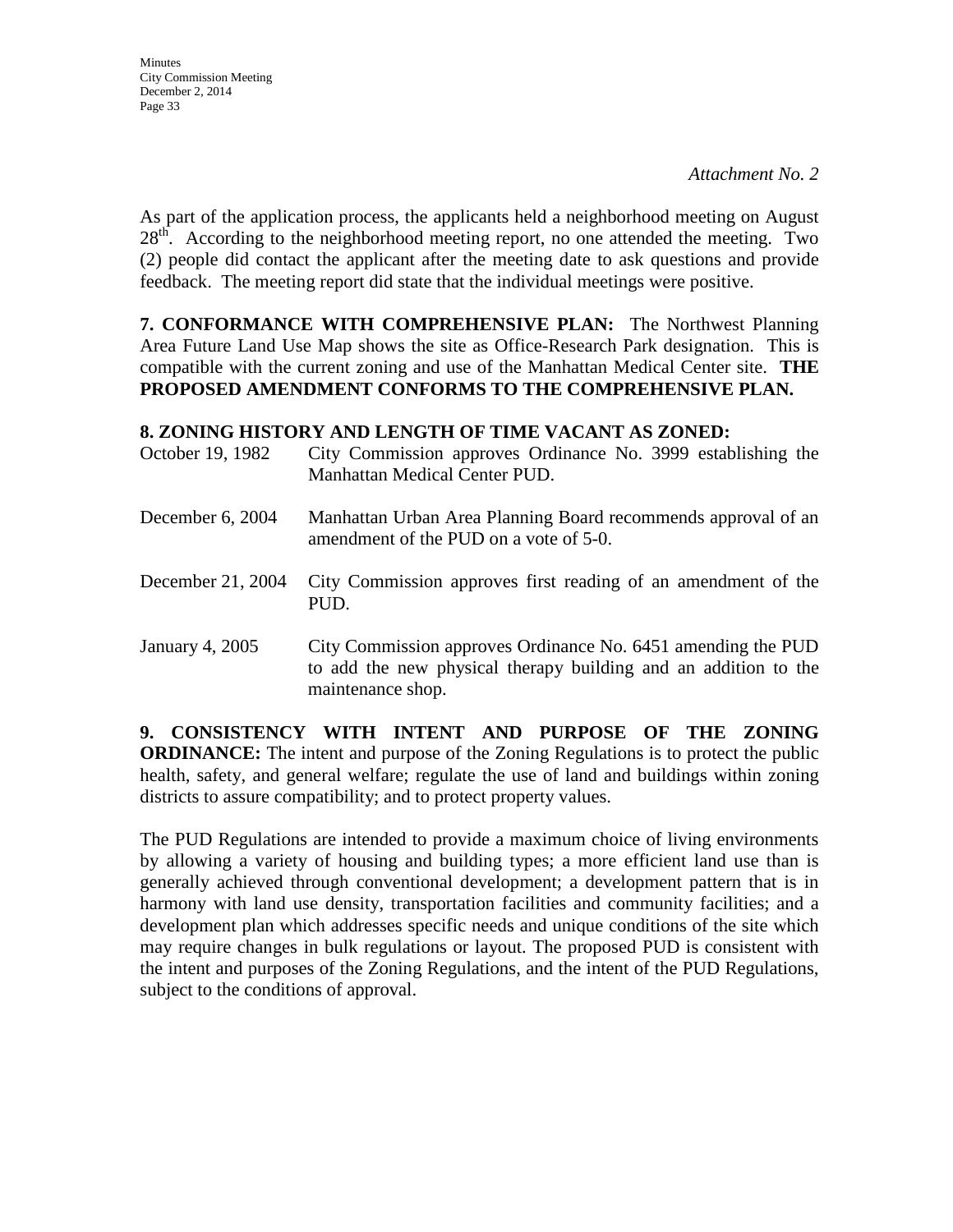**Minutes** City Commission Meeting December 2, 2014 Page 34

**10. RELATIVE GAIN TO THE PUBLIC HEALTH, SAFETY AND WELFARE THAT DENIAL OF THE REQUEST WOULD ACCOMPLISH, COMPARED WITH THE HARDSHIP IMPOSED UPON THE APPLICANT:** T There appears to be no relative gain to the public, which denial would accomplish. The proposed amendment will result in a relative gain to the public health, safety and general welfare. The proposal is to install larger building and office identification signs to will lessen confusion for clients and guests to the doctor offices and professional health offices. This will improve vehicular and pedestrian traffic safety. The signs should have no adverse impacts on adjacent properties, as described above.

**11. ADEQUACY OF PUBLIC FACILITIES AND SERVICES: PUBLIC FACILITIES CURRENTLY SERVE THE SITE. NO CHANGES TO THE BUILDINGS OR SITE PLANS ARE PROPOSED THAT WILL ALTER THE EXISTING PUBLIC UTILITY SERVICES.**

### **12. OTHER APPLICABLE FACTORS:** None.

**13. STAFF COMMENTS:** City Administration recommends approval of the proposed amendment of Ordinance No. 6451 and the approved Preliminary Development Plan of the Manhattan Medical Center Commercial PUD, subject to the one (1) condition of approval:

1. Signs shall be provided as proposed in the application documents, and shall allow for exempt signage described in Article VI, Section 6-104  $(A)(1),(2),(3), (4),(5), (7),$  and  $(9)$ ; and, Section 6-104  $(B)(2)$  and  $B(5)$ , of the Manhattan Zoning Regulations.

## **ALTERNATIVES:**

- 1. Recommend approval of the proposed amendment of Ordinance No. 6451 and the approved Preliminary Development Plan of the Manhattan Medical Center Commercial PUD stating the basis for such recommendation.
- 2. Recommend denial of the proposed amendment of Ordinance No. 6451 and the approved Preliminary Development Plan of the Manhattan Medical Center Commercial PUD, stating the specific reasons for denial.
- 3. Table the proposed Amendment to a specific date, for specifically stated reasons.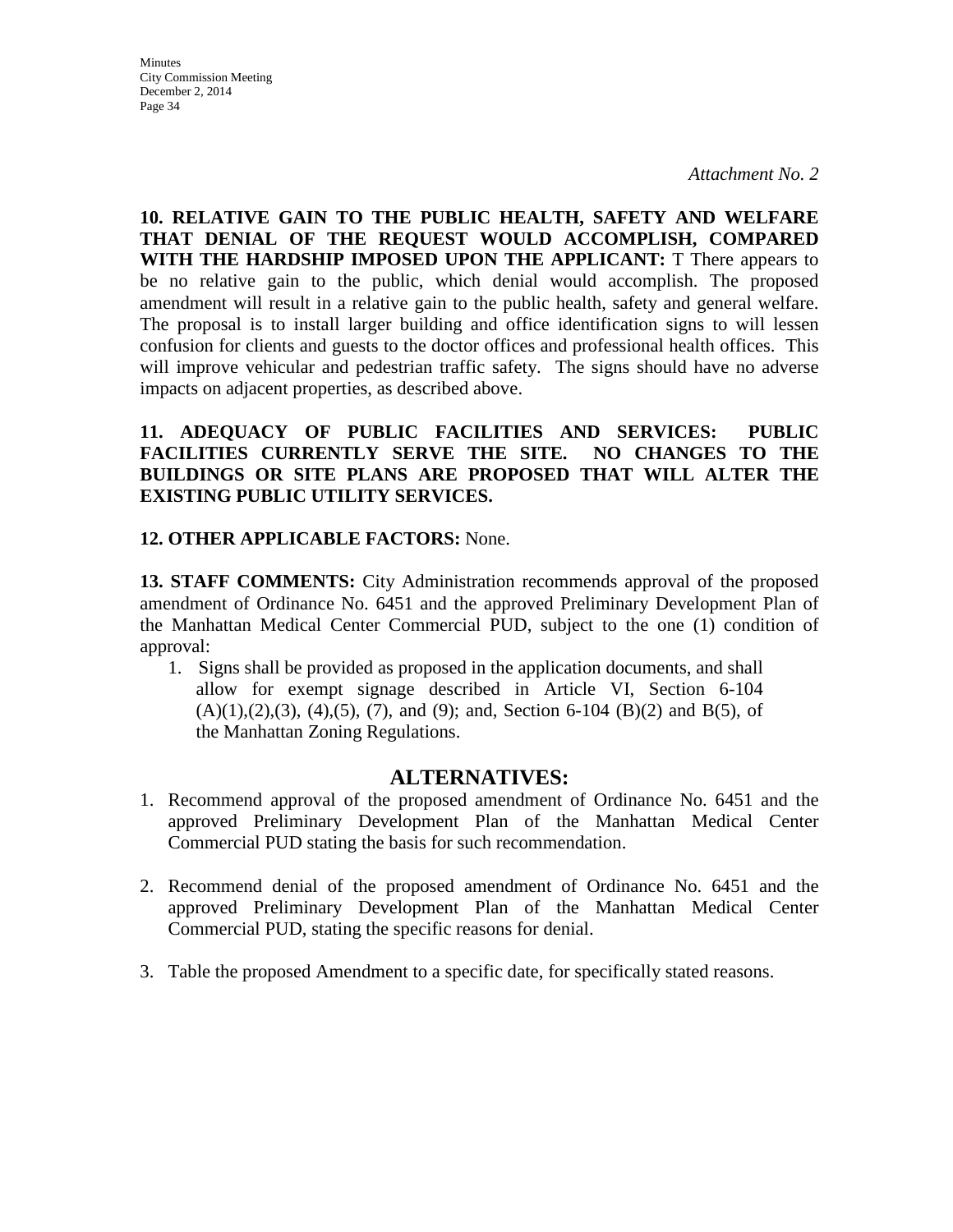*Attachment No. 2*

### **POSSIBLE MOTION:**

The Manhattan Urban Area Planning Board recommends approval of the proposed amendment of Ordinance No. 6451 and the approved Preliminary Development Plan of the Manhattan Medical Center Commercial PUD, based on the findings in the Staff Report, subject to the one (1) conditions of approval recommended by City Administration.

**PREPARED BY:** Chad Bunger, AICP, CFM, Senior Planner **DATE:** October, 27, 2014

14035}SR}ManhattanMedicalCenter\_PUD\_Amendment.docx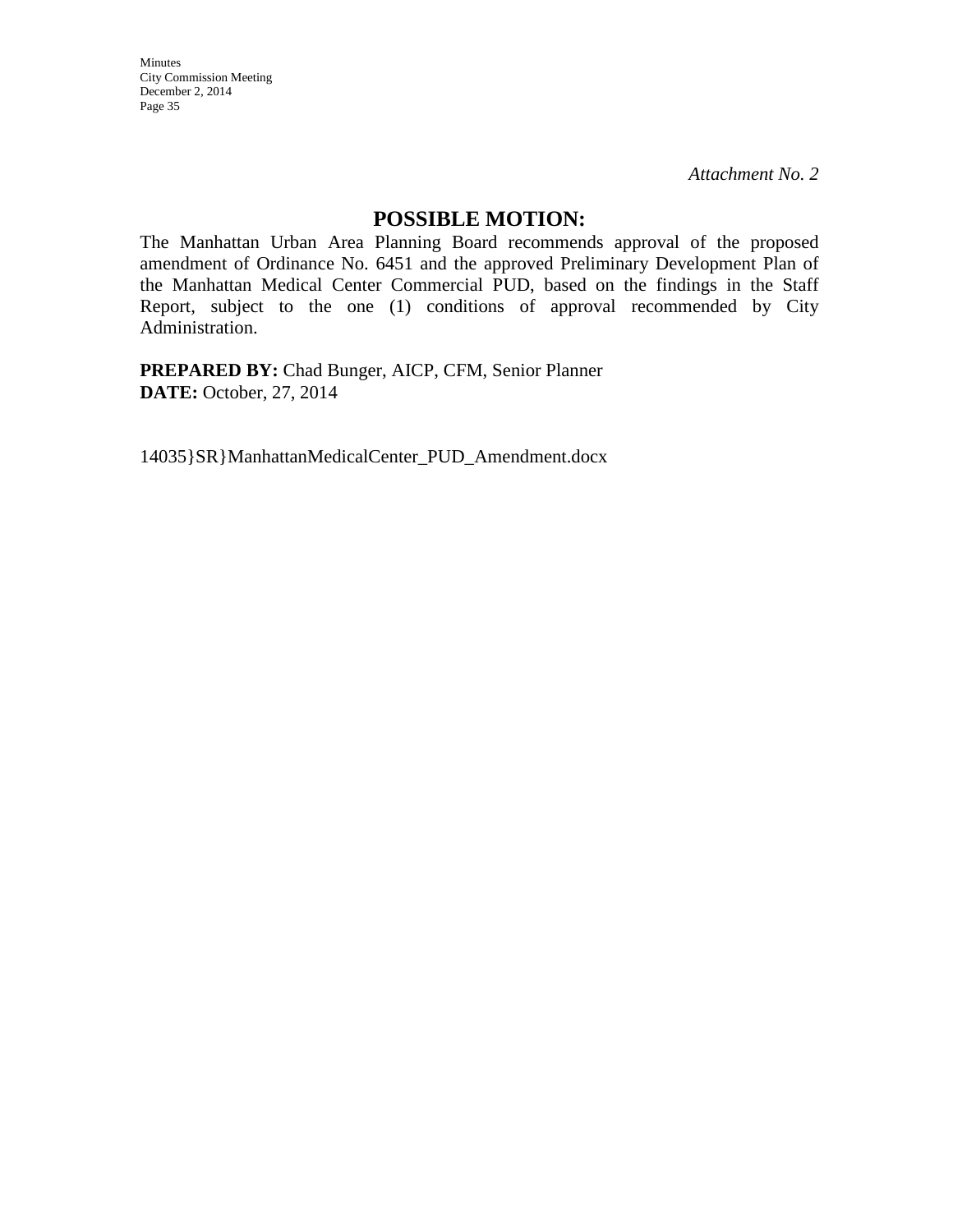

**INTER-OFFICE MEMORANDUM**

| DATE:                | <b>October 23, 2014</b>                                                                     |  |  |
|----------------------|---------------------------------------------------------------------------------------------|--|--|
| TO:                  | <b>Manhattan Urban Area Planning Board</b>                                                  |  |  |
| <b>MEETING DATE:</b> | <b>November 3, 2014</b>                                                                     |  |  |
| <b>FROM:</b>         | <b>Chad Bunger, AICP, CFM, Senior Planner</b>                                               |  |  |
| RE:                  | Amend Manhattan Zoning Regulations for a<br><b>Complete Revision of Article VI – Signs.</b> |  |  |

## **BACKGROUND**

Article VI of the Manhattan's Zoning Regulations addresses all types of signs and commercial speech on private property within the city. At the direction of the city Commission, City Administration has updated the signage provisions in Article VI to allow for more modern sign options, including digital and electronic signs. In addition to addressing the sign modernization issue, City Administration has also updated and clarified sections that have had issues in the past, as well as to reflect legal directives established by the courts that require sign regulations to be more "content neutral" with regard to the message being conveyed on a sign.

Key updates include: (1) Administrative Provisions and (2) District Regulations, which specify when, where, and how a sign can be installed or constructed, without referring to the message displayed, and (3) Electronic/Digital signs. The proposed regulations are intended to be as clear and understandable as possible, and provide the minimum necessary regulation needed to allow the intended audience signs to see and read the message.

#### *Administrative Provisions.*

Administrative Provisions establish Purpose and Objective statements; definitions, including modernizing sign code language; standards and formulas for determining sign area and height; enforcement; prohibited signs; non-conforming signs; and, appeals such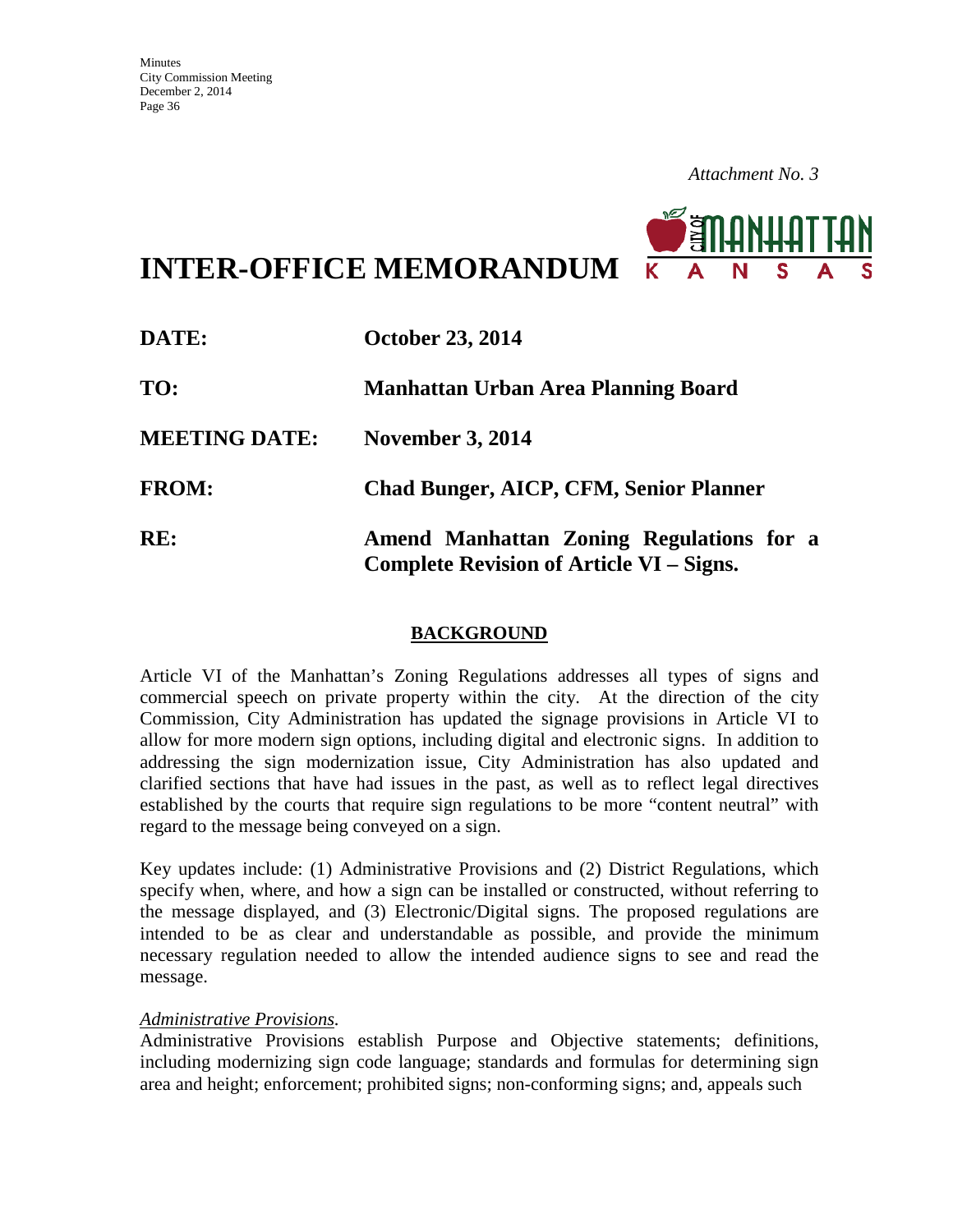as Variances or Exceptions, which would be considered by the Manhattan Board of Zoning Appeals.

The Administrative section consists of provisions that make it clear that the regulations are intended to protect speech and be "content neutral" with respect to the commercial or noncommercial message. There may be several minor exceptions such as "For Sale" and "For Lease" signs, subdivision identification signs allowed at residential, commercial and industrial subdivision entrances and others. Additionally, the regulations will generally allow for substitution of messages to insure there is no inadvertent favoring of commercial speech over noncommercial speech, or one form of noncommercial speech over another form of noncommercial speech.

## *District Regulations.*

The District Regulations within Article VI specify the permitted sign types, such as wall, monument (ground), pylon (pole) signs, and temporary signs, as well as number of signs allowed; setbacks; size; heights; and spacing; and if off-premise signs (billboards) are permitted. The updates to the district regulations are to implement the directives of the City Commission and hopefully make reading and implementing the Sign Regulations easier for property and business owners, sign contractors and City Administration.

## *Electronic, Digital and Dynamic Signs.*

A significant portion of the update to Article VI focused on researching if electronic, digital and dynamic signs would be appropriate for Manhattan, and if so, what regulations should be implemented to minimize any adverse impacts. Through discussions with focus groups, and previous work sessions with the Planning Board and City Commission, it was determined that these types of signs would be appropriate with adequate regulations for the size, location, brightness and operational parameters, and that Manhattan should proceed cautiously towards allowing them.

City Administration researched sign regulations from similar sized cities in Kansas, current and former Big XII cities, and larger metropolitan cities to address the topic. From the research, three (3) different sign types were established, based on their functionality and impacts on surrounding properties, as follows:

- Electronic Changeable Copy Signs
- Digital Graphic Signs
- Digital Animated Signs

Depending on a specific zoning district's characteristics and perceived adverse impacts, these sign types are either prohibited, allowed through a conditional use permit, or permitted by right. Specific use limitations have also been proposed to further mitigate impacts that may occur from the operation of these digital sign types.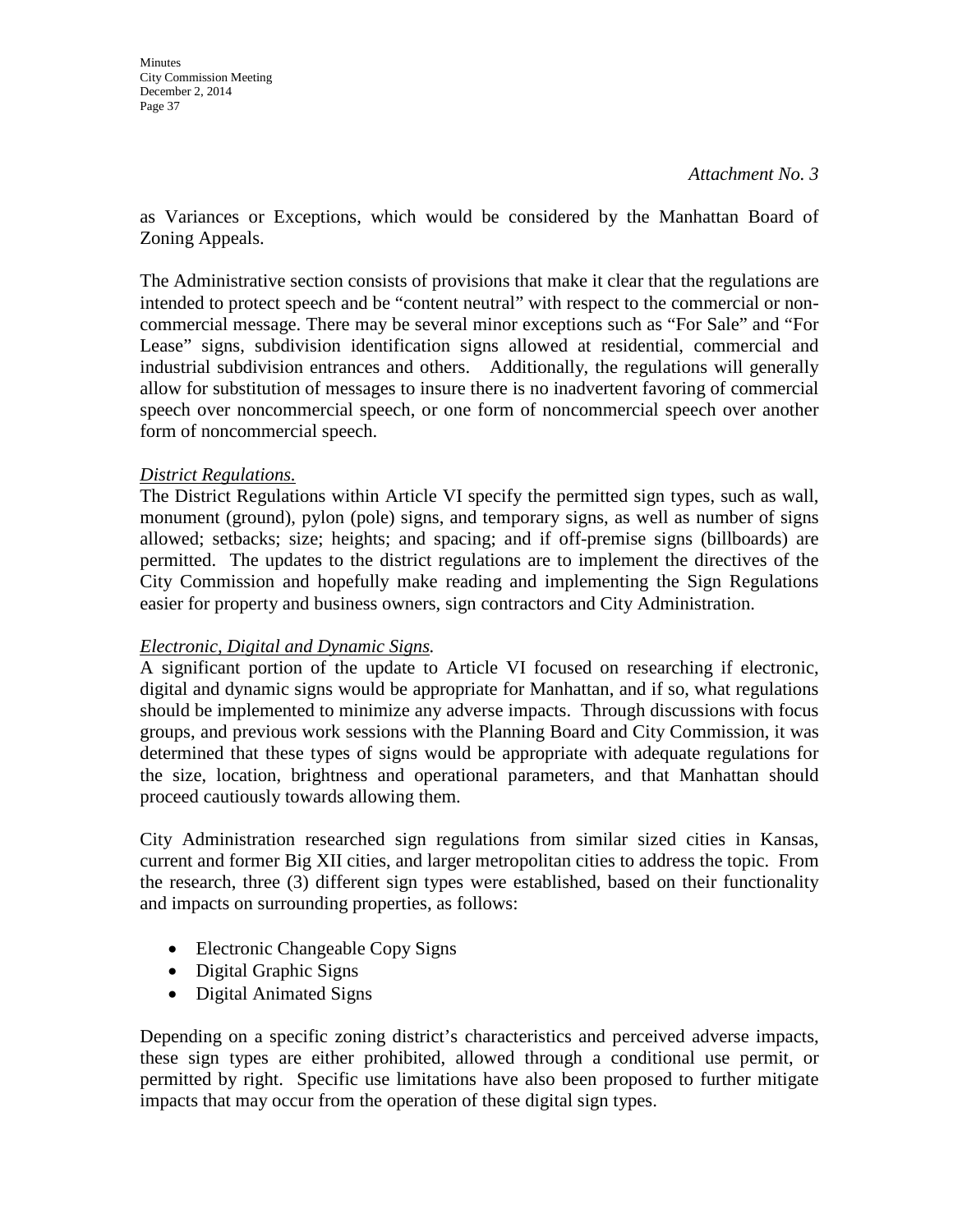As previously described, the proposed changes are a complete revision to all sections of the Article VI. The draft regulations are attached.

## **AMENDMENTS TO THE TEXT OF THE ZONING REGULATIONS**

When a proposed amendment results in a change to the text of the Zoning Regulations, the report from the Planning Staff shall contain a statement as to the nature and effect of the proposed amendment, and determinations as to the following:

## **WHETHER SUCH CHANGE IS CONSISTENT WITH THE INTENT AND PURPOSE OF THE ZONING REGULATIONS**

The intent of the Manhattan Zoning Regulations is to protect the public health, safety and general welfare and to protect property values. Article VI is designed to provide for protected free speech and to regulate the time, place and manner of commercial speech, (i.e. The location**,** size, placement and certain features and characteristics of signs), to ensure that the public can identify businesses and services, avoid traffic hazards, reduce visual clutter and confusion along roadways, prevent hazards to life and property, protect property values, and to ensure continued attractiveness of Manhattan.

Through the various provisions and use limitations within each zoning district, the intents and purposes stated above are addressed. The proposed amendments are consistent with the intent and purpose of the Manhattan Zoning Regulations and are drafted to accommodate modern sign types, correct administrative issues, and address content neutrality concerns.

## **AREAS WHICH ARE MOST LIKELY TO BE DIRECTLY AFFECTED BY SUCH CHANGE AND IN WHAT WAY THEY WILL BE AFFECTED**

The proposed amendment to Article VI would apply equally throughout the city to all residential, commercial, and industrial zones, planned unit development districts, and university districts, with the exception of Kansas State University due to the annexation agreement.

City Administration carefully considered the impacts that the proposed amendments may have on residential, commercial and industrial areas around the city. The proposed regulations allow for modern signs, such as digital and electronic signs, and corrected administrative issues and omissions to various sign provisions in the district regulations and use limitations. The modifications to the administrative provisions are intended to make Article VI more consistent and user friendly, while maintaining content neutrality in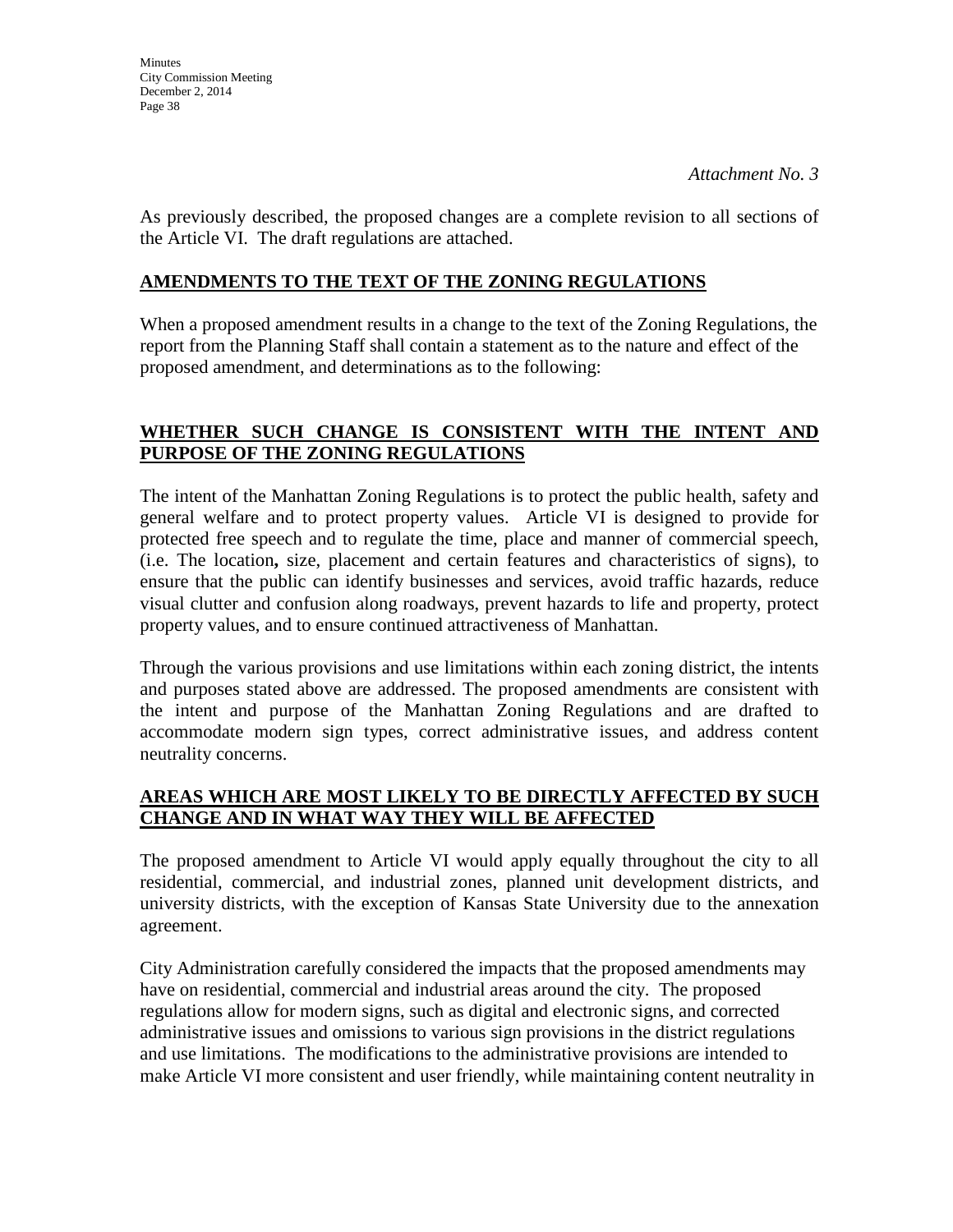enforcing the regulations. Attention was also given to try to reduce the number of existing signs the might become nonconforming due to the proposed regulations.

## **AREAS WHICH ARE MOST LIKELY TO BE DIRECTLY AFFECTED BY SUCH CHANGE AND IN WHAT WAY THEY WILL BE AFFECTED**

The entire city will be subject to the new regulations, which will replace the existing regulations. The proposed amendment to the Zoning Regulations is a complete revision of Article VI – signs, that addresses the time, place and manner of sign displays on all private property throughout the city, as well as display of signs on City property.

In residential districts, the proposed regulations address the need for residents to display political speech, advertise "for sale" or "for lease" of property, and provide notification of home occupations.

The proposed regulations allow commercial and some industrial districts to use newer sign technologies, such as digital and electronic signs to advertise their business, services and products. In large part, the regulations for commercial and industrial areas not substantially changed. Rather the district regulations were re-organized to make the regulations more consistent and user friendly.

Sign regulations for the U, University District were added to address signage needs for the properties zoned in the University District, including the Manhattan Area Technical College and Flint Hills Job Corps Center.

The regulations for off-premise advertising signs (i.e. Billboards) on changed the spacing requirement to match the 800 feet used by Riley County.

The administrative section of Article VI was revised to address content neutrality, the sign permit process and enforcement issues, which affect all properties in the city.

### **WHETHER THE PROPOSED AMENDMENT IS MADE NECESSARY BECAUSE OF CHANGED OR CHANGING CONDITIONS IN THE AREAS AND ZONING DISTRICTS AFFECTED, OR IN THE CITY PLANNING AREA, GENERALLY, AND IF SO, THE NATURE OF SUCH CHANGED OR CHANGING CONDITIONS**

The proposed amendment to Article VI was drafted in response to direction from the City Commission and the community to include modern sign types, including digital and electronic signs and more options for temporary signage. The proposed amendment allows various types of digital and electronic signs in commercial districts and some industrial districts, as well as for institutional uses in residential districts, subject to approval by the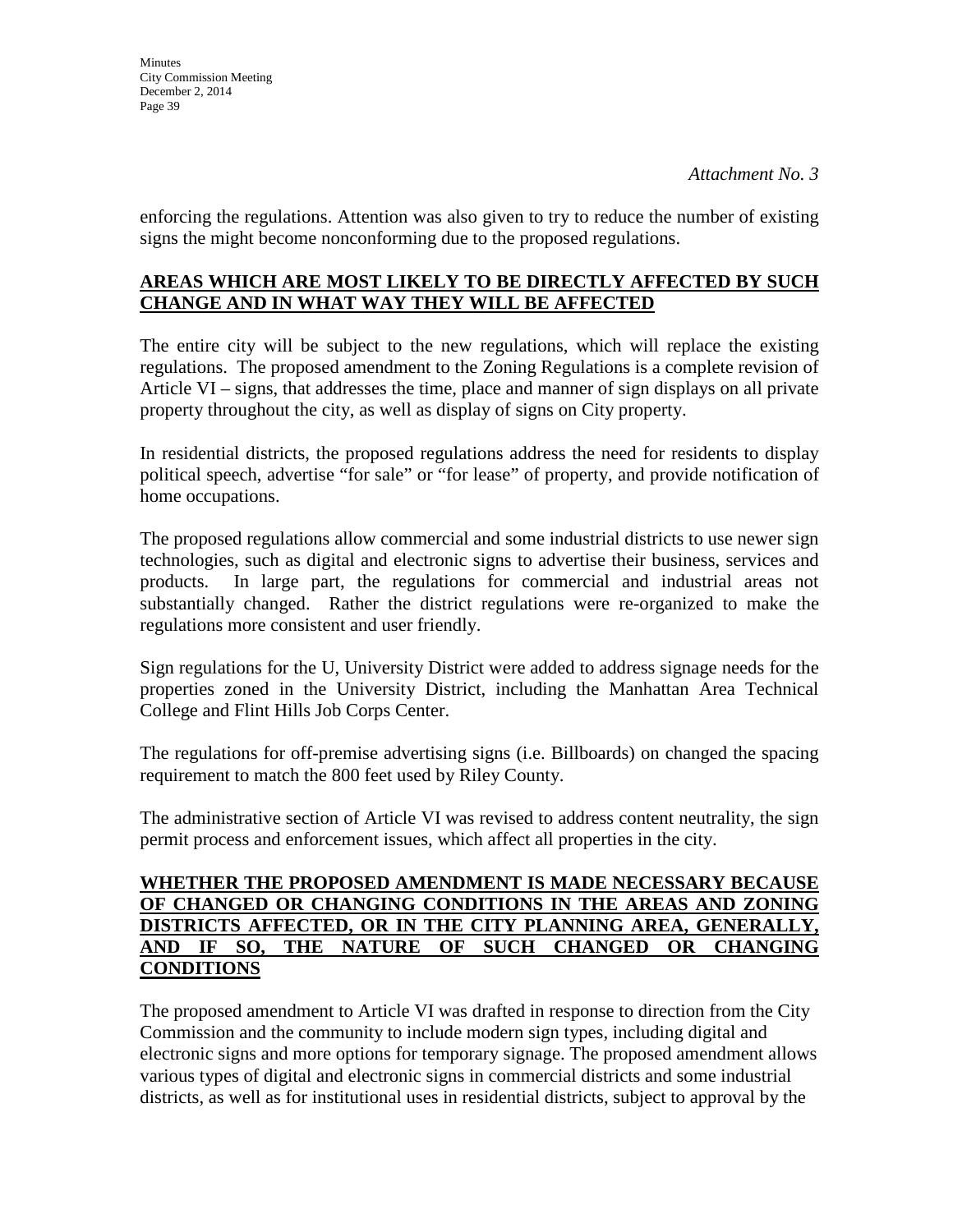Board of Zoning Appeals. The inclusion of digital and electronic signs is dependent on the districts intent and characteristics of the area, including traffic speeds and volumes, general aesthetics and perceived signage needs.

The proposed amendment also addresses administrative and procedural issues that make it clear that the regulations are intended to protect speech and be content neutral with respect to the commercial or non-commercial message. There may be several minor exceptions such as "for sale" and "for lease" signs, subdivision identification signs in the public rightof-way at residential, commercial and industrial subdivision entrances and others. Additionally, the regulations will generally allow for substitution of messages to insure there is no inadvertent favoring of commercial speech over noncommercial speech, or one form of noncommercial speech over another form of noncommercial speech.

## **WHETHER SUCH CHANGE IS CONSISTENT WITH THE INTENT AND PURPOSE OF THE POLICY AND GOALS AS OUTLINED IN THE ADOPTED COMPREHENSIVE PLAN OF THE CITY**

The Zoning Regulations help implement the Comprehensive Plan and its goals, objectives, and policies. The Comprehensive Plan is more general in nature and does not specify administrative site planning and construction details such as those addressed by the proposed amendments. However, the proposed amendments ensure that the general policies in the Comprehensive Plan are implemented consistent with legal requirements.

## **ALTERNATIVES**

It appears the MUAPB has the following alternatives concerning the issue at hand. The board may:

- 1. Recommend approval of the proposed amendment to the City Commission.
- 2. Recommend denial of the proposed amendment to the City Commission.
- 3. Modify the proposed amendment and forward the modifications, along with an explanation, to the City Commission.
- 4. Table the public hearing to a specific date, and provide further direction to City Administration.

## **RECOMMENDATION**

City Administration recommends approval of the amendment to the Manhattan Zoning Regulations to completely revise Article VI, signs, based on the findings in the Staff Memorandum.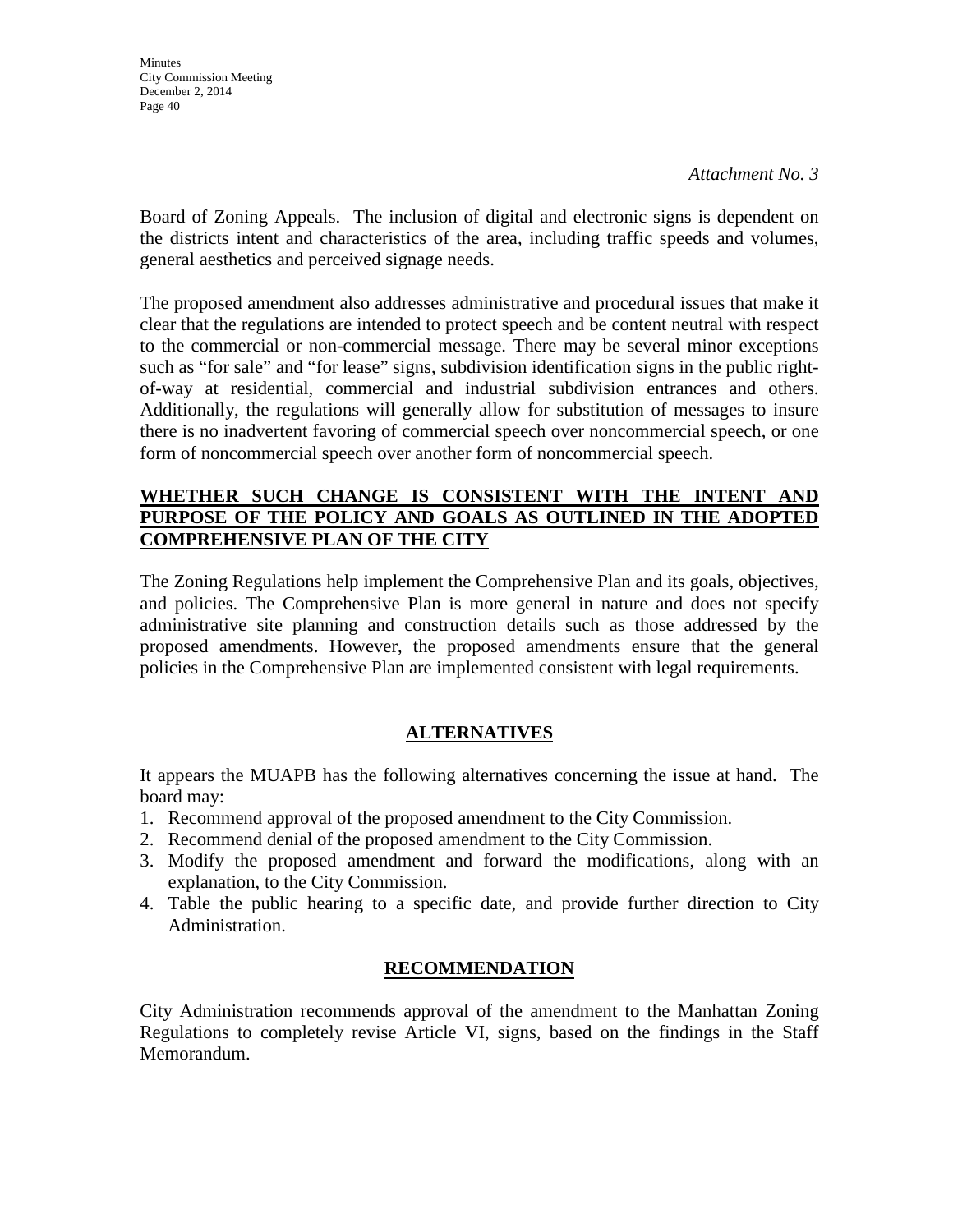*Attachment No. 3*

## **POSSIBLE MOTION**

The Manhattan Urban Area Planning Board recommends approval of the amendment to the Manhattan Zoning Regulations to completely revise Article VI, signs, based on the findings in the Staff Memorandum.

CB/vr 14132}MUAPB}AmendArt.VI\_Signs.Docx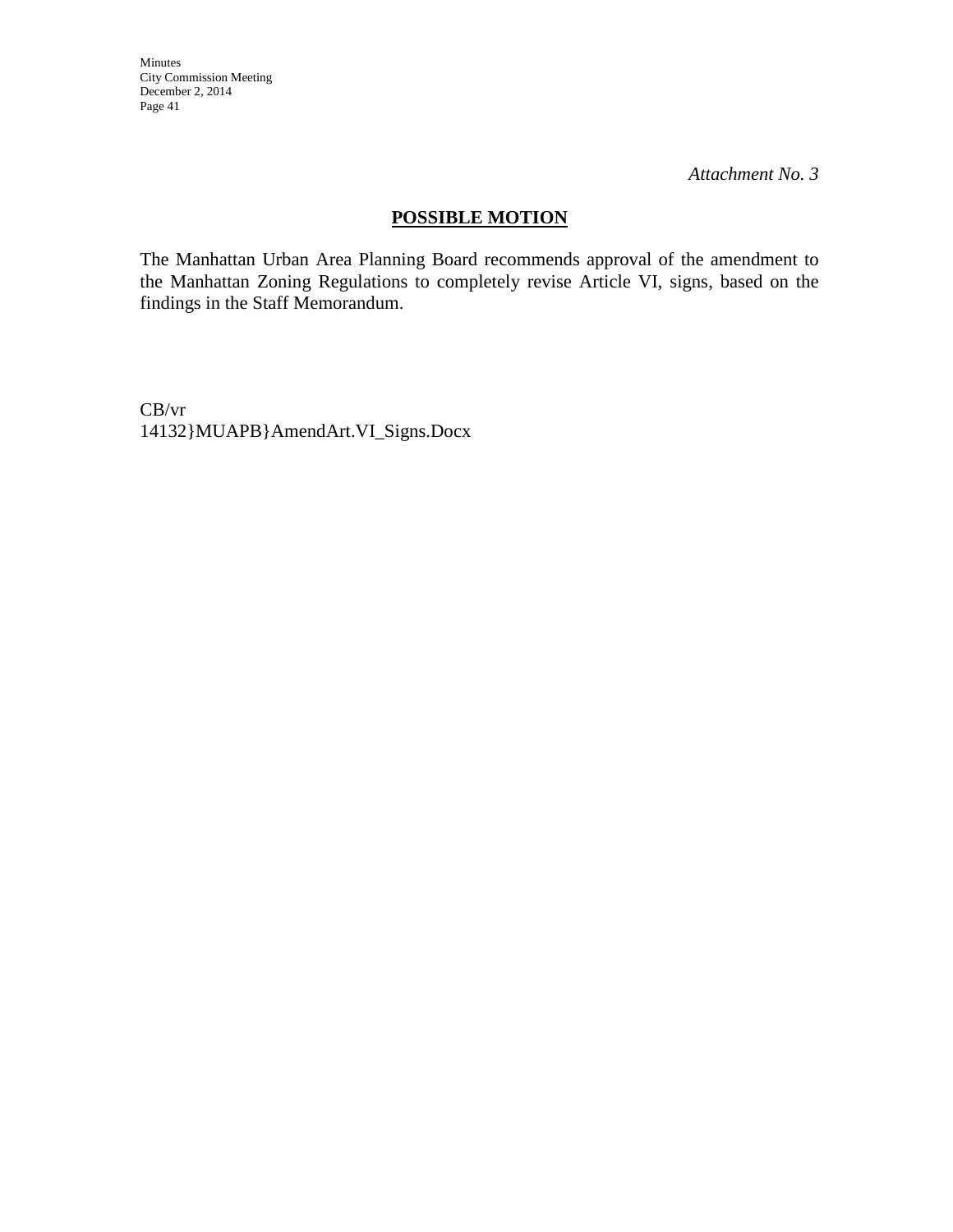#### **STAFF REPORT**

#### **AMENDMENT OF A COMMERCIAL PLANNED UNIT DEVELOPMENT**

**APPLICANT:** JS Sign & Awning LLC on behalf of Jerry Weis, Daniel Dempsey, Manhattan Port Authority LLC, Calvin Emig, and Mike Bean

**OWNER:** Jerry Weis, Daniel Dempsey, Manhattan Port Authority LLC, Calvin Emig, and Mike Bean

**APPLICANT ADDRESS:** 2726 Amherst Ave Suite A, Manhattan, KS 66503

**OWNER ADDRESS:** 2308-2316 Anderson Avenue, Manhattan, KS 66502

**REQUEST:** Amend the signage plan and Ordinance No. 6145 of the Professional Place Planned Unit Development (PUD) to allow one (1) pylon sign at the entryway to the PUD noting the name and address of the complex and a directory of the businesses in the complex.

**LEGAL DESRIPTION:** Professional Place Planned Unit Development (PUD) Office Park, a replat of Lot 2 Professional Place Addition.

**LOCATION:** Generally located north of Anderson Avenue, east of Bellehaven Road, west of Midland Avenue, and south of College Heights Road; Professional Place Addition, Lots 1, 2, 3, 4, 5 (2308-2316 Anderson Avenue).

**AREA:** 1.427 Acres

**DATE OF NEIGHBORHOOD MEETING:** Thursday, September 11, 2014

**DATE OF PUBLIC NOTICE PUBLICATION:** Monday, October 27, 2014

**DATE OF PUBLIC HEARING: PLANNING BOARD:** Monday, November 17, 2014

**CITY COMMISSION:** Tuesday, December 2, 2014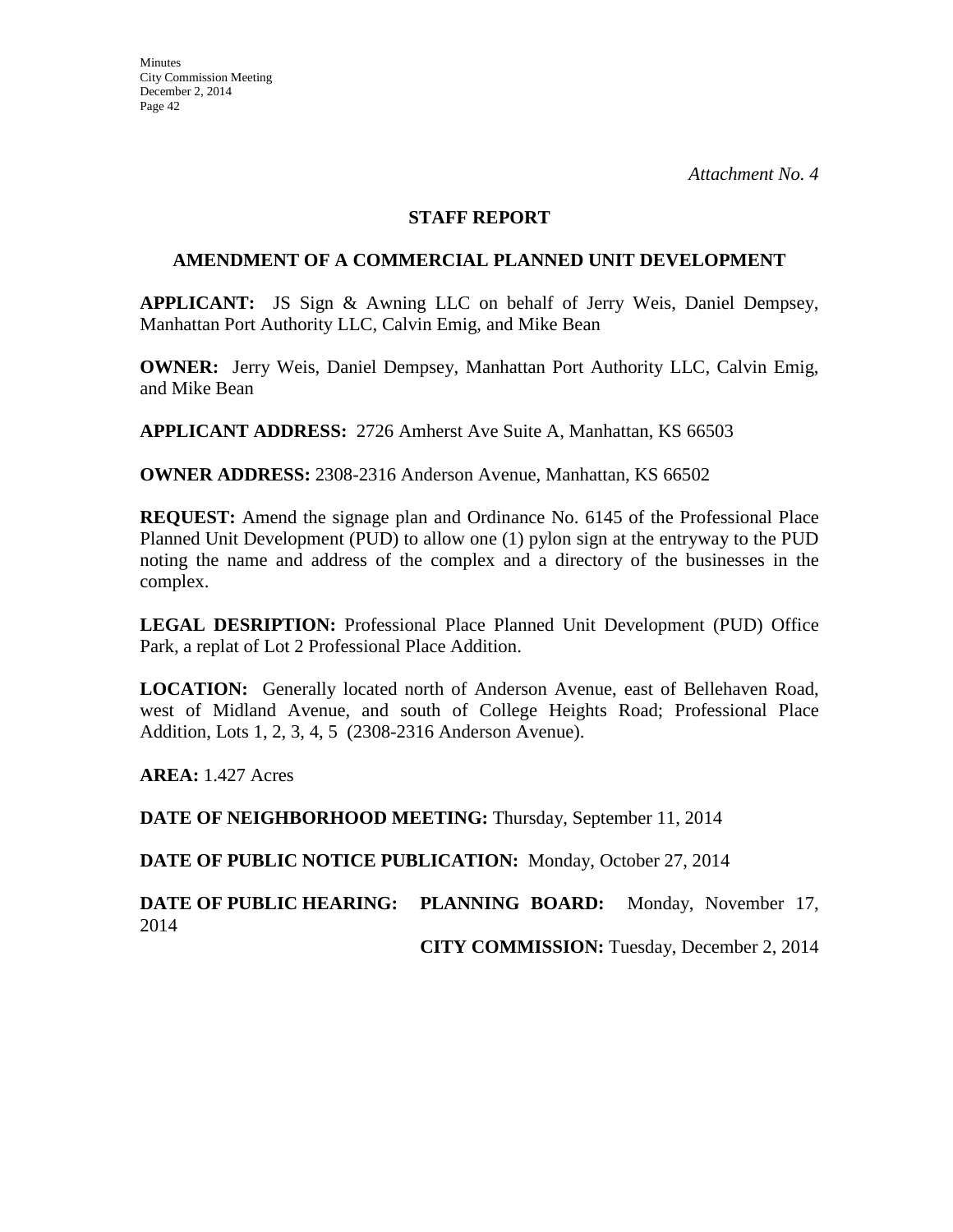## **EXISTING PUD**

## **Ordinance**

Ordinance No. 4310 rezoned the site from C-1, Restricted Business District to the Manhattan Medical Center PUD in May, 1986. The Ordinance approved the original signage plan for the PUD with the following limitations: "signage for identification of building occupants shall consist of no more than one wall sign per business of no more than 20" x 16". In addition, there shall be one ground sign at the entryway to the Planned Unit Development; noting the name and address of the complex."

In July, 2000, Ordinance No. 6145 was approved, amending Ordinance No. 4310 to allow wall signs larger than the 20 inches by 10 inches and to allow more than one (1) wall sign per business. (*The original application for this amendment proposed a ground sign that included a directory of the businesses within the complex but under mutual agreement was not included in the application at that time.)* The ordinance was approved with the following conditions of approval:

- a. One (1) business directory wall sign shall be permitted to be attached to the exterior of each building within the PUD. Such business directory wall signs shall be no larger than two (2) feet by four (4) feet, in size. The purpose of such signs is to identify the location of each business within the building.
- b. In addition to the business directory wall sign, a maximum of two (2) additional wall signs shall be permitted to be attached to the exterior of each building located on Lots 2, 3, 4 and 5 of the PUD. The total square footage of such additional wall signs shall not exceed thirty two (32) square feet per building.
- c. In addition to the business directory wall sign, a maximum of two (2) additional wall signs shall be permitted to be attached to the exterior of each floor of the building located on Lot 1. The total square footage of such additional wall signs, attached to any floor, shall not exceed thirty two (32) square feet.
- d. One (1) ground sign at the entryway of the PUD, noting the name and address of the complex shall be permitted.
- e. Exempt signs, as set forth in Section 6-104 of the Manhattan Zoning Regulations, except where the specific wording of the exemption set forth in Section 6-104 would exclude the exemption from this PUD, or would be inapplicable to this PUD.
- f. All signs installed shall comply with all ordinances of the City. No sign, except exempt signs, shall be installed until a permit has been issued by the City, authorizing such sign.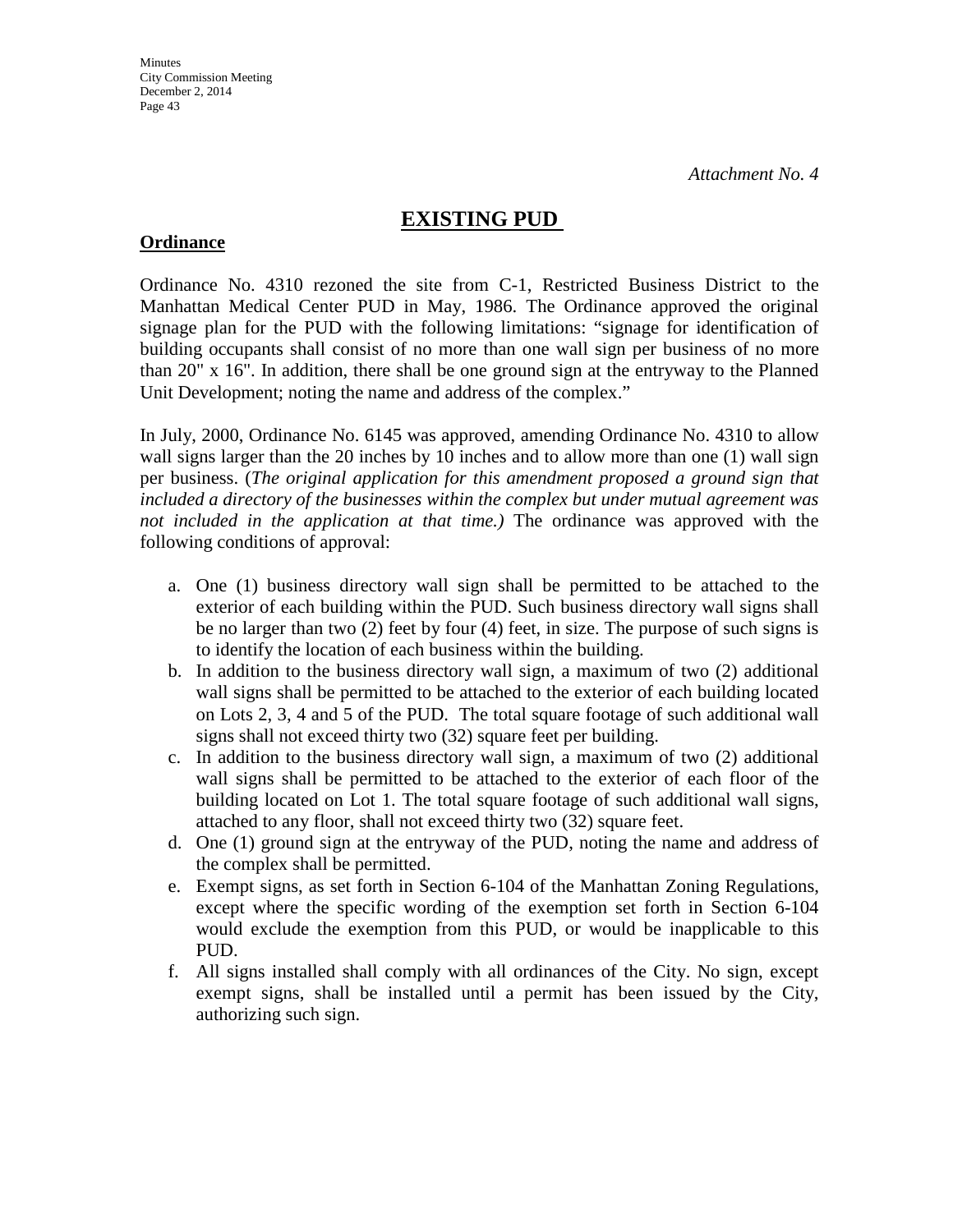## **Permitted Uses**

Ordinance No. 4310 approved specific permitted uses within the PUD. These permitted uses include Banks and financial institutions, Business and Professional Offices provided that any warehouse or storage space associated with such offices shall not exceed 50% of the gross floor area of the principle structure, Governmental buildings, Medical and dental clinics and guidance centers, and Mortuaries and funeral homes.

## **PROPOSED AMENDMENT**

The applicant/owners have proposed to erect a new ground sign located at the entryway of the PUD noting the name, address and businesses within the PUD. The proposed sign will be 21 foot, 10 inches tall and 10 feet wide. The pylon support structures will be constructed of steel poles with aluminum cabinet and polycarbonate sign face materials. The proposed sign will be internally illuminated with a 10 inch reveal between the sign cabinets that will consist of a non-illuminated building address. The name of the PUD "Professional Place" will be located at the top of the pylon sign, measuring approximately 15 square feet in area. The lower sign cabinets will display five business names that measure 2 feet by 8 feet each, totaling approximately 80 square feet. The bottom of the sign will be 6 feet measured from the grade of the existing parking lot. The entire office identification area will be approximately 104 square feet.

The proposed pylon sign is located near a landscaped area within the existing parking lot, adjacent to the building on Lot 1. The application site plan shows the pylon sign sited approximately 25 feet from the Anderson Avenue front property line.

## **MATTERS TO BE CONSIDERED WHEN AMENDING A PLANNED UNIT DEVELOPMENT**

**1. WHETHER THE PROPOSED AMENDMENT IS CONSISTENT WITH THE INTENT AND PURPOSE OF THE APPROVED PUD, AND WILL PROMOTE THE EFFICIENT DEVELOPMENT AND PRESERVATION OF THE ENTIRE PUD:** The proposed amendment is consistent with the intent and purpose of the approved Planned Unit Development. The Professional Place PUD is a complex of five (5) separate buildings that house business and professional offices, all of which were established by Ordinance No. 4310, in May, 1986. The current PUD allows for the proposed pylon sign noting the name and address of the complex and the proposed amendment is to purely include business identification on the pylon sign. The amendment reflects an efficient development pattern consistent with the intent and purpose of the PUD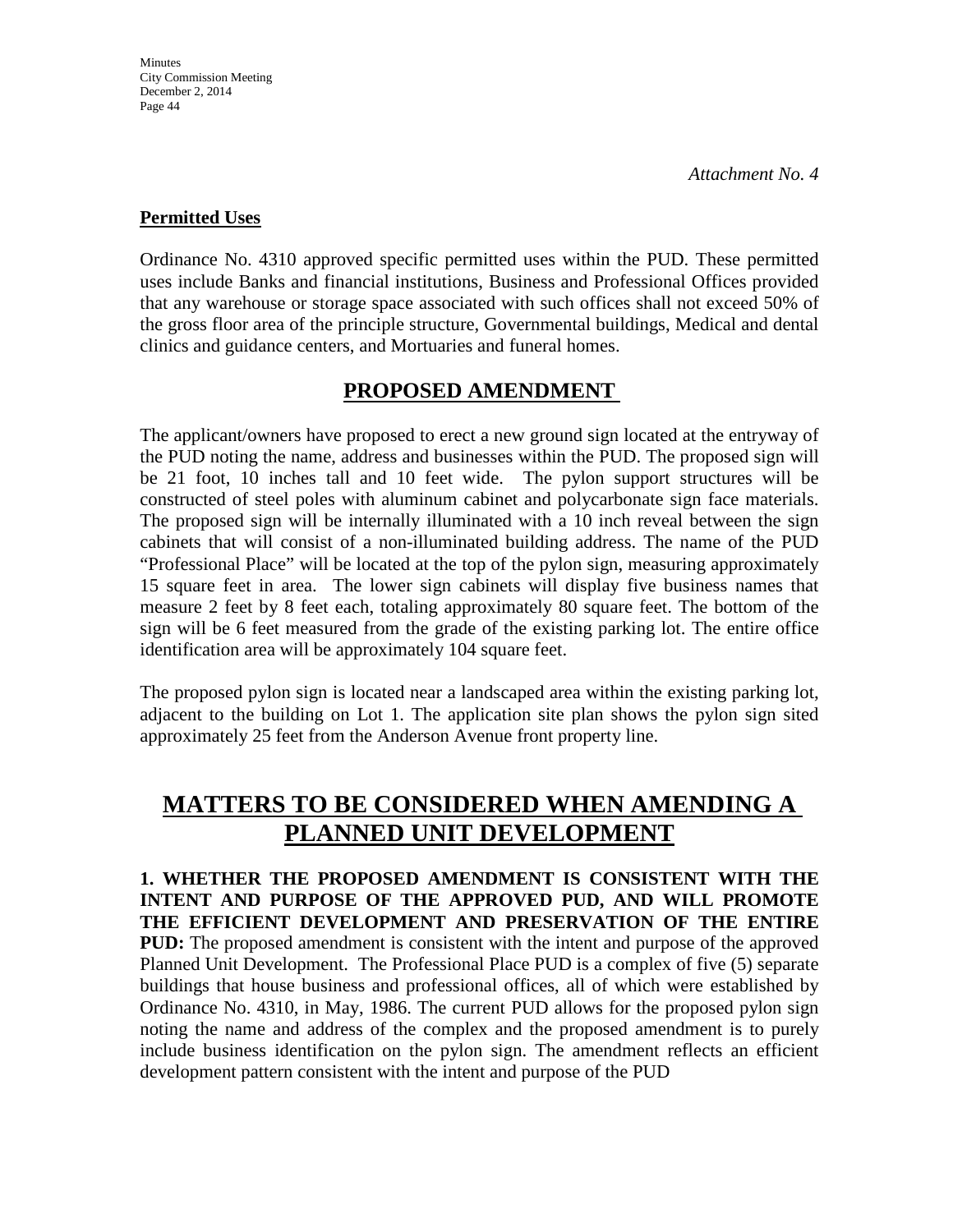*Attachment No. 4*

**2. WHETHER THE PROPOSED AMENDMENT IS MADE NECESSARY BECAUSE OF CHANGED OR CHANGING CONDITIONS IN OR AROUND THE PUD, AND THE NATURE OF SUCH CONDITIONS:** The applicant indicates that, "The proposed amendment is necessary to provide necessary signage and visibility to the community for the business located within the PUD but have no roadside visibility." The original application for the amendment related to Ordinance No. 6145 proposed a ground sign to include the name of the complex, address and business identification. However, due to the lack of ground sign elevations being submitted it was mutually agreed upon to not include the sign in the application at that time.

**3. WHETHER THE PROPOSED AMENDMENT WILL RESULT IN A RELATIVE GAIN TO THE PUBLIC HEALTH, SAFETY, CONVENIENCE OR GENERAL WELFARE, AND IS NOT GRANTED SOLELY TO CONFER A SPECIAL BENEFIT UPON ANY PERSON:** The proposed amendment will result in a relative gain to the public health, safety, convenience or general welfare by providing better visual identification of businesses located within the Professional Place PUD. The subject site is elevated and is surrounded by mature vegetation. Approving the proposed amendment would allow for effective signage for the PUD as it would allow traffic along Anderson Avenue to better identify the location of the businesses within the PUD.

## **ADDITIONAL MATTERS TO BE CONSIDERED WHEN AMENDING A PLANNED UNIT DEVELOPMENT**

- **1. LANDSCAPING:** The site has mature landscaping throughout, including manicured lawns, trees, bushes and foundation plantings. No significant changes are proposed with this development.
- **2. SCREENING:** No changes to the screening are proposed. The site currently screens itself from the adjacent residential property to the East and to the North by a combination of bushes, shrubs and trees. The vegetation is dense and adequately screens the adjacent property from the site.
- **3. DRAINAGE:** The site generally drains to the southwest towards Anderson Avenue, where it is collected by the public storm water system. No changes are proposed to the site that would impact the drainage on the site or in the immediate area.
- **4. CIRCULATION:** The circulation patterns throughout the Professional Place PUD parking lot are established. The location of the proposed pylon sign appears to avoid visual conflicts with vehicular and pedestrian traffic. The proposed amendment does not alter circulation or existing parking within the PUD.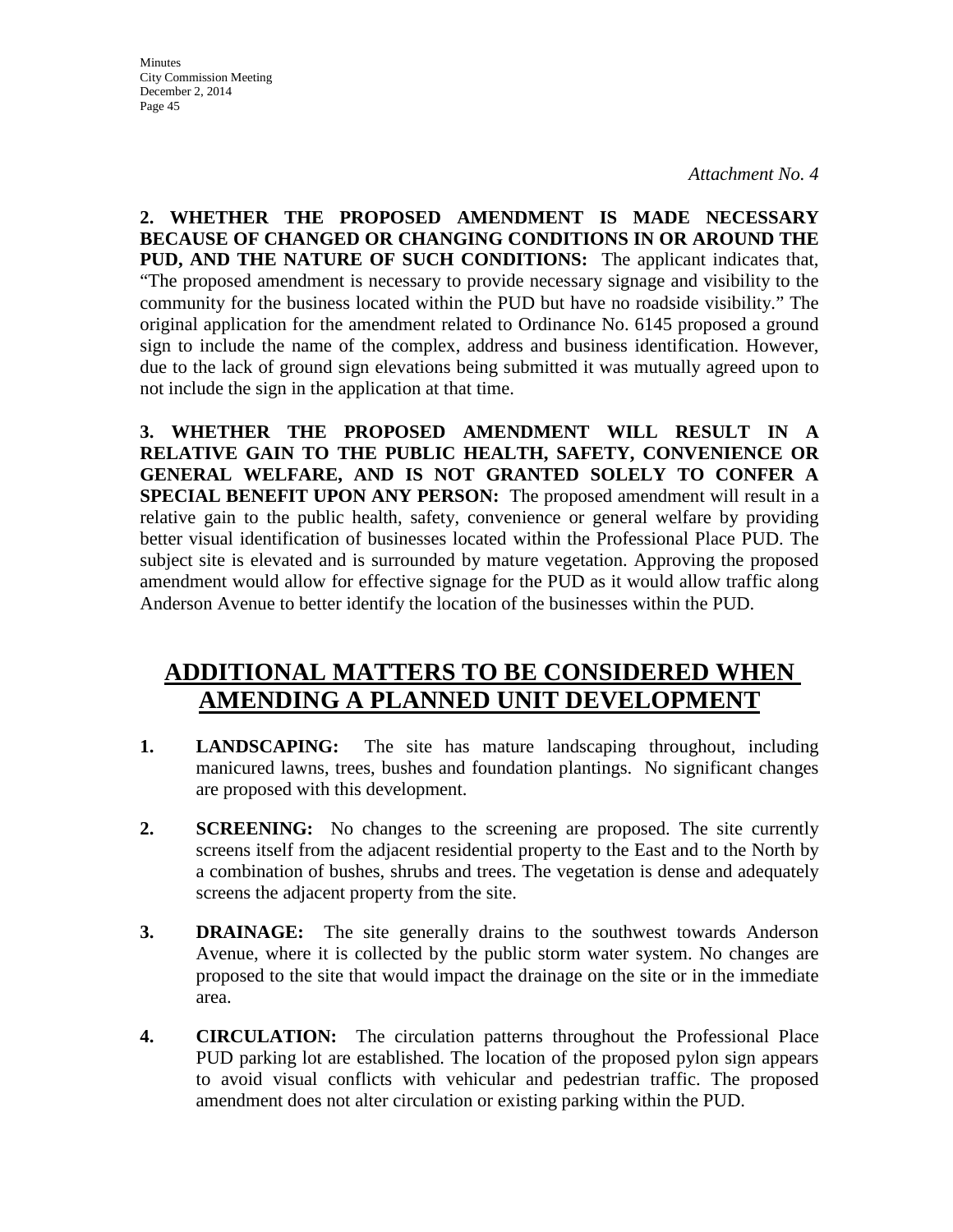- **5. OPEN SPACE AND COMMON AREA:** The proposed amendment does not alter existing open space or common areas.
- **6. CHARACTER OF THE NEIGHBORHOOD:** The neighborhood is generally characterized by professional offices to the southeast and northwest, a large church to the northwest and single-family residences to the north and south.

## **MATTERS TO BE CONSIDERED WHEN REZONING**

- **1. EXISTING USE:** The Professional Place PUD including a mix of Business and Professional Offices.
- 2. **PHYSICAL AND ENVIRONMENTAL CHARACTERISTICS:** The site is slightly elevated, which generally slopes to the southwest and is fully developed with buildings, parking, and mature landscaped areas. No significant changes are proposed with the amendment.

## 3. **SURROUNDING LAND USE AND ZONING:**

- a. **NORTH:** Single-family residences and College Heights Baptist Church, R, Single-Family Residential District.
- b. **NORTHWEST:** Kansas State University Foundation, C-1, Restricted Business District.
- c. **SOUTH:** Single-family residences, Anderson Avenue, R, Single-Family Residential District; and Dentist office, C-1, Restricted Business District.
- d. **EAST:** Single-family residences, R, Single-Family Residential District.
- e. **WEST:** Single-family residences, R, Single-Family Residential District.
- **4. GENERAL NEIGHBORHOOD CHARACTER:** The neighborhood is generally characterized by a combination of single-family residences to the north, south, east, and west, a church to the northwest, and professional offices that are zoned C-1, Restricted Business District, to the northwest and south of the PUD.
- **5. SUITABILITY OF SITE FOR USES UNDER CURRENT ZONING:** The PUD has been in place since 1986, and is suitable for the uses permitted within the district.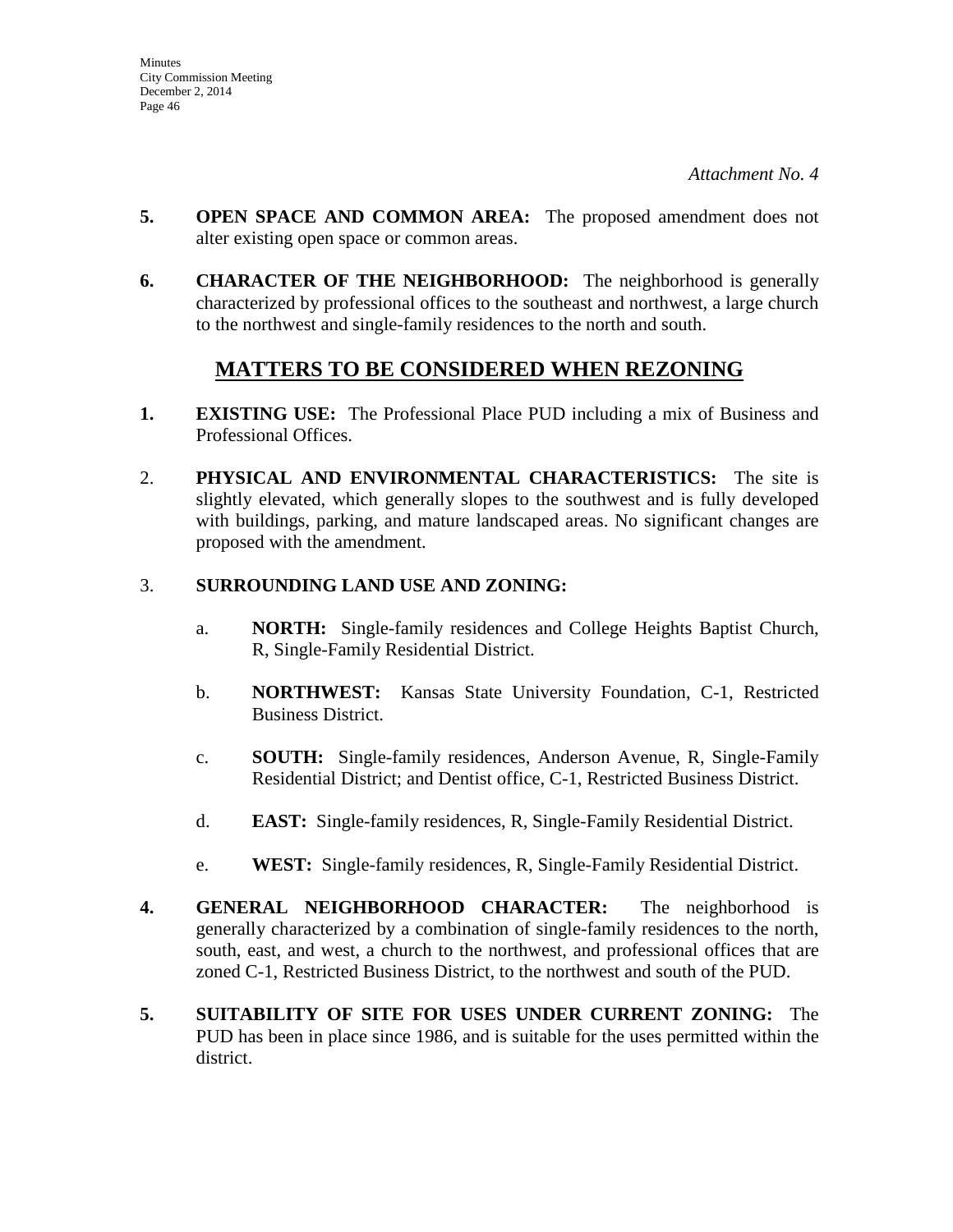**Minutes** City Commission Meeting December 2, 2014 Page 47

> **COMPATIBILITY OF PROPOSED DISTRICT WITH NEARBY PROPERTIES AND EXTENT TO WHICH IT MAY HAVE DETRIMENTAL AFFECTS:** The character of the surrounding area is an older, well-developed single-family neighborhood with large mature trees and landscaped yards. The Professional Place PUD site reflects this character with its landscaping and architecture. The overall site will not change, only the proposed signage for the PUD. The materials and design used for the proposed pylon sign are compatible with the development. Therefore, there should be no detrimental effects to the neighboring properties.

> In addition, as part of the application process the applicants held a neighborhood meeting on September  $11<sup>th</sup>$ . According to the neighborhood meeting report, no one attended the meeting besides the applicant.

**6. CONFORMANCE WITH COMPREHENSIVE PLAN:** The Northwest Planning Area Future Land Use Map indicates the site should develop with Residential Low/Medium Density. The Comprehensive Plan states: "The Residential Low/Medium Density designation incorporates a range of singlefamily, single-family attached, duplex, and town homes, and in appropriate cases include complementary neighborhood-scale supporting land uses, such as retail, service commercial, and office uses in a planned neighborhood setting, provided they conform with the policies on Neighborhood Commercial Centers." The PUD generally conforms to the Comprehensive Plan.

#### **7. ZONING HISTORY AND LENGTH OF TIME VACANT AS ZONED:**

- 1965 Zoned "A" "A", Single- Family Dwelling District.
- 1969 Rezoned to C-1, Restricted Business District.
- 1986 Rezoned to PUD, Planned Unit Development for business and professional offices (Ordinance No. 4310).
- June 5, 2000 Manhattan Urban Area Planning Board recommends approval of a modified amendment to the signage provisions, with modified conditions.
- June 20, 2000 City Commission approves first reading of an ordinance to amend the signage provisions.
- July 11, 2000 City Commission considers approval of Ordinance No. 6145, amending the Professional Place PUD's signage provisions.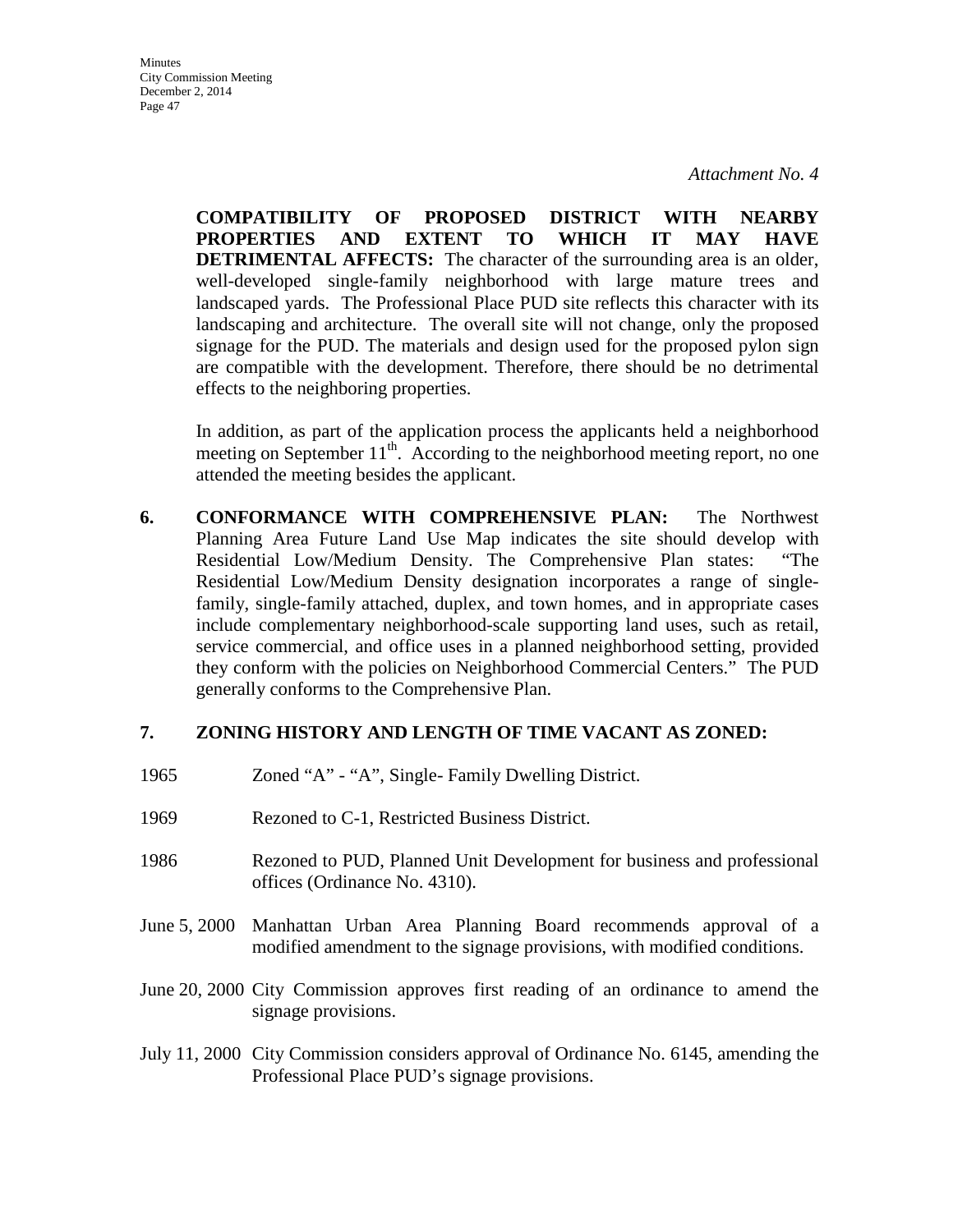*Attachment No. 4*

**8. CONSISTENCY WITH INTENT AND PURPOSE OF THE ZONING ORDINANCE:** The intent and purpose of Zoning Regulations is to protect the public health, safety, and general welfare; regulate the use of land and buildings within zoning districts to insure compatibility; and to protect property values. The intent of the PUD regulations is to provide a maximum choice of living environments by allowing a variety of housing and building types; a more efficient land use than is generally achieved through conventional development; a development pattern that is in harmony with land use density, transportation facilities and community facilities; and a development plan which addresses specific needs and unique conditions of the site which may require changes in bulk regulations or layout. The proposed amendment is consistent with the approved PUD, subject to the conditions of approval.

**9. RELATIVE GAIN TO THE PUBLIC HEALTH, SAFETY AND WELFARE THAT DENIAL OF THE REQUEST WOULD ACCOMPLISH, COMPARED WITH THE HARDSHIP IMPOSED UPON THE APPLICANT:** There appears to be no adverse affects on the public and no relative gain would be accomplished by denial. Denial of the amendment would be a hardship on the owner because no adverse effects on the public are expected.

**10. ADEQUACY OF PUBLIC FACILITIES AND SERVICES:** Adequate public street, sewer, and water are available to serve the site and the proposed use.

## **11. OTHER APPLICABLE FACTORS:** None

**12. STAFF COMMENTS:** City Administration recommends approval of the proposed Amendment to Ordinance No. 6145 and the Final Development Plan of the Professional Place PUD, subject to the one (1) condition of approval:

> 1. One (1) pylon sign at the entryway of the PUD, as proposed, noting the name, address and identification of the businesses within the PUD shall be permitted.

## **ALTERNATIVES:**

- 1. Recommend approval of the proposed Amendment to Ordinance No. 6145 and the Final Development Plan of the Professional Place Planned Unit Development, and, stating the basis for such recommendation.
- 2. Recommend denial of the proposed Amendment to Ordinance No. 6145 and the Final Development Plan of the Professional Place Planned Unit Development, stating the specific reasons for denial.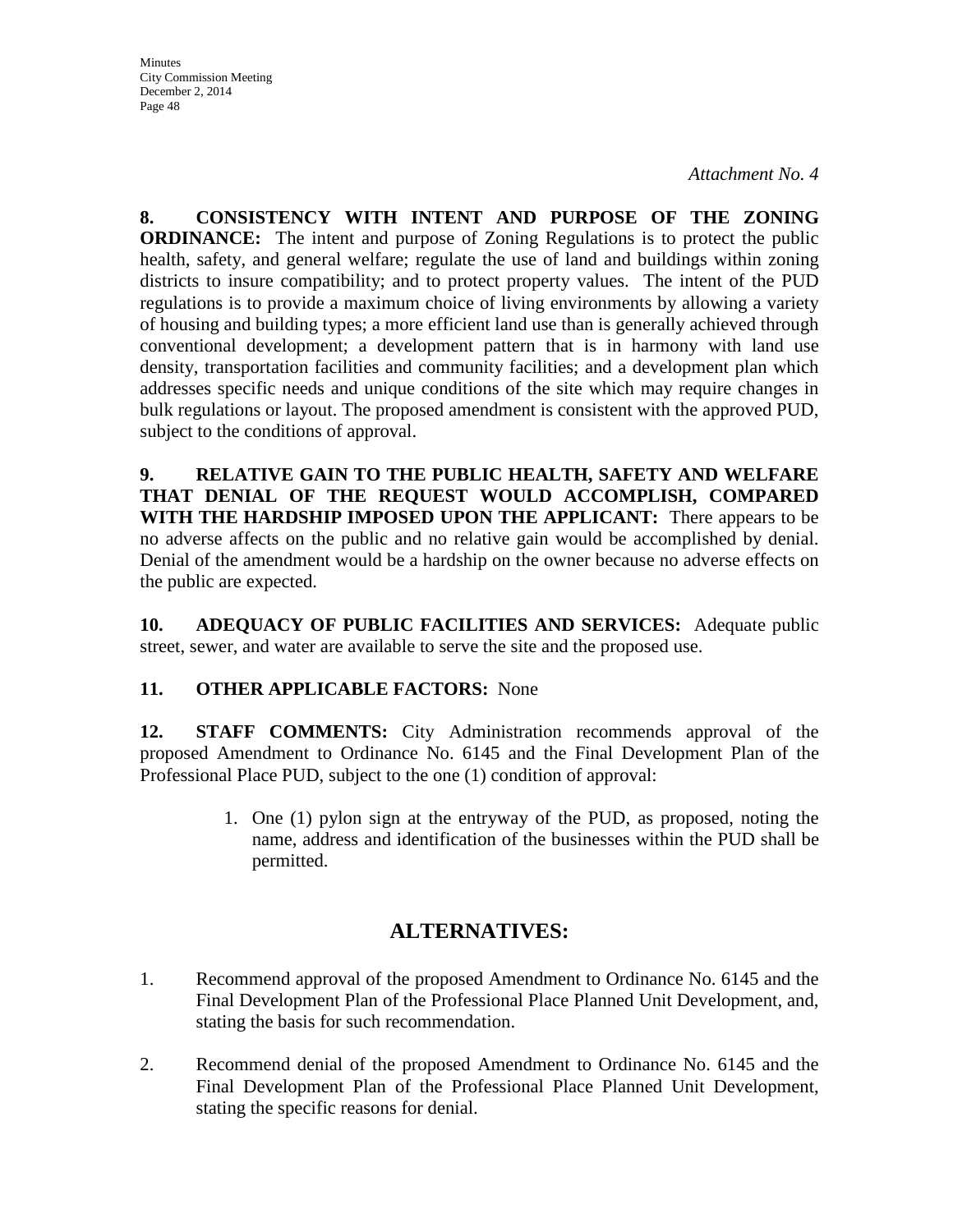3. Table the proposed Amendment to a specific date, for specifically stated reasons.

## **POSSIBLE MOTION:**

The Manhattan Urban Area Planning Board recommends approval of the proposed Amendment to Ordinance No. 6145 and the Final Development Plan of the Professional Place Planned Unit Development, based on the findings in the Staff Report, subject to the one (1) conditions of approval recommended by City Administration.

**PREPARED BY:** Chase Johnson, Planner

**DATE:** December 10, 2014

CJ 14037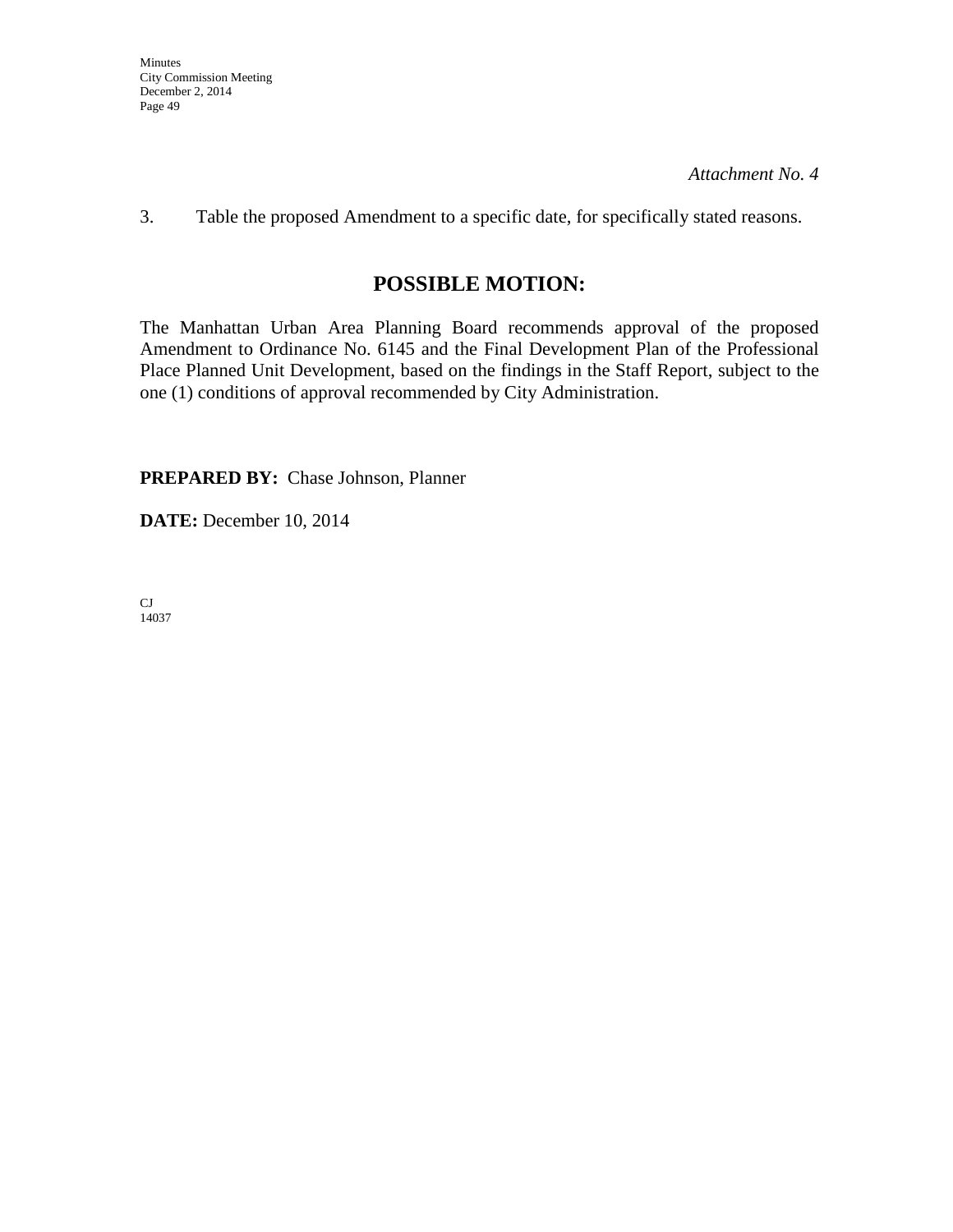#### **REVISED STAFF REPORT**

## **APPLICATION TO REZONE PROPERTY TO PLANNED UNIT DEVELOPMENT DISTRICT**

## **BACKGROUND**

**FROM:** R, Single-Family Residential District

**TO:** The Noor Residence PUD, Mixed Use Planned Unit Development

**OWNERS/APPLICANT:** North American Islamic Trust, Inc – Dr. Hayder Rashee

**DATE OF NEIGHBORHOOD MEETING:** June 12, 2014

#### **DATE OF PUBLIC NOTICE PUBLICATION:** July 28, 2014

## **DATE OF PUBLIC HEARING: PLANNING BOARD:** August 18, 2014 **CITY COMMISSION:** December 2, 2014

*At the August 18, 2014 Planning Board meeting, the item was tabled until October 20, 2014 "to allow the applicant time to develop a revised plan showing Phase One; the building footprint of Phase Two as additional parking; a right-in and right-out on Claflin Road; and a notation of cross easements for the two lots, in addition to the existing nine conditions.* 

*The applicant asked that the item be tabled until the November 17th Planning Board meeting to complete the revision to the rezoning request and preliminary development plan.* 

*This staff report reflects the changes to the proposal as being in italics.* 

#### **LEGAL DESCRIPTION:** Lots 1 and 2, Whitney Addition

**LOCATION:** Generally located to the southeast of the intersection of Claflin Road and Hylton Heights Road.

**AREA:** 1.45 acres, 0.64 acres is to be dedicated as Claflin Road right-of-way.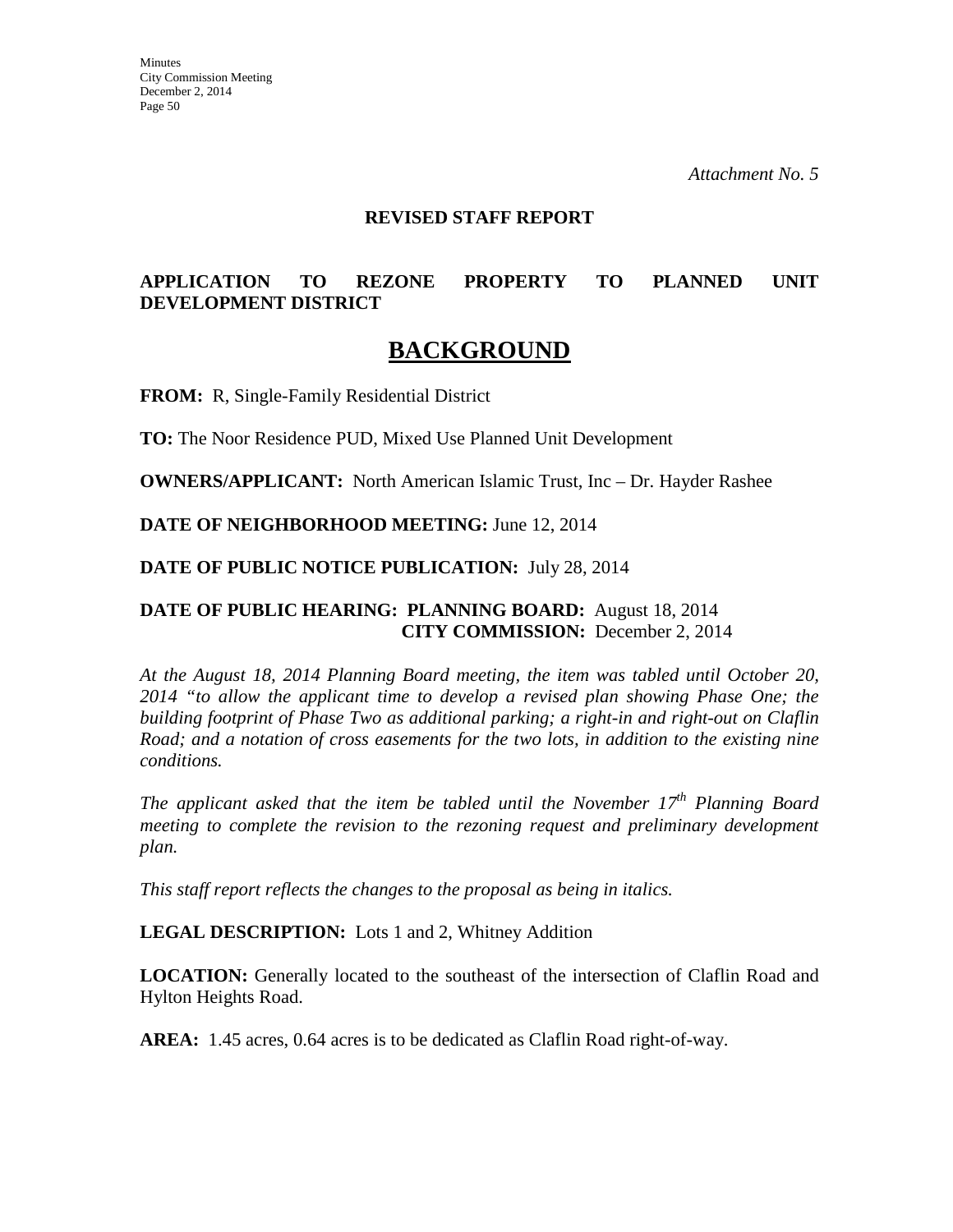**PROPOSED USES:** An existing Islamic Mosque and an 13-unit apartment building with an accessory coffee shop/restaurant (not drive-in type) that is approximately 676 square feet.

**PROPOSED BUILDINGS AND STRUCTURES:** The applicant has proposed to maintain the existing Islamic Mosque and construct a new three-story apartment building to the east with an accessory coffee shop/restaurant. The proposal is to create two (2) separate lots, with shared access and off-street parking among both lots. The apartment building will be on Lot 1 and the mosque will be Lot 2.

The existing mosque, located at the corner of Claflin Road and Hylton Heights Road, is one-story above grade with a basement. The mosque has a footprint of approximately 3,600 square feet in area and currently has front door access and off-street parking located to the south of the building. New off-street parking spaces are proposed to the east of the existing mosque.

The proposed apartment building will replace the existing two-story house. The new building will be three-stories (approximately 36 feet) tall *and consist of a total of thirteen (13) dwelling units and an approximate 676 square foot coffee shop/restaurant The building will consist of the coffee shop in northwest corner of the building on the first floor, 8 one-bedroom units and 3 two-bedroom units and 2 studio apartments. The new building will be "L-shaped" and oriented to the west, with a small courtyard planned south of the proposed building.* 

Exterior materials of the new building to be stone, brick, lap siding and architectural asphalt shingles. The paint colors will be mainly grey or beige for the siding and white accent pieces. The front door to each apartment will face the center courtyard. The small coffee shop/restaurant will face west towards the parking. The front of the coffee shop/ restaurant will include a metal awning.

Access to the proposed apartment building and the site will include a new *right-in/rightout* driveway off Claflin Road and the existing driveways off Hylton Heights Road. Offstreet parking will be located west and south of new building. Other improvements to the site include a new trash dumpster enclosure, an accessory storage shed landscaping and screening. *A cross-easement is shown on the site plan that will allow free access to parking areas on both lots for the tenants and guests to the apartment building and the mosque.*

*A note on the Preliminary Development Plan states "There is a possibility of an addition to the apartment building in the future. Should a future addition be built, it would be constructed south of the proposed building shown. The (14) stall parking lot would be removed to make space for the building addition, and additional parking would potentially be provided through the purchase of neighboring property."*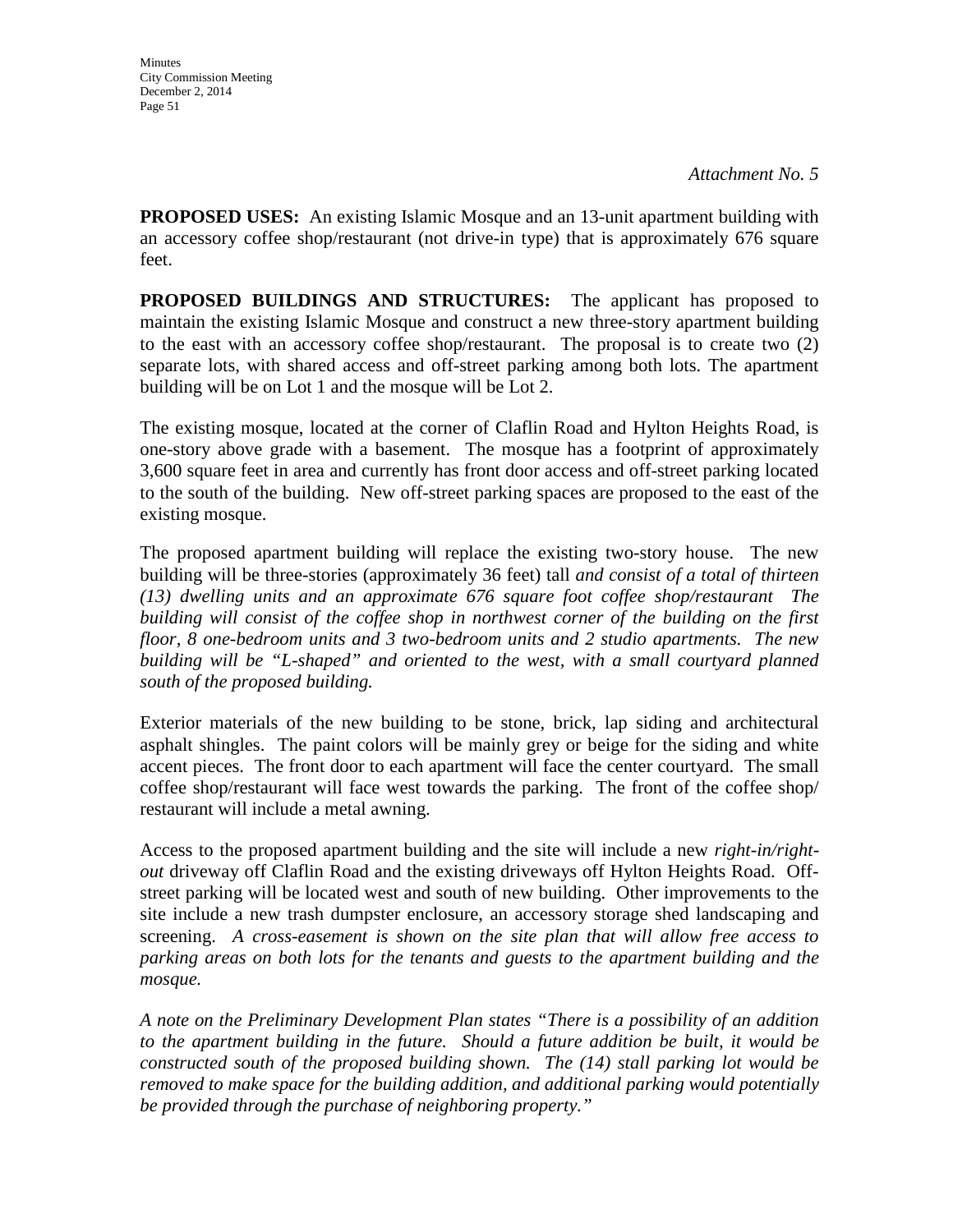**Minutes** City Commission Meeting December 2, 2014 Page 52

*The proposed Preliminary Development Plans do not show a second phase to the development, as originally proposed. A building addition, as suggested, would be considered a substantial modification to the PUD, which would require an amendment to the PUD. Likewise, an expansion of the PUD site to include neighboring properties*  would require rezoning of those properties, in addition to amending the PUD. Both of *these actions would require public hearings with the Manhattan Urban Area Planning Board and the City Commission.* 

### **PROPOSED LOT COVERAGE**

| Use                                           | <b>Square Feet</b> | <b>Percentage</b> |
|-----------------------------------------------|--------------------|-------------------|
| <b>Building</b>                               | 7,213              | 11.7%             |
| Paved Area (Parking, Driveways<br>& Walkways) | 38,164             | 62.0%             |
| Landscape, Lawns & Open Space                 | 16,166             | 26.3%             |
| <b>Total Impervious</b>                       | 45,377             | 73.7%             |

**PROPOSED SIGNS:** The application includes three (3) signs located on the site. There is an existing monument sign located near the intersection of Claflin Road and Hylton Heights Road identifying the mosque. A new monument sign is proposed near the entrance on Claflin Road to identify the apartment building and coffee shop/restaurant. This sign will be seven (7) feet in width and approximately three (3) feet tall and will be externally illuminated. The materials for the new sign will be a limestone slab with a concrete base. A four (4) square foot wall sign is proposed near the entrance door of the coffee shop/restaurant identifying the commercial space.

**PROPOSED LIGHTING:** Lighting of the site will consist of pole lights illuminating the parking lot. A site illumination study was submitted with the application documents indicating the parking lot lighting will not impact adjacent properties. The Zoning Regulations require "lighting used to illuminate off-street parking areas shall be directed away from residential properties and adjacent public rights-of-way in such a way so as to not to interfere with the residential use or public rights-of-way" (Section 7-102(E)(6)). The proposed lighting shall be shielded to fully cut off the lighting at the property line. *No changes to the original lighting plan has been proposed.* 

## **SIX REVIEW CRITERIA FOR PLANNED UNIT DEVELOPMENTS**

## **1. LANDSCAPING:**

Landscaping is functional for the site and consists of deciduous trees, shrubs, ornamental grasses, perennial flower beds and grass yard areas. The existing landscaping around the mosque will remain largely unchanged. *The courtyard to the south of the apartment building will be mostly grass yard area with several deciduous trees.* Foundation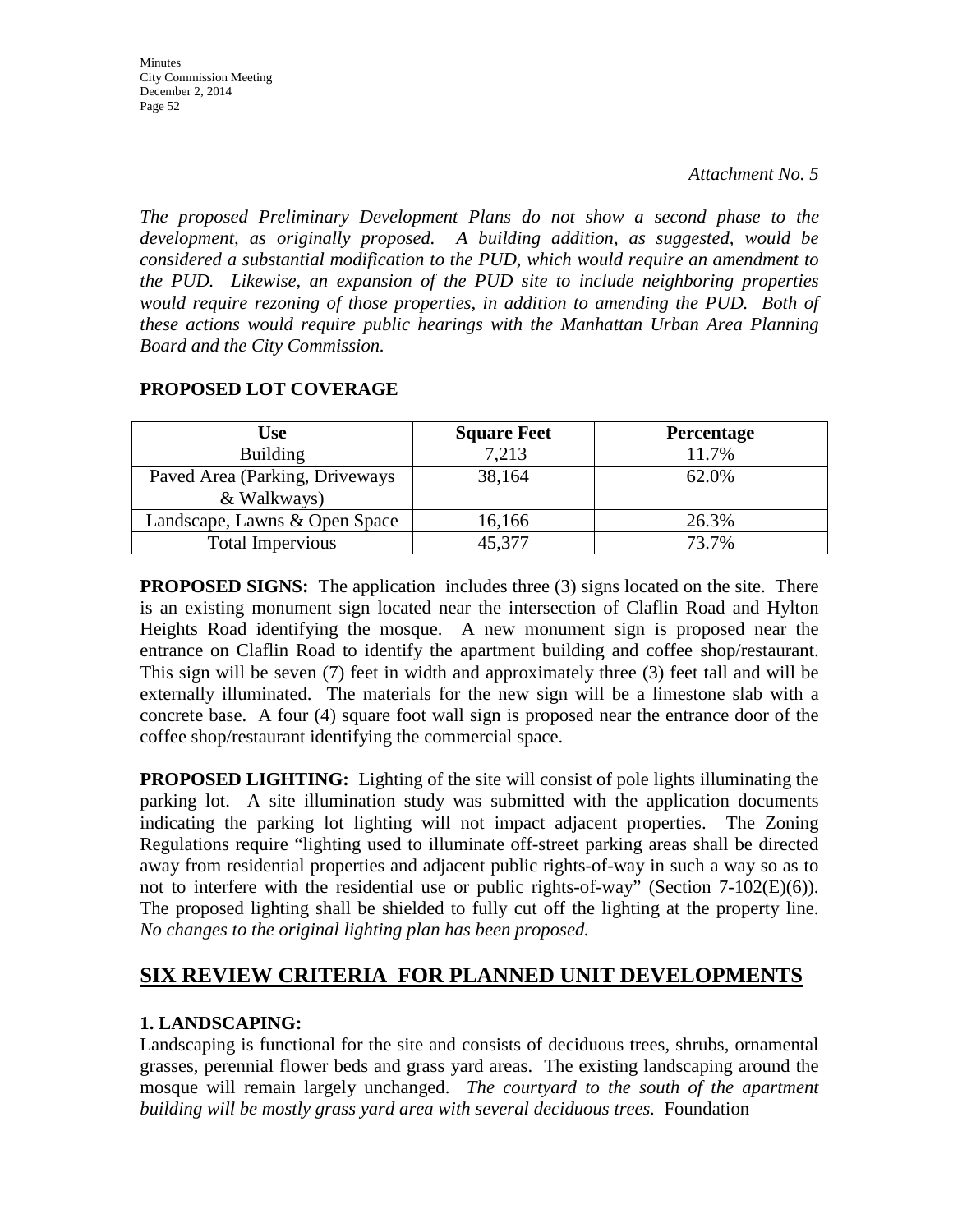plantings for the apartment building will consist of shrubs and ornamental grasses. To the west of the courtyard is the apartment building's mailbox. The landscape plan shows a heavily landscaped area around this mailbox area. The landscaping will include an underground irrigation system. Note #7 of the Landscape Plan states that the maintenance of the landscaping, including the lawn areas will be the requirement of the owner.

Additional deciduous and evergreen trees should be considered to be provided in the southeast corner of the site to provide additional visual buffering of the development from neighboring properties to the south and southeast. This consideration will be addressed with the Final Development Plan for the PUD.

## **2. SCREENING:**

*The trash dumpsters and a new storage shed are proposed to be screened with 7 foot, 4 inch tall brick and EFIS screening walls with a metal screening gate.* 

The application documents show a new six (6') foot tall wooden screening fence is to be installed along the east property line of the site. A note on sheet C 3.0 states that the existing neighboring privacy fence along the southern property line shall be protected during the construction. No fence is proposed on the southern boundary of the PUD site. Although this portion of the PUD site is currently screened by the existing fence on the adjoining property to the south, this fence is not on the PUD property nor controlled by the applicant. Because of this, City Administration recommends that a minimum six (6) foot tall, sight-obscuring screening fence be installed on the southern property line of the PUD to ensure that the adjacent properties are adequately screened from the PUD site, should the existing fences fall into disrepair.

## **3. DRAINAGE:**

Schwab-Eaton submitted a Drainage Study, dated July 2, 2014 *(attached).* The drainage study states that: "when comparing the corresponding watersheds between the existing and proposed conditions for the respective design storms, the above results indicate a significant increase in the proposed peak discharge rates. Therefore, storm water detention is proposed to mitigate the increase."

The proposed storm water management plan is to have the site drain to underground storm sewers on the property via curb and gutter and then be collected into two (2), sixty (60) foot long by four (4) foot in diameter pipes buried under the entrance drive from Claflin Road. This underground detention structure will then be connected to the existing storm sewer in Claflin Road and will meter the storm water at a runoff rate that is less than the existing conditions. According to the drainage study the pre- vs. post-development rate of runoff is: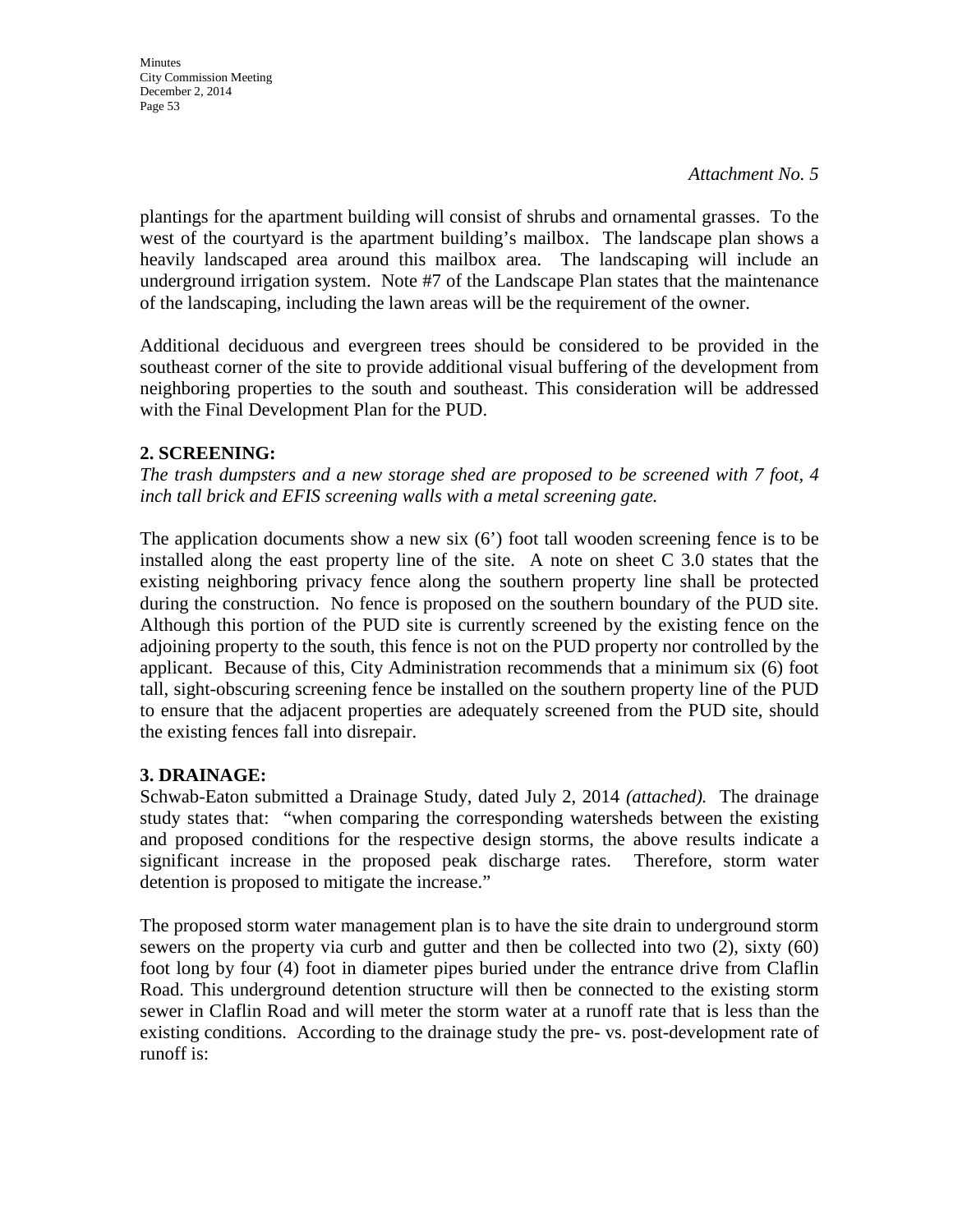| <b>Storm Event</b> | <b>Existing Conditions</b> | Post-Development<br>w/out Detention | Post-Development<br>w/Detention |
|--------------------|----------------------------|-------------------------------------|---------------------------------|
| 2-Year             | $3.5$ cfs                  | $5.0$ cfs                           | $3.4 \text{ cfs}$               |
| 10-Year            | $4.7$ cfs                  | $6.8$ cfs                           | $4.6$ cfs                       |
| $100$ -Year        | $6.7$ cfs                  | $9.7 \text{ cfs}$                   | $6.4 \text{ cfs}$               |

The construction and ongoing maintenance of the underground detention structure and storm sewer leading to the structure are the responsibility of the property owner. An Agreement between the City and the property owner shall be completed prior to the filing of the Final Plat allowing the City access to the structure for inspection and maintenance if the property owner fails in its duty to property maintain the structure.

*The revised site plan generally replaces the original southern portion of the apartment building with off-street parking, as suggested by the Planning Board. The amount of impervious surface area is unchanged and thus does not require any substantial changes to the proposed stormwater drainage plan or the analysis.* 

The City's Stormwater Engineer has reviewed the proposed stormwater management plan and accepts its findings. The proposed development disturbs less than one (1) acre of land, therefore post-construction best management practices are not required.

## **4. CIRCULATION:**

The mosque currently has access from Hylton Heights Road to the existing parking lot on the site. These curb cuts will remain to provide western access to the PUD site. The existing house that is to be removed has a driveway onto Claflin Road. That existing access point onto Claflin Road will be closed and a new curb cut will be created farther to the west for a new driveway to provide a northern access to the PUD and the parking lots near the new apartment building *has been designed as a right-in/right-out intersection, as requested by the Planning Board*.

The applicant's consultant, Schwab Eaton, conducted a Traffic Impact Study, dated June 30, 2014 *(see attached).* The study compared the existing peak hour trips to the proposed development's peak hour trips. It should be noted that the peak hour trips for the existing mosque are different than the typical a.m. and p.m. trip times, due to the mosque's unique prayer service times. The Traffic Impact Study identifies the peak hours as follows:

> Weekday a.m. peak hour  $(6:00 - 7:00$  a.m.) Weekday p.m. peak hour  $(7:30 - 8:30 \text{ p.m.})$ Friday p.m. peak hour  $(12:15 - 1:15 \text{ p.m.})$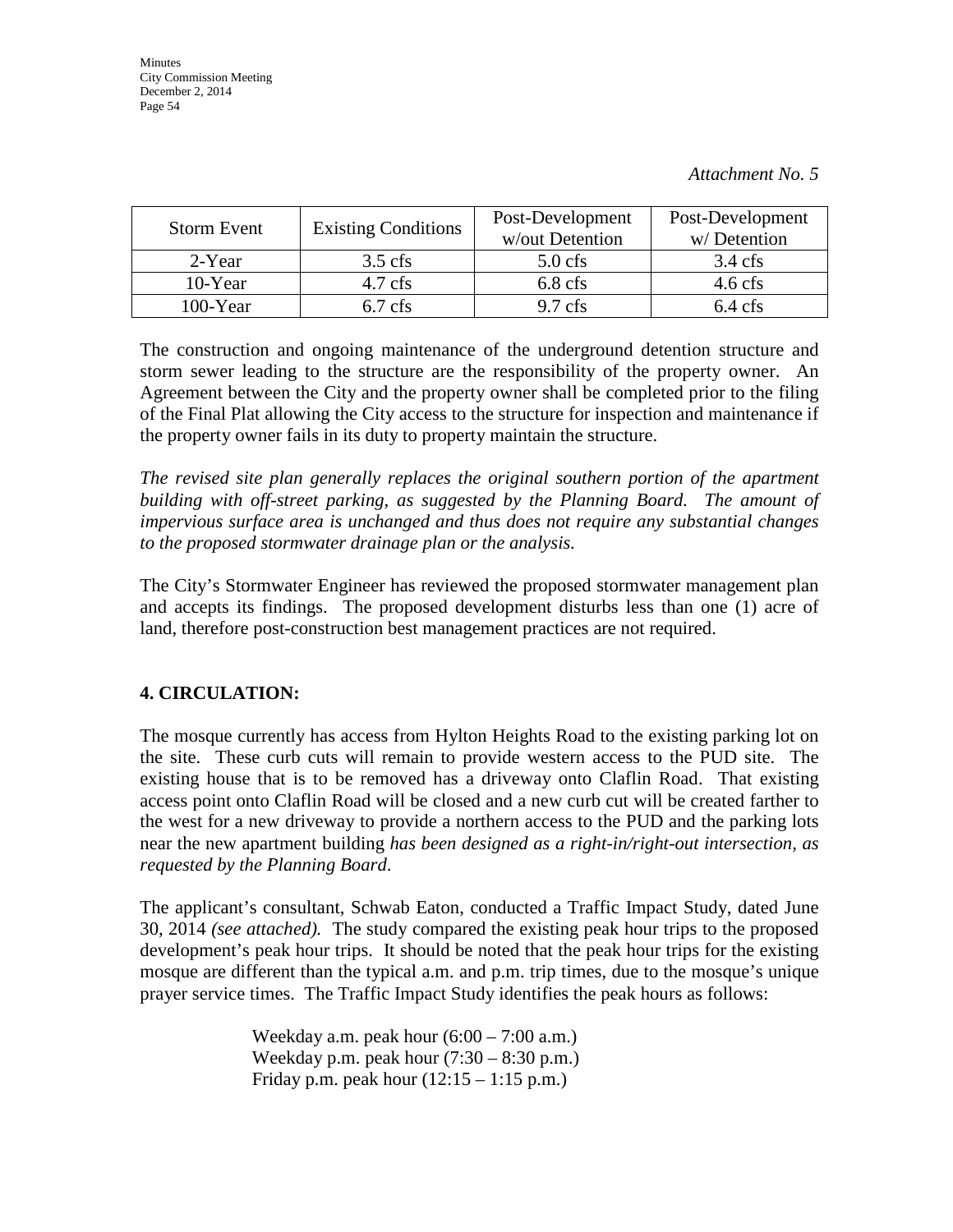| Use             | Existing     | Proposed A. M. | Existing P.M. | Proposed P. M. |
|-----------------|--------------|----------------|---------------|----------------|
|                 | A.M. Trips   | <b>Trips</b>   | <b>Trips</b>  | <b>Trips</b>   |
| Mosque          | <sub>0</sub> | 6              | 39            | 39             |
| Single-Family   |              | $-1$           |               | $-1$           |
| Home            |              |                |               |                |
| (eliminated)    |              |                |               |                |
| Apartment       |              | 13             |               | 16             |
| <b>Building</b> |              |                |               |                |
| Restaurant      |              | 35             |               | 14             |
| (coffee shop)   |              |                |               |                |
| Total           |              | 53             | 40            | 68             |

The following table lists the peak a.m. and p.m. hour trip generations generated by the entire PUD including the apartment building.

*\*\* Please note that the mosque's trip generation does not actually coincide with typical*  a.m. and p.m. trip generation hours  $(7:00 - 9:00$  am and  $4:00 - 6:00$  pm respectfully).

The Traffic Impact Study indicated that a modal shift may occur in the trip generation for the mosque as it is assumed that residents of the apartment building will attend the prayer sessions at the mosque. However, this modal split was not factored into the Traffic Impact Study. In addition, the Traffic Impact Study found that the low number of trips generated by the existing and proposed developments did not warrant an improvement to the area road system.

The Study also analyzed the site distance and access spacing based on the minimum City Standards for the proposed site access point onto Claflin Road. The Study found that the new access point meets the minimum site distance and access spacing requirements on Claflin Road, a major collector street.

Pedestrian access is provided internally within the PUD development via sidewalks and crosswalks to the two (2) buildings. A public sidewalk is also proposed on the site along Claflin Road. This sidewalk will be five (5) feet in width. Once constructed, only a small gap in front of an existing duplex to the east of the site will exist. Sidewalks currently exist on the west side of Hylton Heights Road and the north side of Claflin Road.

Bike racks are not shown on the Preliminary Development Plans. Bike racks should be provided and shown on the Final Development Plan.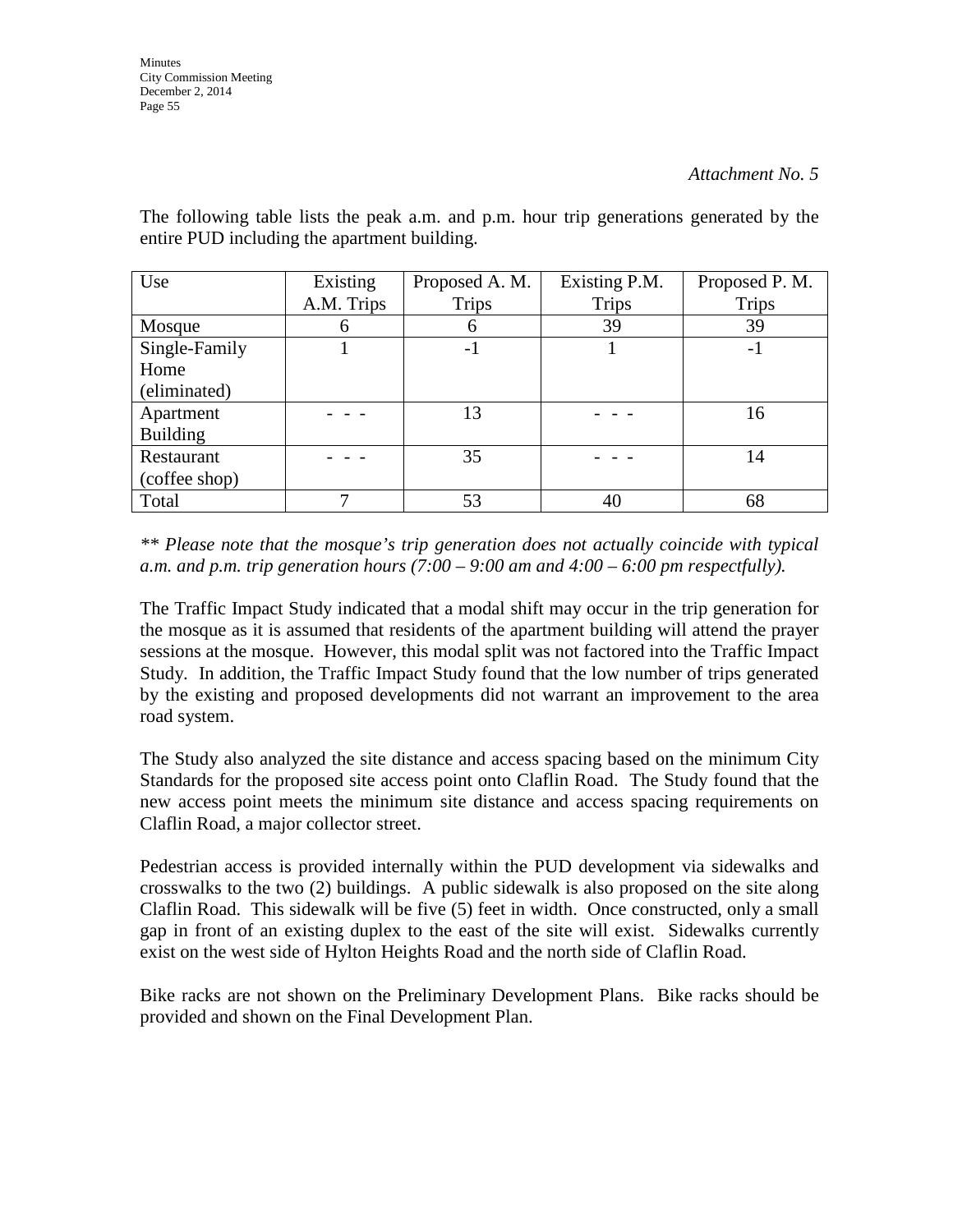*The City Traffic Engineer accepted the findings and recommendations of the original development plans and Traffic Impact Study. The revised development plans reduce the number of dwelling units in the proposed apartment building and proportionately the overall trip generated to and from the site. Both the original and revised development proposal meets the City's minimum traffic standards and policies. The new entrance design as a right-in/right-out has been provided according to the recommendation of the Manhattan Urban Area Planning Board. The City Traffic Engineer has no further comments on the revised development plans (the original memo for the traffic analysis is attached).* 

#### Off-street Parking

The Manhattan Zoning Regulations require the following minimum number of parking stalls for the proposed uses on the site.

| Use                         | <b>Occupancy Number</b> | <b>Parking Requirement</b> |
|-----------------------------|-------------------------|----------------------------|
| Mosque (w/out fixed seats)  | 278                     | 92                         |
| 1 space per 3 occupants     |                         |                            |
| Apartment                   |                         |                            |
| 1-bedroom & studio          | 10                      | 20                         |
| 2 spaces per unit           |                         |                            |
| 2-bedroom                   | 3                       | Q                          |
| 3 spaces per unit           |                         |                            |
| Restaurant (coffee shop)    | 15                      | 6                          |
| 1 space per 3 occupants $+$ |                         |                            |
| workers                     |                         |                            |
| <b>Total Parking Stalls</b> |                         | 127                        |

*The application documents state that the "future peak" attendance* for the mosque's prayer services could be 180 people, not the designed occupancy of 278, as listed by the Manhattan Fire Department. *Considering this statement and using the parking ratio for a mosque without fixed seating, a minimum of 60 parking stalls are required. The site plan shows Lot 2 will have 45 parking spaces associated with the Mosque. Lot 1 has 47 parking spaces shown to the south and west of the proposed parking spaces. The uses of the proposed apartment building and coffee shop will require a minimum of 35 parking spaces. The two lots combined provide 92 parking spaces, 3 spaces less than the minimum required for the proposed uses, using the stated "future peak attendance" capacity of the Mosque.* 

*A cross easement is shown and noted on the application site plan. Note #5 states that the condition of mandatory shared parking will "be spelled out in the covenants for the Islamic Center of Manhattan, and the Noor Residence Apartments. These covenants shall be provided with the Final Development Plan to assure that they will be established with the development.*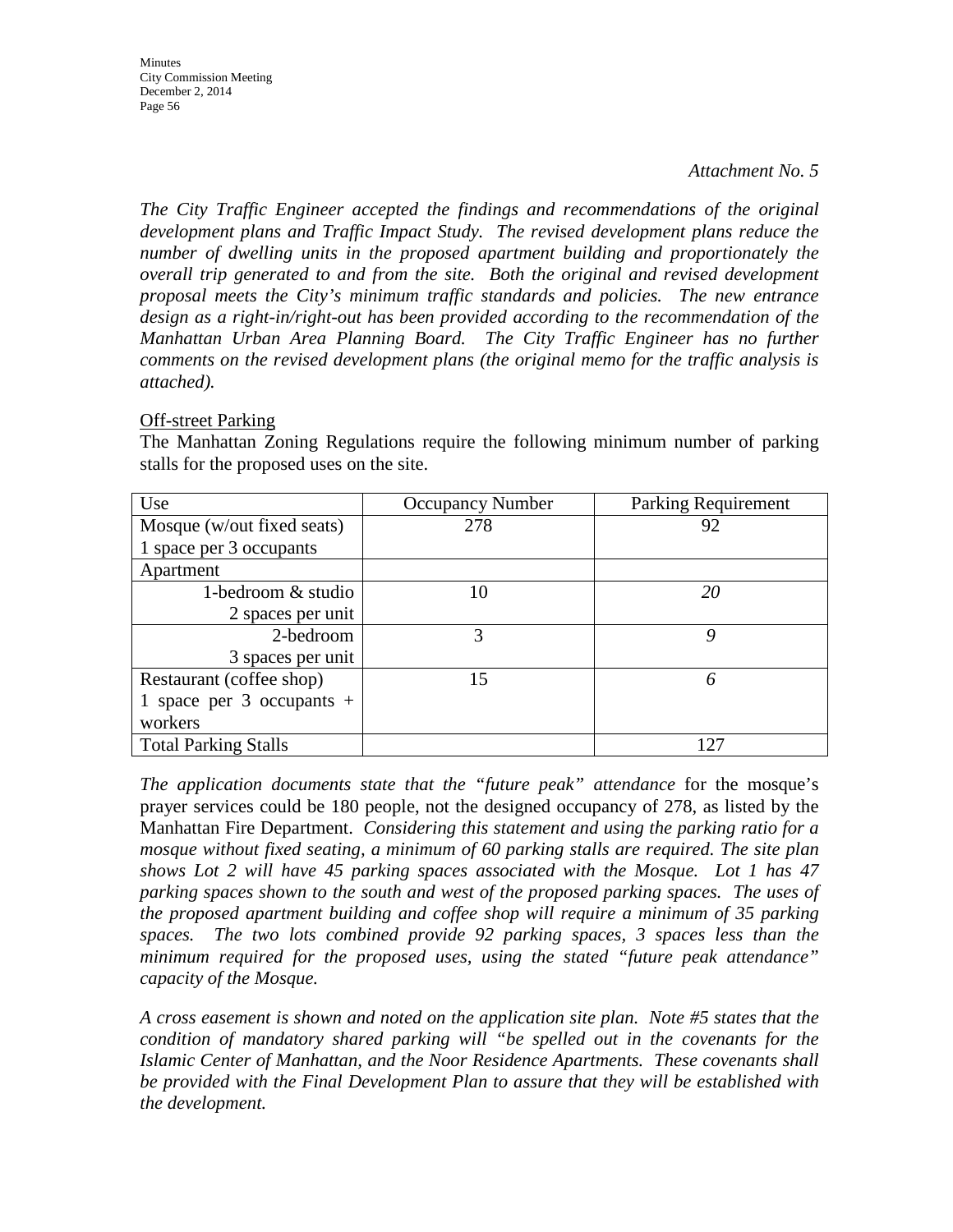*As previously mentioned, the applicant noted several factors that they feel are unique to the proposed PUD. These factors are:* 

- The apartments are geared toward short-lease tenants, particularly international students and visiting professors, who are less likely to have a personal vehicle and would walk, bicycle or use the ATA bus system.
- The peak demand for the mosque does not coincide with the parking demand for the proposed coffee shop and the apartments.
- The assumption is made that the parking demand of Islamic residents living in the apartment complex who attend the mosque prayer services would be counted twice in the off-street parking requirements. The similar argument is made for the coffee shop parking.

*Based on the information provided, and the planned cross-easement between the two lots, the proposed development should have adequate off-street parking for the proposed uses. On-street parking congestion and conflicts with adjacent properties may currently exist. The Planning Board will need to determine how the proposed uses and off-street parking provided will impact these current off-site conditions.* 

*Note: a gravel parking area has been installed, generally in the same location of the southern parking spaces on Lot 1. Off-street parking spaces for Mosques and similar uses are required to be paved with hard surface (asphalt or concrete). Considering that the site is undergoing this rezoning request, which shows this area as permanent paved parking, and the neighbors concern for on-street parking congestion, in part caused by the site; City Administration determined that enforcement of the paving requirements would*  not occur until after the rezoning request has concluded. If the PUD request is denied, the *gravel parking area will need to be paved and striped for parking spaces that meeting the City of Manhattan's parking lot design requirements or returned to its previous condition.*  If the PUD is approved, the paving must occur with the construction of the apartment *building.* 

**5. OPEN SPACE AND COMMON AREA:** The applicant has made provisions for the continuity, preservation, care, conservation and maintenance of all open space within the PUD's development plan. Upon installation of landscaping, it will be maintained by the owner and watered by an underground irrigation system*. A landscaped courtyard is proposed to the south of the "L-shaped" apartment building for the resident's use*.

**6. CHARACTER OF THE NEIGHBORHOOD:** The area has a mixture of residential and commercial uses along Claflin Road and Hylton Heights Road. To the south of the site is a single-family residential neighborhood consisting of owner-occupied and rental units. To the north of the site is Claflin Road, the Georgetown Apartment Complex, a multiple-family apartment development with recreation amenities, and the Westport Commons commercial area which consists of business and professional offices. To the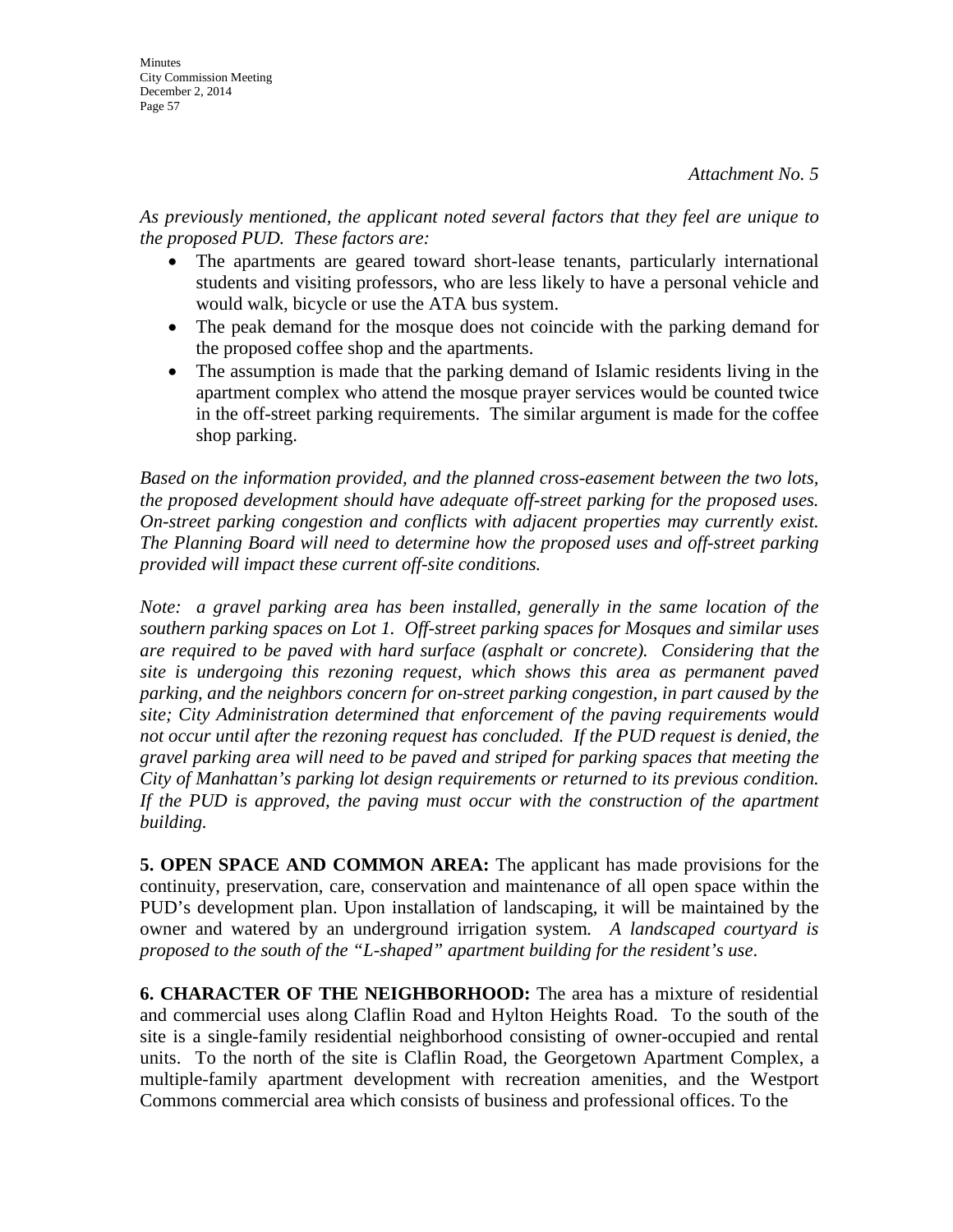*Attachment No. 5*

west of the site are business and professional office uses along Hylton Heights Road and retail businesses along Westport Road. To the east is a duplex and the Manhattan Medical Center office complex, and on the north side of Claflin Road is University zoned land for Kansas State Forestry offices and maintenance uses and business and professional offices.

## **THIRTEEN MATTERS TO BE CONSIDERED WHEN CHANGING ZONING DISTRICTS**

**1. EXISTING USE:** The Islamic Mosque and a single-family house.

**2. PHYSICAL AND ENVIRONMENTAL CHARACTERISTICS:** The site is rectangular shaped and consists of two (2) lots. The northern portion of the site slopes towards Claflin Road. The remaining area of the site gradually slopes to the southeast. The western lot is mostly fully developed with the Islamic Center Mosque. The eastern lot for the proposed apartment building, consists of a single-family house and grass lawns.

## **3. SURROUNDING LAND USE AND ZONING:**

**NORTH:** Claflin Road, a four-lane, major collector corridor with varying width of right-of-way; Georgetown Apartment Complex; and business office; R, Single-Family Residential District; PUD, Residential Planned Unit Development; C-1, Restricted Business District.

**SOUTH:** Single-family homes; R, Single-Family Residential District

**EAST:** Non-conforming two-family dwelling; single-family homes (southeast); and the Manhattan Medical Center; R District, C-1 District; PUD.

**WEST:** Business and professional offices and a daycare; C-1 District

**4. CHARACTER OF THE NEIGHBORHOOD:** See above under PUD Criteria Number 6, CHARACTER OF THE NEIGHBORHOOD.

**5. SUITABILITY OF SITE FOR USES UNDER CURRENT ZONING:** The site is currently zoned R, Single-Family Residential District. Both the Islamic Mosque and the single-family house present on the site are permitted and suitable under the current zoning district.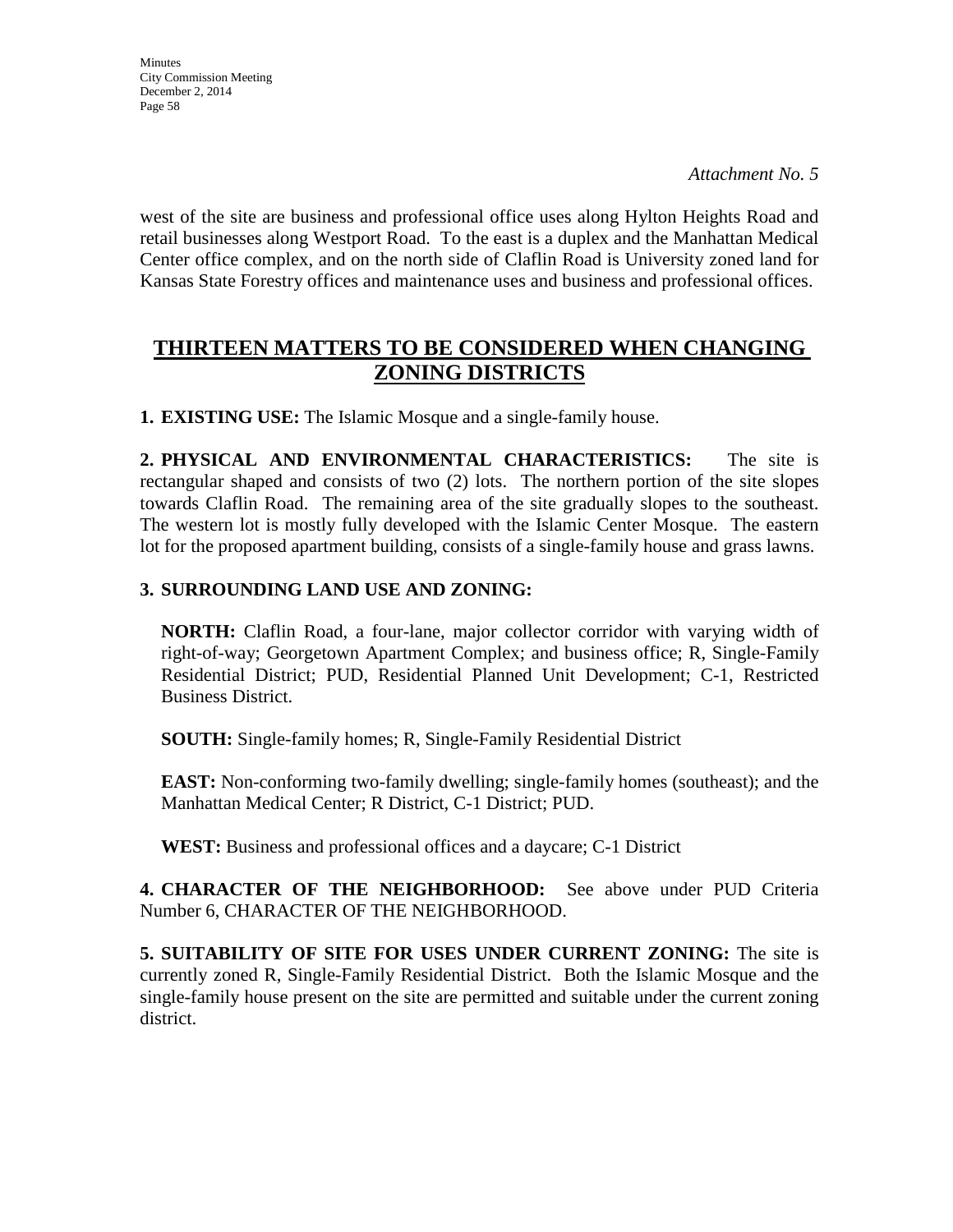**6. COMPATIBILITY OF PROPOSED DISTRICT WITH NEARBY PROPERTIES AND EXTENT TO WHICH IT MAY HAVE DETRIMENTAL AFFECTS:** The general area is a mixture of business and professional offices, apartment buildings and single-family homes. The proposed uses are similar to those found throughout the general neighborhood. The application materials state that the apartment building will be marketed to international students at Kansas State University and shortterm leases for visiting professors. An increase in light, noise and traffic is expected from the proposed development compared to the existing single-family house and Islamic Mosque.

The properties most impacted by the proposed development may be the single-family homes to the south/southeast. It appears that the applicant has taken appropriate measures to limit any adverse impacts on the surrounding properties. Sight-obscuring screening fences will be provided along the south and east property lines to shield the adjacent neighborhood from vehicle lights.

An illumination study of the proposed off-street parking lights was conducted. The study showed that the proposed lighting will not "bleed" onto adjacent property. The Zoning Regulations require that these lights be shielded to provide full cutoff of light at the property line.

A traffic impact study was conducted that shows the proposed uses should create a minimal increase in trips to and from the site on adjacent streets and should not adversely impact the existing traffic. *With the proposed reduction of total dwelling units on the Lot 1, the increases in trips to and from the site will be reduced proportionately.* 

*The amount of off-street parking on the two lots appears to be adequate for the proposed apartment building, coffee shop and mosque, based on the applicant's statement of "future peak" attendance. A cross easement has been proposed between the two lots to ensure that the shared parking situation will remain for the life of the development. A proposed covenant will be required at the time of the Final Development Plan application to ensure the easement is in place. The applicant's consultant also conducted a parking analysis that detailed why the shared parking between existing mosque and the proposed apartment building and small coffee shop should be adequate. The analysis is based on the unique condition of the development, including:*

- The apartments are geared toward short-lease tenants, particularly international students and visiting professors, who are less likely to have a personal vehicle and would walk, bicycle or use the ATA bus system,
- The peak demand for the mosque does not coincide with the parking demand for the proposed coffee shop and the apartments.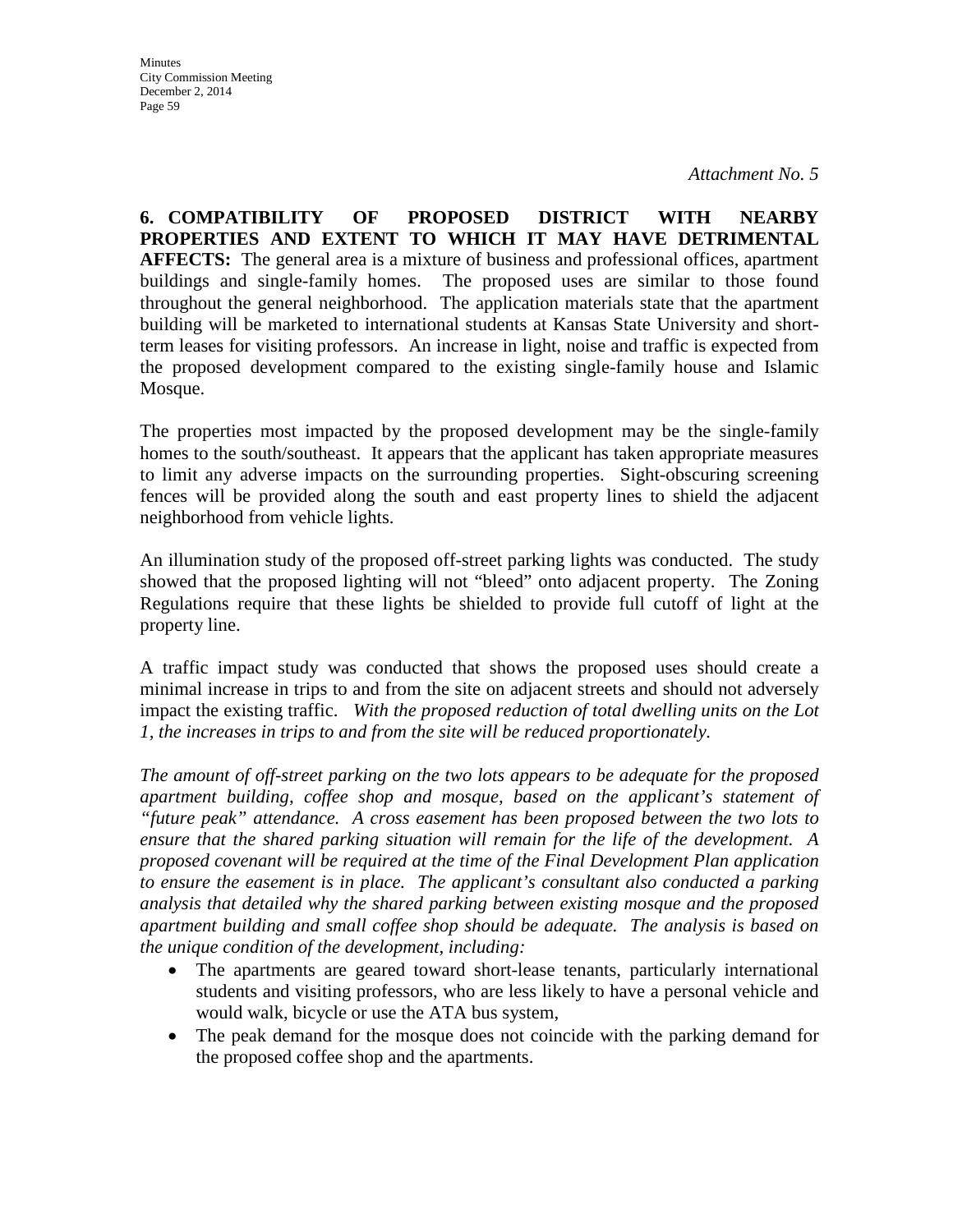• The assumption is made that the parking demand of Islamic residents living in the apartment complex who attend the mosque prayer services would be counted twice in the off-street parking requirements. The similar argument is made for the coffee shop parking.

A neighborhood meeting was held on June 12, 2014. According to the meeting summary, thirteen (13) neighbors attended the meeting. The summary states that the concerns by the neighbors included current strains of on-street and off-street parking in the neighborhood during the mosque's prayer services on Fridays, traffic conditions on Claflin Road, the height of the apartment building and the lighting's negative impact from the site on the adjacent properties. *(See attached meeting summary and neighborhood comments).*

## **7. CONFORMANCE WITH COMPREHENSIVE PLAN: THE SITE IS SHOWN ON THE FUTURE LAND USE MAP AS RESIDENTIAL LOW/MEDIUM DENSITY (RLM). THE APPLICABLE POLICY STATEMENTS FOR THE RLM DESIGNATION ARE:**

*Residential Low/Medium Density (RLM)*

### RLM 1: Characteristics

*The Residential Low/Medium Density designation incorporates a range of singlefamily, single-family attached, duplex, and town homes, and in appropriate cases include complementary neighborhood-scale supporting land uses, such as retail, service commercial, and office uses in a planned neighborhood setting, provided they conform with the policies on Neighborhood Commercial Centers. Small-scale multiplefamily buildings and condominiums may be permissible as part of a planned unit development, or special mixed-use district, provided open space requirements are adequate to stay within desired densities.* 

## RLM 2: Appropriate Density Range

*Densities in the Residential Low/Medium designation range between less than one dwelling unit/acre up to 11 dwelling units per net acre.* 

## RLM 3: Location

*Residential Low/Medium Density neighborhoods typically should be located where they have convenient access and are within walking distance to community facilities and services that will be needed by residents of the neighborhood, including schools, shopping areas, and other community facilities. Where topographically feasible, neighborhoods should be bounded by major streets (arterials and/or collectors) with a direct connection to work, shopping and leisure activities.*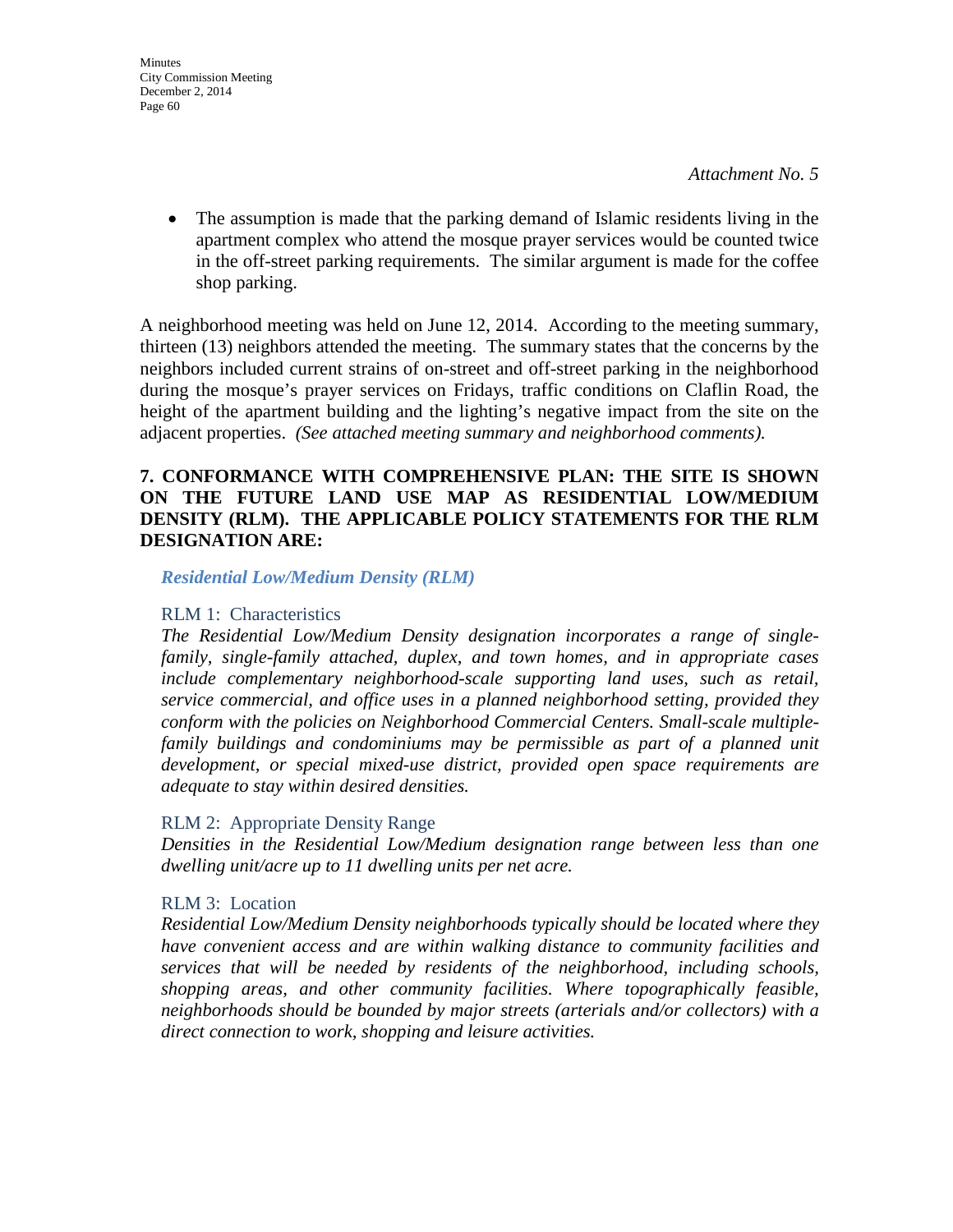**Minutes** City Commission Meeting December 2, 2014 Page 61

### RLM 4: Variety of Housing Styles

*To avoid monotonous streetscapes, the incorporation of a variety of housing models and sizes is strongly encouraged in all new development.* 

*The residential component of the proposed PUD on Lot 1 (.734 acres) has a net density of approximately 17.7 dwelling units per acre, which is above the stated density range for the RLM designation (i.e.*  $1 - 11$  *dwelling units per net acre).* Due to the existing development on the site and the proposed building and off-street parking, adequate open space is not available to keep the residential component within the designated density range.

The Future Land Use Map for the Comprehensive Plan designated the site and surrounding area based on existing land uses and did not anticipate the transitioning nature of the Claflin Road corridor. Considering the existing condition of the site and that Claflin Road has been transitioning to more intense commercial office uses, the low density residential uses including the house and duplex to the east appear to no longer be the best use for the land along Claflin Road. Claflin Road is a four-lane road, classified as a major collector. Having individual curb cuts for driveways from low density residential uses is not advisable.

Growth Management 9 policy states: *Infill and redevelopment within established areas of the City is generally encouraged where deteriorated or obsolete structures have become detrimental to an area, where new uses can be accommodated on vacant properties, and in areas that have been specifically identified for redevelopment. Projects may range in size from a single residential lot to the redevelopment of multiple contiguous blocks within a neighborhood or commercial area. Regardless of its scale, infill and redevelopment shall be designed in a manner that is sensitive to and reflects the character of the surrounding area. Important design considerations include building scale, mass, roof form, height, and orientation, parking location, lot coverage, architectural character, and landscape elements.* These design considerations are particularly important when infill *or redevelopment occurs within or adjacent to an established residential neighborhood, or*  when a change in use or intensity would otherwise negatively impact the established *character of the surrounding area. For additional policies related to infill and redevelopment, refer to the Land Use Policies below and to Chapter 9, Housing and Neighborhoods* (see these sections in the Comprehensive Plan)*.* 

The Planned Unit Development process allows for appropriate infill redevelopment to occur with adequate controls to limit impacts on adjacent properties, such as building design, screening and lighting control.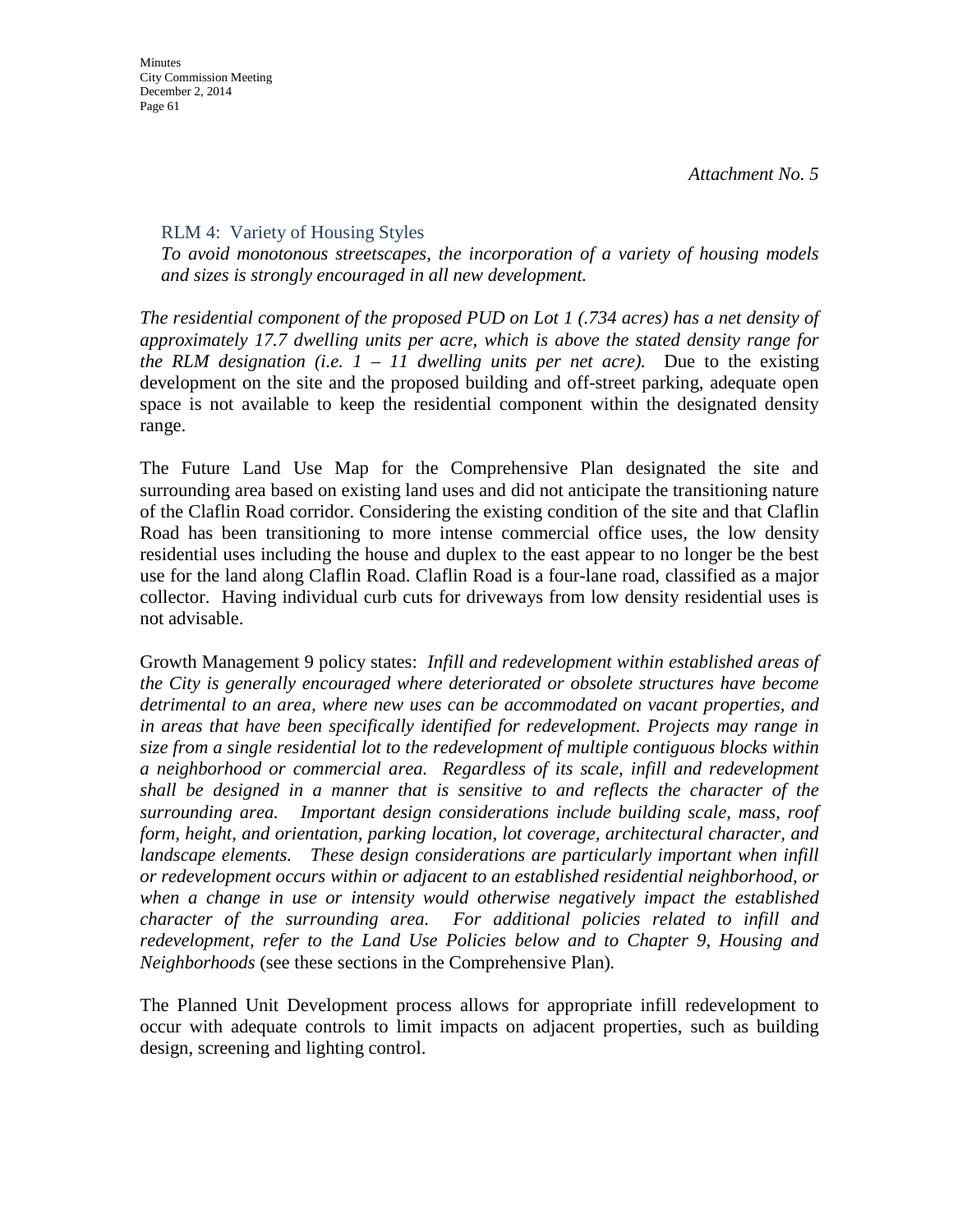#### **8. ZONING HISTORY AND LENGTH OF TIME VACANT AS ZONED:**

The site was annexed and zoned "A-A" Single-Family Dwelling District on August 7, 1962 (Ordinance No. 2269). The site and surrounding properties to the south were zoned R, Single-Family Residential District in 1969 and have remained in that zoning district ever since.

According to the Riley County Appraiser's Office, the Islamic Mosque was built in 1993. The single-family house was built in 1907.

## **9. CONSISTENCY WITH INTENT AND PURPOSE OF THE ZONING ORDINANCE:**

The intent and purpose of the Zoning Regulations is to protect the public health, safety, and general welfare; regulate the use of land and buildings within zoning districts to assure compatibility; and to protect property values.

The PUD Regulations are intended to provide a maximum choice of living environments by allowing a variety of housing and building types; a more efficient land use than is generally achieved through conventional development; a development pattern that is in harmony with land use density, transportation facilities and community facilities; and a development plan which addresses specific needs and unique conditions of the site which may require changes in bulk regulations or layout.

Subject to the conditions of approval, the proposed PUD is consistent with the Zoning Regulations.

**10. RELATIVE GAIN TO THE PUBLIC HEALTH, SAFETY AND WELFARE THAT DENIAL OF THE REQUEST WOULD ACCOMPLISH, COMPARED WITH THE HARDSHIP IMPOSED UPON THE INDIVIDUAL OWNER:** There appears to be no gain to the public that denial would accomplish. Public utilities and fire and emergency service protection can adequately serve the site. *The proposed*  development plans provide off-street parking that exceeds the combined parking *requirements for the proposed uses.* The proposed PUD *should* not cause adverse impacts on nearby properties. Denial of the request may be a hardship to the owner.

**11. ADEQUACY OF PUBLIC FACILITIES AND SERVICES:** Adequate public water, sanitary sewer, streets and pedestrian sidewalks are, or will be, available to serve the development.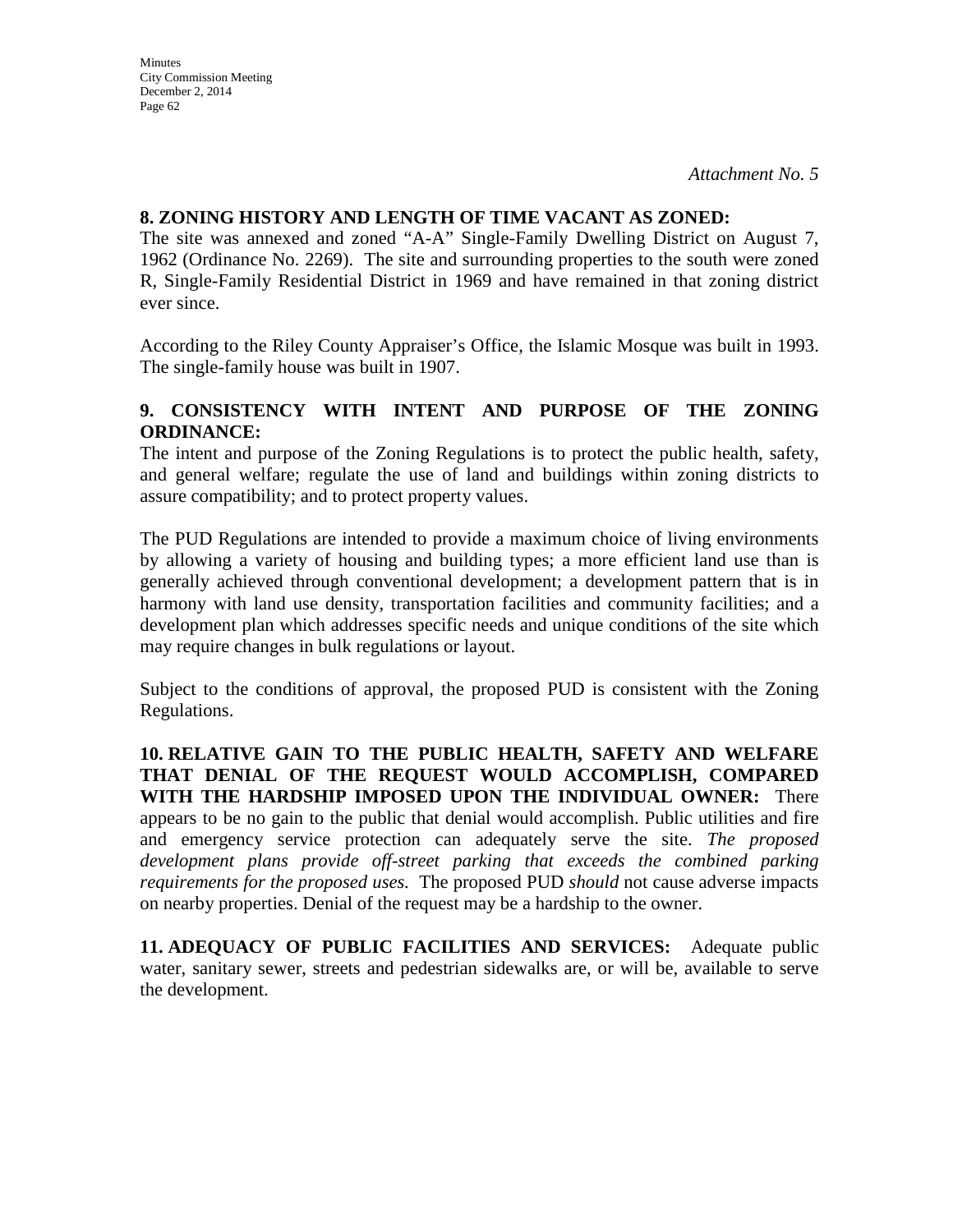**Minutes** City Commission Meeting December 2, 2014 Page 63

**12. OTHER APPLICABLE FACTORS:** The Manhattan Fire Department requires that at least one (1) fire hydrant shall be provided within 150 feet of the fire department connection at the proposed apartment building. The Fire Department also requires that hard surface access for fire access shall be provided on the site before combustible construction begins on the proposed building. These conditions will be addressed at the time of the building permit application.

#### **13. STAFF COMMENTS AND RECOMMENDATION:**

While a mixed-used apartment building with a small accessory coffee shop/restaurant supported primarily by the surrounding apartment residents, is relatively uncommon in Manhattan, the Comprehensive Plan does promote mixed use neighborhood services in appropriate residential settings. In anticipation of the unfortunate possibility that the coffee shop space might not be viable for the long term, City Administration is recommending a condition that the 676 square foot coffee shop space be allowed to convert to a one-bedroom or two-bedroom dwelling unit, dependent on applicable zoning, building and fire codes. Conversion of the coffee shop space will have a lesser parking demand than the coffee shop, less of an impact on utility demands and would be consistent with the rest of the proposed development.

City Administration recommends approval of the proposed rezoning of the Noor Residence Mixed Use Planned Unit Development from R, Single-Family Residential District to PUD, Mixed Use Planned Unit Development District, with the following conditions of approval:

- 1. The Permitted Uses shall include a mosque (or other religious institutions) and a *thirteen (13)* unit apartment building with accessory coffee shop/restaurant, no drive-in type.
- 2. The coffee shop/restaurant shall be limited to 676 square feet in area.
- 3. The coffee shop/restaurant may be converted to a one-bedroom or twobedroom dwelling unit subject to applicable zoning, building and fire codes.
- 4. A sight-obscuring screening fence of not less than six (6) feet in height shall be provided along the sout*hern and eastern* property line of the PUD.
- 5. Signage shall be limited to signs proposed in the application documents.
- 6. Exempt signage shall include signage described in Article VI, Section 6-104  $(A)(1),(2),(3),(4),(5),(7)$  and  $(9)$ ; and, Section 6-104 (B)(2) and (5).
- 7. Landscaping and irrigation shall be maintained in good condition.
- 8. A Landscape Performance Agreement shall be approved, prior to issuance of a building permit.